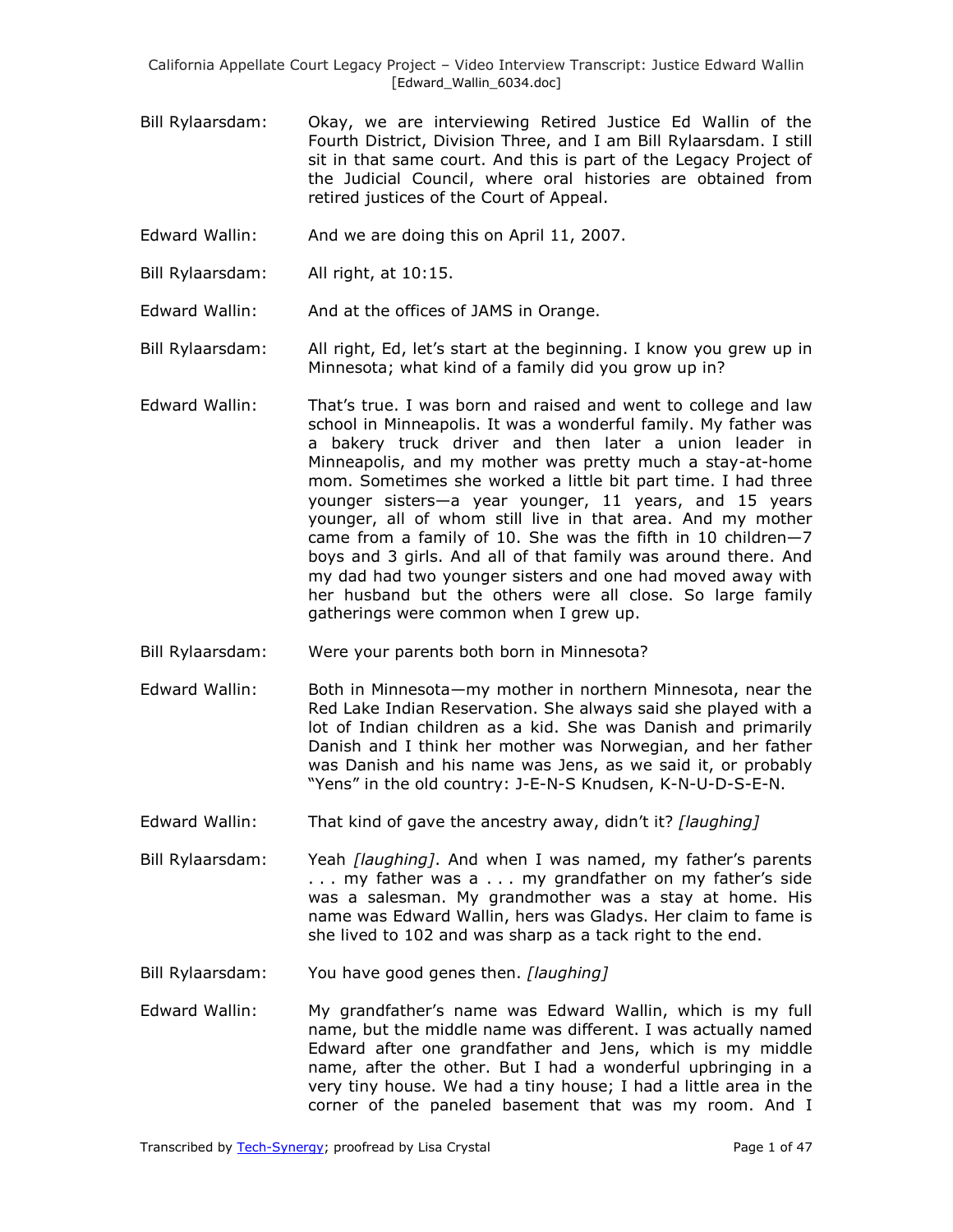suppose my claim to fame within my own family is that no one in my family had ever gone to college—that whole extended family—until me.

- Bill Rylaarsdam: Before you got to college, I assume you went to the public schools in Minneapolis.
- Edward Wallin: I went to the public schools in South Minneapolis.
- Bill Rylaarsdam: Any particular experiences there that you look back on now as having a shaping influence on your career or personal—
- Edward Wallin: Well, I remember my sixth-grade teacher Florence Constantine was an outstanding teacher and very inspiring to all of us. My parents, especially my mother, were very focused on academics. Both had skipped two grades in school but had graduated from high school in 1930 and 1931 respectively and with no financial means to do anything other than work. But my mother used to teach me; if I was home ill she would get out a tablet and teach me, typically mathematics. And I remember when I was a little boy being taught addition, subtraction, multiplication, and long division by my mother when I was home for two weeks with chickenpox or something—some disease that kids don't get anymore. And every day Mom and I would work on this while she was ironing or doing whatever chores. And so I got a better education sometimes from mom than I even could get in the schools, even though they were very, very good.
- Bill Rylaarsdam: So then from high school did you go straight to the University of Minnesota?
- Edward Wallin: Yes.

Bill Rylaarsdam: Is that in Minneapolis also?

#### $(00:04:47)$

- Edward Wallin: In Minneapolis. I was a commuter student for actually seven years—four years at the university as an undergraduate, where I was a political science major and minored in economics and history. And those latter two subjects are still great interests of mine. I read constantly books on economics and business and history.
- Bill Rylaarsdam: You went straight from your undergraduate university to the law school there?
- Edward Wallin: Right to law school.
- Bill Rylaarsdam: At what point in your life did you decide that that's the career you wanted?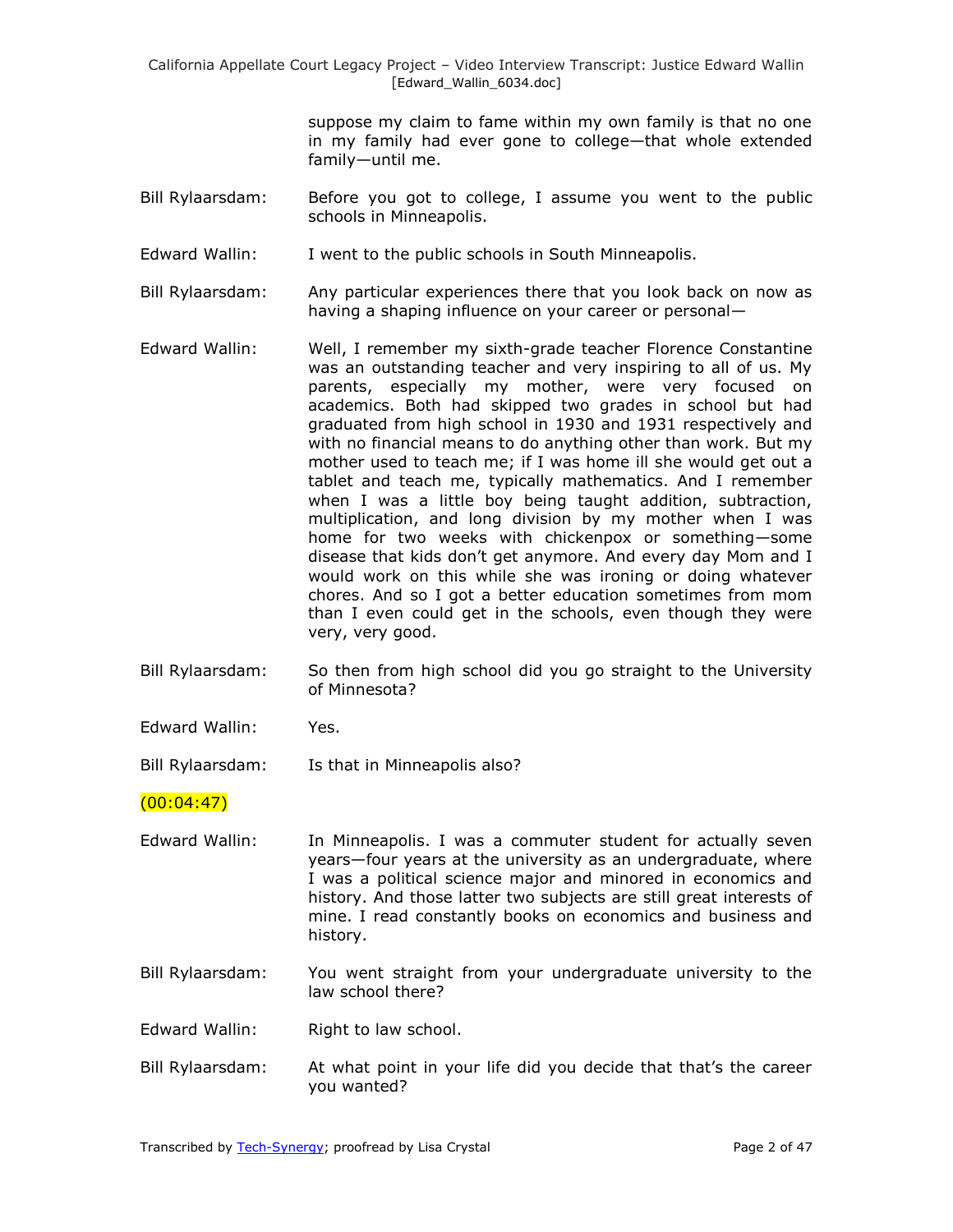- Edward Wallin: Well, that's interesting. I didn't know what I wanted while I was in college. I started out as a math major because near the end of my high school years was the time of the missile gap. There was great fear in the country about our scientific gap between us and the Russians over military rocketry particularly, and I was a very top student and also especially in math and so—
- Bill Rylaarsdam: Your mother did good work. *[laughing]*
- Edward Wallin: Yeah, and so my counselors thought . . . I think it was their patriotic mission to make me an engineer. And I didn't really feel comfortable with that, but I started out college as a math major. But as soon as I had calculus during winter quarter, which was at the far end of the campus during a bitterly cold winter, I kind of lost interest and gravitated toward more of the social sciences.
- Bill Rylaarsdam: I think that fits your personality better than being a . . . what do mathematicians do if they don't teach?
- Edward Wallin: Well, I've often wondered.
- Bill Rylaarsdam: They're actuaries for insurance company.
- Edward Wallin: Or they could be accountants. But we in the law profession have excitement, whereas accountants come home at night and their spouse asks them what happened during the day and what was exciting; and what do you say—the eights, the fours? I never could figure that out. *[laughing]*
- Bill Rylaarsdam: *[Laughing]* But any particular experiences in—aside from your decision not to pursue mathematics—any particular other experiences or decisions in college that led to your decision to go to law school?
- Edward Wallin: Well, I think that public service interested me at that point. In my era, in Minnesota Hubert Humphrey was a dominant political figure. He became mayor of Minneapolis when I was about three and then senator when I was about six, and eventually vice-president until I lived out here. And my father knew him slightly way back before he was in office. And I never met him actually, but he was the person that everyone in Minnesota looked to, and he was a great example of public service, which he totally believed in. And he would encourage people of all political stripes to get involved in public service. He was very ecumenical in his political expressions, and so I think that sort of made me interested in it. My parents avidly followed current events at the dinner table every night. We would be discussing, in addition to family events, whatever current events were of interest. And I think that was a great help to me.
- Bill Rylaarsdam: Was your family quite interested in politics also?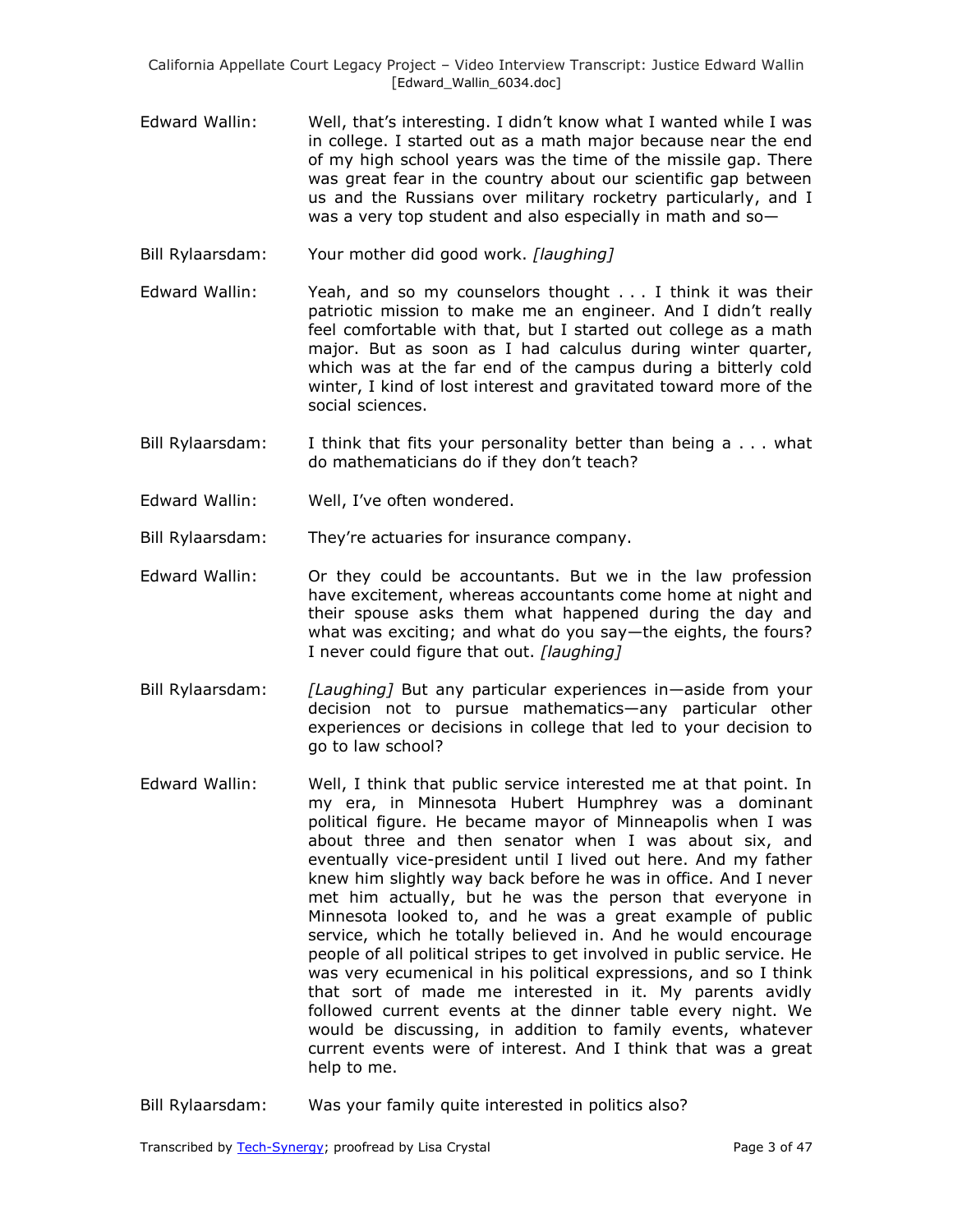- Edward Wallin: Interested, and my dad was active in some sense. He was asked to run for office but never did that, but . . .
- Bill Rylaarsdam: And you said he became a union leader.
- Edward Wallin: ... became a union leader in Minneapolis. In Minneapolis the Democratic Party consisted of working men and women, largely union members, a lot of union members—not many minorities and the university academic community. And they worked together hand in glove to form the DFL, which is what the Democratic Party is called in Minnesota.
- Bill Rylaarsdam: What is DFL? What does that mean?
- Edward Wallin: Democratic Farmer Labor Party. It stems from a progressive party that existed in the depths of the Depression for a number of years called the Farmer Labor Party. And eventually they merged under the auspices of Hubert Humphrey in the 1940s, but the name remained the Democratic Farmer Labor Party.
- Bill Rylaarsdam: While you were in college or law school were you involved in any political endeavors?
- Edward Wallin: Not very much. In 1962, while I was, I think, a sophomore in college, or maybe a junior, there was a very close election for governor in Minnesota; and I was trained among others to be a re-counter of the paper ballots. But in the end they decided not to use college students and so my father actually was one of the re-counters.

### (00:10:02)

What I remember about that is that there was great suspicion on both sides that the other side would try to tamper with the ballots; and you were trained to watch for people who might have a piece of pencil under their fingernail to spoil a ballot. When the actual recount was conducted—and my father was assigned to do it in a number of areas where there was real doubt about the accuracy of the reported count—they used pastors or priests as the neutrals. And they would sit at the table and only the pastors or priests would handle the ballot. In those days they weren't involved in politics like now and they would . . . both sides would agree. There was very little disagreement.

The votes were counted with great care, and ultimately the election night result, which had been a very narrow victory for the Republican, led to the Democrat winning in May, not taking office until May—and by 91 votes in a state with about 1.8 million cast.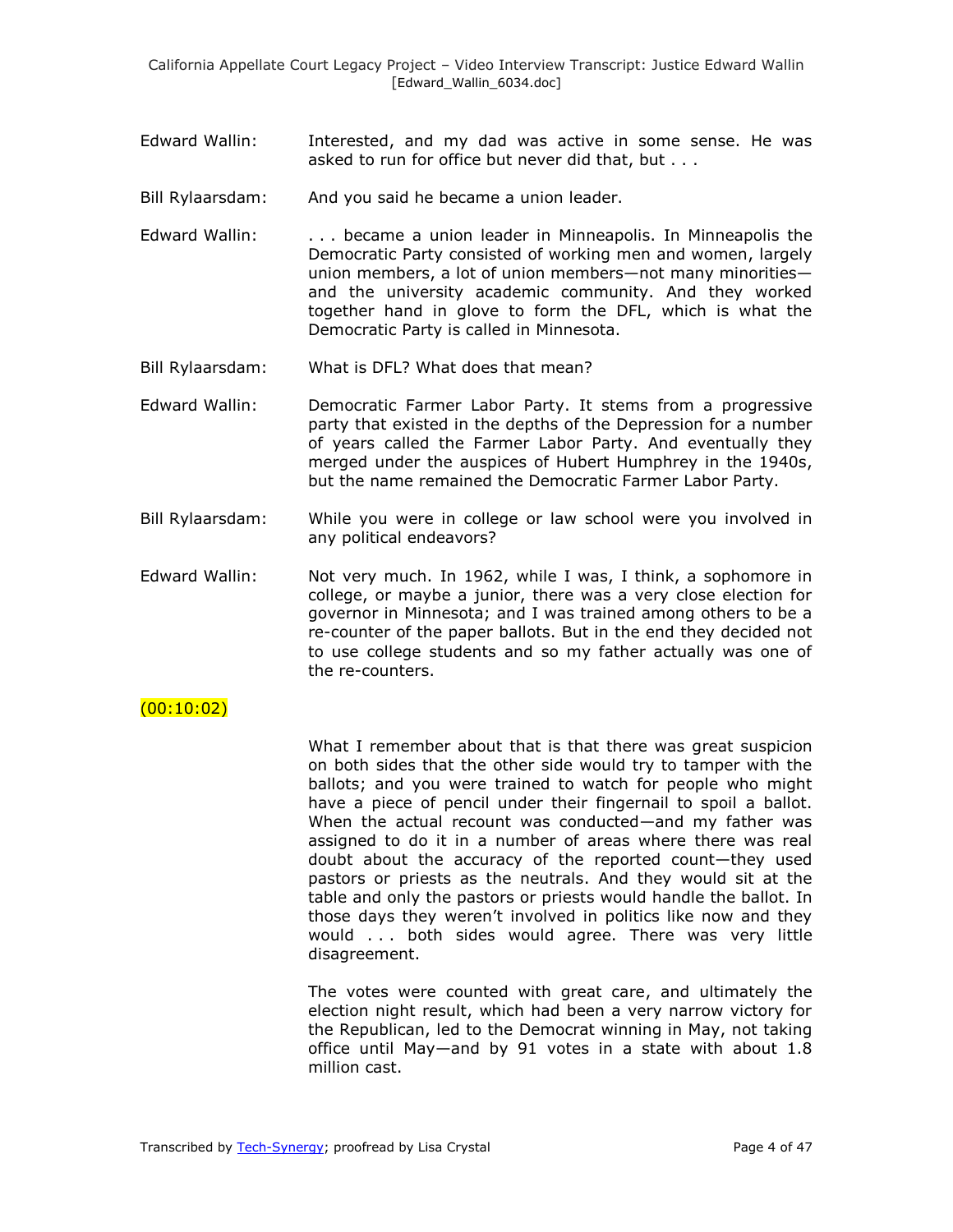But the one political thing I remember, when Hubert Humphrey was nominated for vice-president in 1964, I remember the office had been vacant since Kennedy's assassination because we didn't have the system now for replacing a vice-president when a vice-president ascends to the presidency. And so Humphrey's nomination was a big deal in Minnesota—the first time any Minnesotan had been on the national ticket. And he was so popular on both sides, really, and Minnesota wanted to have some sort of a rally for him.

And my father was a world-class organizer of events. If you had him doing it, he would somehow be able to inspire the troops to really put on a great event. So he was in a group of people that were trying to decide what to do, and they wanted to have something where they could get like three or four thousand people. And my dad was . . . he thought that was nonsense, and he thought we should get many more. So he wound up being the primary organizer of the event, which was held on the state fairgrounds in St. Paul in a place called the Hippodrome. It had about 25,000 people, and it was called the DFL Bean Feed for Humphrey. My dad managed to get the baker's union to bake beans in these huge vats that they ordinarily used for commercial bakeries; the hotel and restaurant employees to organize the lines; the milk companies and milk drivers to bring the cartons of milk; the coffee companies to bring the coffee and the big urns. Hot dog buns were all donated. I think potato salad . . . and they served 25,000 people for \$1 each; they charged \$1. The idea was to get a big crowd, and as I remember, it was featured on Walter Cronkite's news; it was this amazing-sized rally.

And I was put in charge by my father of the bean convoy and I got a Secret Service clearance. *[laughing]* And we had three UPS trucks with five-gallon milk cans of beans on the floor and blankets over them; and our mission was to safely transport the beans from the commercial bakery to the floor of this building, and they were piping hot. So we succeeded, and no one got poisoned. So I guess I . . . and my security clearance was honored. *[laughing]*

- Bill Rylaarsdam: Now, in law school were there particular professors that inspired you or any particular person that stands out?
- Edward Wallin: A couple of them: Professor James Hetland, who was a civil procedure professor and a very active Republican in Minnesota, a very good friend, and a very good professor; and Professor David Graven, who passed away not long after law school, who was a terrific trial lawyer and just a very charismatic professor. Those two stick out in my mind.
- Bill Rylaarsdam: Interesting, because I know that you have always had a big interest in civil procedure and you've become an expert in that field.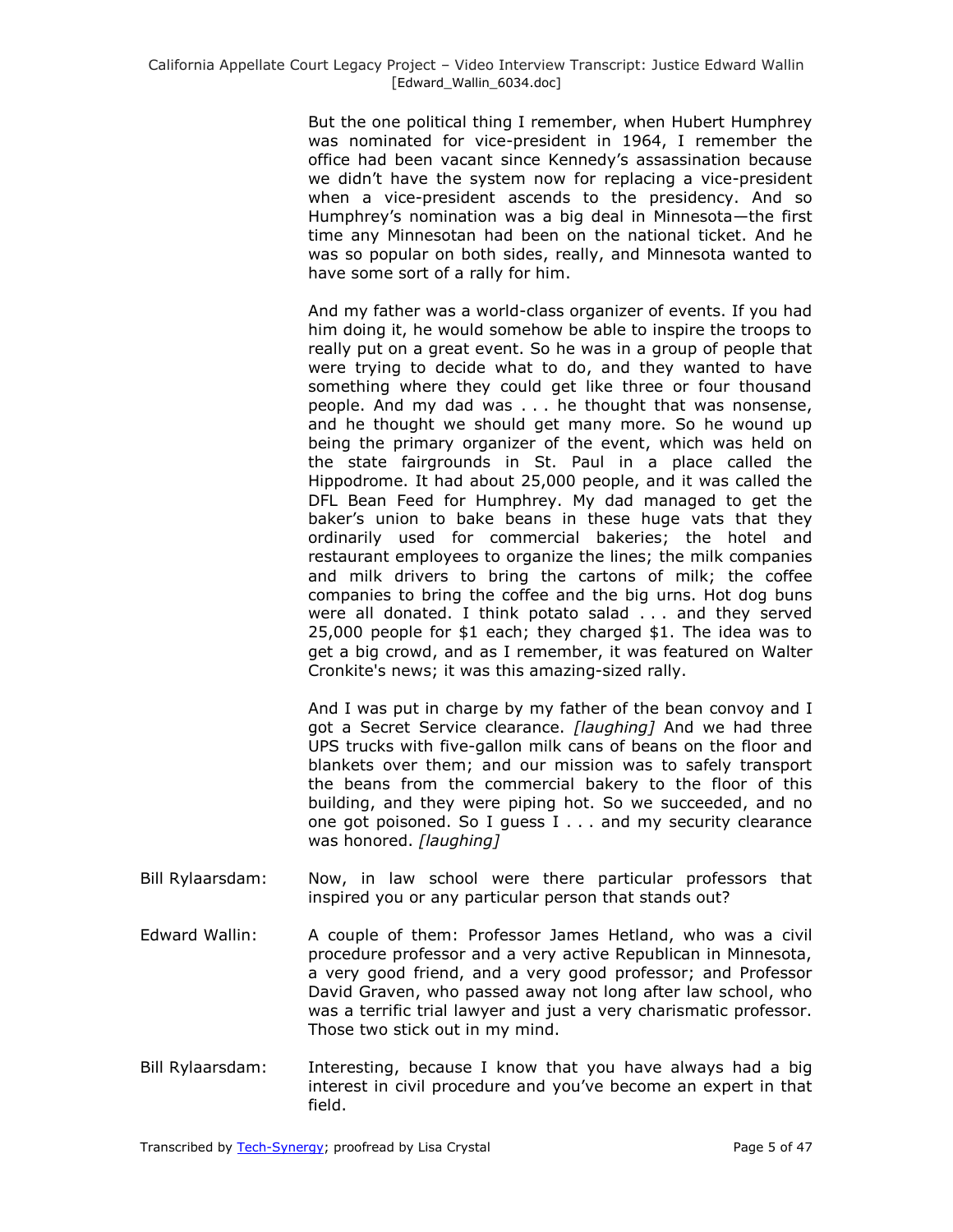- Edward Wallin: I received the Am Jur book in Civil Procedure, which I was very proud of. I don't know—maybe that's indicative of my bent toward that area.
- Bill Rylaarsdam: Okay, so when did you graduate from law school?

Edward Wallin: Spring of 1967.

Bill Rylaarsdam: Okay, and what did you do next?

### $(00:14:55)$

Edward Wallin: I had to come out to California pretty much right away, because during law school I had summer clerked at the Dorsey firm in Minneapolis and loved it there. And they treated me great and it was *the* law firm in that part of the country. And I thought for a Minneapolis boy it was a dream come true to be able to be in that firm. They had offered me a job and I was 99 percent sure I would take it. But when I got back to school in the fall, John Swenson—who is now a senior partner at Gibson Dunn, had been a dear friend in college and law school—had summer clerked at Gibson Dunn in Los Angeles and he was extolling the virtues of Southern California and urging me to consider coming out here. I wasn't too interested, but one of the deans who was in charge of the recruiting program and John were both pushing me.

> So one day I signed up to be interviewed by two California firms, the only two I ever interviewed—O'Melveny & Myers and Kindel & Anderson. And they both offered me trips to California, where I had never been. We couldn't afford to travel much when I was a kid; I had never been out here. So I came out the Saturday after Thanksgiving and it was zero when I left Minneapolis; and when I returned the following Saturday, it was zero and snowing. And it was in the 70s every day out here. And Jim Kindel of Kindel & Anderson offered me a job on the spot—they didn't send me the usual letter. A couple of days after I got back, I was probably shivering—I remember that last winter was very cold *[laughing]*—and so I accepted his invitation and came out to California.

- Bill Rylaarsdam: And was this in Los Angeles, their office?
- Edward Wallin: They offered me a chance to be in either place; and I actually chose to be in Orange County.
- Bill Rylaarsdam: Oh, at that time they already had an Orange County office—
- Edward Wallin: The other firm actually began as an amalgam of Jim Kindel, who was in Orange County, and Jack Anderson, who was in LA. And so it always had offices in both places.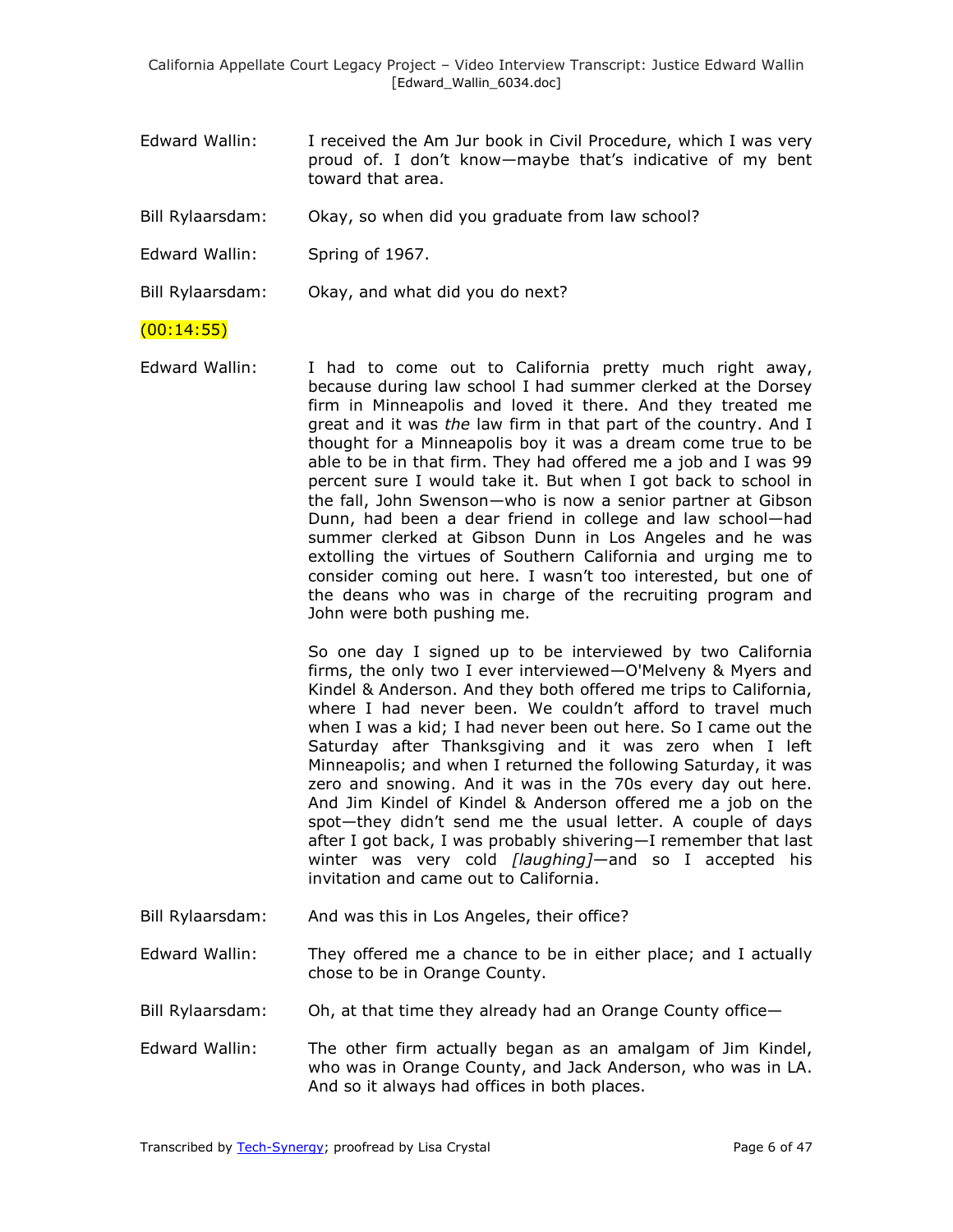- Bill Rylaarsdam: Jack Anderson was an adjunct faculty at Loyola law school and he was one of my professors when I went to law school.
- Edward Wallin: Is that right? He is a—talk about charismatic—a very charismatic guy, and a billionaire by the way now; very, very successful.
- Bill Rylaarsdam: So you became a member of the California bar when?
- Edward Wallin: I took the bar exam that summer. In those days it was given in late August. The bar results came out just before Christmas and I was sworn in on January 5 in the Dorothy Chandler Pavilion in Los Angeles.
- Bill Rylaarsdam: Had you started to work as a clerk with the law firm?
- Edward Wallin: I started to work as a clerk and then I was on leave with pay to study for the bar for a few weeks, and then I came right back there.
- Bill Rylaarsdam: You didn't take the bar review course in the Embassy Hotel in Los Angeles, did you, where I took mine?
- Edward Wallin: I think it was the . . . I think it might have been called the Olympia or something like that. But it was a dingy, old hotel in the basement where I would go up there every night with two fellows—one who moved back to Minnesota not too long after, but the other was Ron Bauer, Judge Ron Bauer, whom both of us know a long time, a well-respected judge here. And he and I started in Kindel & Anderson at the same time.
- Bill Rylaarsdam: So then after you started out as a lawyer with Kindel & Anderson, I think they lent you to the U.S. Attorney's Office, didn't they?
- Edward Wallin: Yes.

Bill Rylaarsdam: How soon after you had started there?

- Edward Wallin: It was really right away. I got the bar results just before Christmas, and between Christmas and New Year I went up to Los Angeles and was interviewed by Matt Byrne—the late federal judge William Matthew Byrne, Jr., who was then the U.S. attorney. And we had a cordial discussion and he invited me to go to work there. And my law firm had a kind of agreement with him that one or two lawyers at a time would go from Kindel & Anderson to work there and then come back.
- Bill Rylaarsdam: Was this to get trial experience?
- Edward Wallin: Exactly. And it was supposed to be for two years. It turned out to be close to three in my case because I was enjoying it so much; and I had a lot of big cases and a wonderful experience.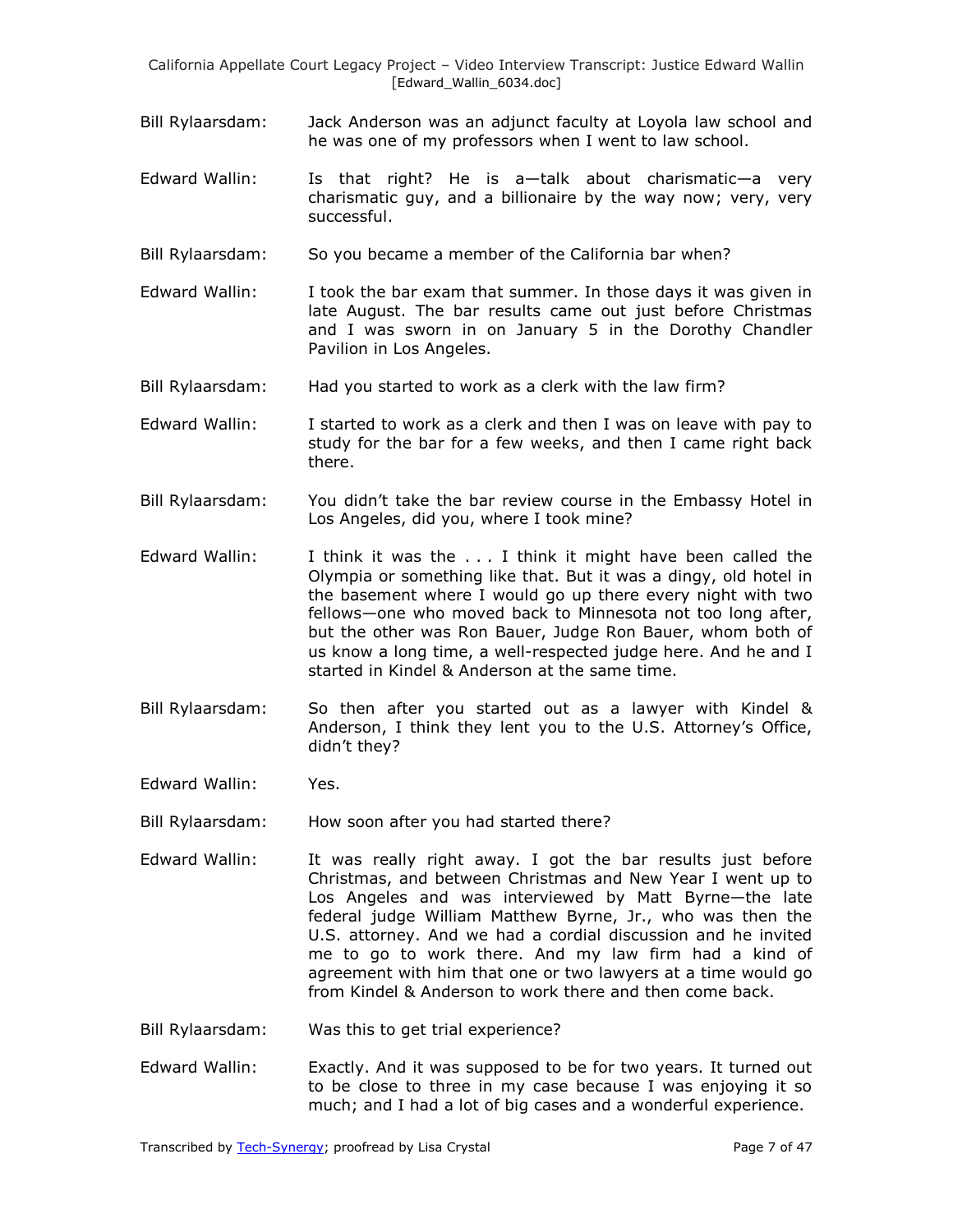- Bill Rylaarsdam: What kind of cases were you handling?
- Edward Wallin: It started out with drug cases, but mostly the trials were a lot of bank robberies, a lot of mail fraud cases. I became the office expert in mail fraud and obscenity cases, as a matter of fact, which were kind of grouped within the office.

# $(00:19:57)$

I did a number of tax fraud cases, but those rarely went to trial. I did a number of selective service cases, but those were like an hour or two court trial, mostly on the administrative record, and they didn't really matter in terms of experience.

- Bill Rylaarsdam: What was your experience with the federal judges?
- Edward Wallin: I had never . . . except for one 10-minute appearance while I was awaiting my security clearance I stayed at Kindel & Anderson. So it was early March before I actually started in the U.S. Attorney's Office. I had never been in state court and that one appearance was in a church in Santa Ana in front of Judge Murphy, where I represented the wife of a partner who had some dispute over with her ex-husband; I don't remember what it was. And the case was called and she and I walked down the aisle, and there was Judge Murphy up at the altar. *[laughing]*
- Bill Rylaarsdam: I think you better explain a little why the court was sitting in a church.
- Edward Wallin: In Orange County-
- Bill Rylaarsdam: I shared that experience with you.
- Edward Wallin: I'm sure you did. In Orange County in the '60s, until they built that courthouse that's now on Flower and Civic Center, there was way more business and judges than courtrooms. And so the county had condemned old churches in Santa Ana and made them into courtrooms—so there were a number of people who had the experience of having been married and divorced in the same church. But except for that one appearance, the first time I appeared in court, I was a federal prosecutor. And I learned what it's probably like, as far as any of us can know, to talk to God—because way off in the distance way, up high in these huge courtrooms were these federal judges. And I remember feeling strange when I came back to state court, because the judge was right there and I could speak to him or her in an ordinary tone of voice, whereas in the federal court, it was more like giving a speech to an auditorium when you were addressing the court.
- Bill Rylaarsdam: Do you remember Judge Charles Carr?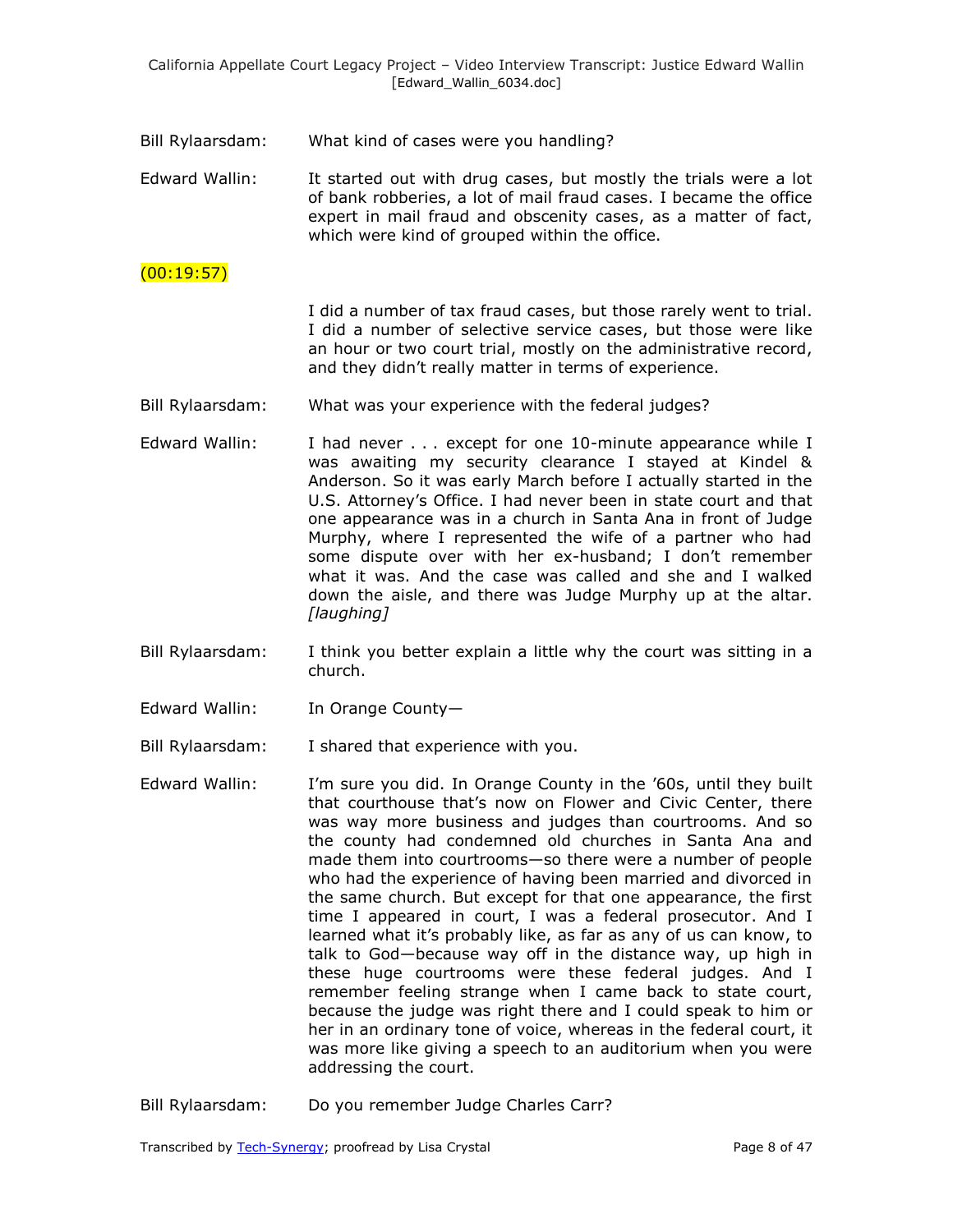- Edward Wallin: In my very first jury trial—I'd been there a few weeks and I started out with a very short trial, I think in front of Peirson Hall, a federal judge there. That was unremarkable, and then I had a two-day court trial in front of Judge Bill Gray, who was delightful, a wonderful fellow, and whose son Jim Gray, as you and I know, Bill, was a longtime superior court judge here in Orange County. And then—
- Bill Rylaarsdam: Then there was Charlie Carr. *[laughing]*
- Edward Wallin: Then Charlie Carr. And I had been warned about Judge Carr, and so I went down and watched for a couple of hours the previous week, and he was yelling and shouting at the lawyers. And a lawyer in the office named Roger Browning gave me some very good advice, which I think probably applies to any trial lawyer who is dealing with a difficult judge. He said, "Ed, what you should do is you should think of yourself as wearing a very hard shell, and no matter what he says, you just keep presenting your case, stay calm, and press on."

And so the trial began. It was a bank robbery, the trial of a getaway car driver. And naturally I was a little bit nervous; my first jury trial at federal court. I had been there about a month. And what happened is first the marshals forgot to bring over a witness who was a prisoner. And Carr was ready to tear me apart, but he carefully checked and I had filed all the right paperwork. And it was indeed the marshals who had messed up and not me, and I think he was disappointed to learn that.

- Bill Rylaarsdam: Yeah, I'm sure he was. *[laughing]*
- Edward Wallin: And then I was examining a witness—a bank teller—and she was testifying about what she observed and how the robber ran out of the bank. And we were trying the getaway car driver, so what happened outside was crucial. And she said that he went . . . ran across the parking lot, around the building, out of her sight. And I asked some question like "What happened then?" And Carr exploded and he said, "Counsel, who cares? He's out of sight." Well, what actually happened was that the teller had cut through another building and saw him get into a car. And then that car drove past her and she got the license number and she saw that the robber was Caucasian. The getaway car driver was African American, and that was important because he was the defendant.

# $(00:24:55)$

So he yelled and screamed about that, and I persisted and insisted that I would like to ask some more questions of the witness and that the testimony was very important. So he turned to the jury and he said, "Ladies and gentlemen, United States Attorney Matt Byrne is an outstanding lawyer, but the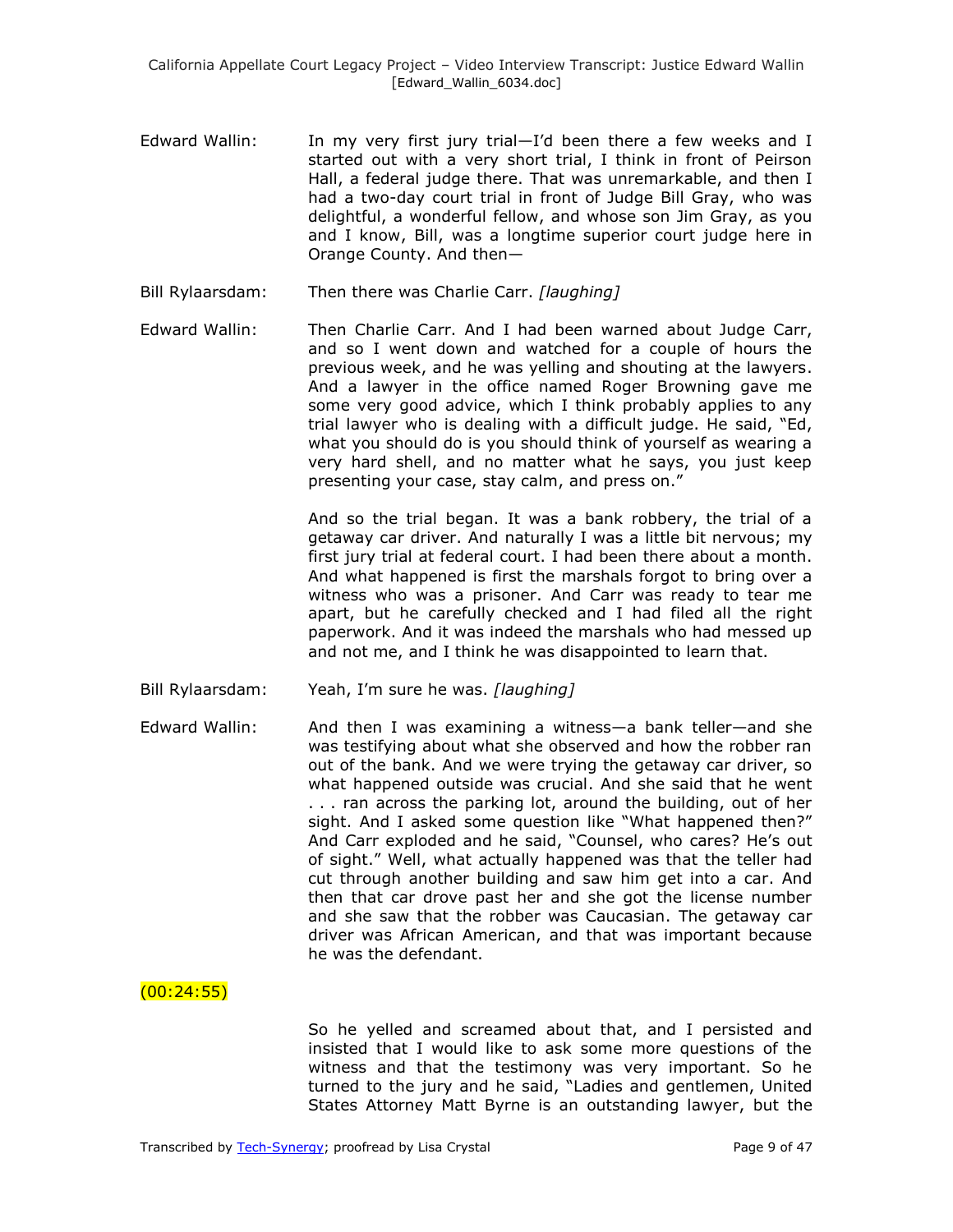Department of Justice gives him a very limited budget. So he has to hire inexperienced, untrained lawyers to prosecute the cases here and we judges have to run a school for young lawyers—and you, jurors, are the victims." [laughing] And so he said, "Young man, we'll give you just three questions—three questions of this witness."

So I asked three of the most compound questions imaginable, got this crucial testimony; and basically he kept quiet because he realized that I was right. And ultimately the case went well; we had things like fingerprints and other things that really helped out. And he had banned many of the lawyers in the office—from the office—from his courtroom. So if you had a case that you worked on and it was assigned to his courtroom, you couldn't handle it; he would ban you. And so the day after the verdict, he called Matt Byrne and he . . . His way of talking to Matt was "Byrne, you know that . . . who was that trying that bank robbery in my court this week?" He didn't even know my name; in fact during the trial he always called me "the young man from the government." He never gave me a name. [laughing] I was 25. And he said, "Byrne . . ."

And Matt looked at the list and he saw it was me and he was bracing himself or wondering, well, how I could have fouled up; he knew I was new. And Carr shocked him by saying, "Well, you know, he did all right. He's a little wet behind the ears, but he did all right." And Byrne was amazed. He had never, ever called to . . .

- Bill Rylaarsdam: To do anything other than—
- Edward Wallin: . . . . do anything other than castigate one of us. And so I always said that Charlie Carr, for all his flaws, promoted me from the lowest second lieutenant to major in that office right away, if you were to apply military ranks. Matt Byrne came down to see me, and immediately big cases started to flow in my direction because Carr even liked me. I also had a lot of trials in front of Andy Hauk, who was quite a famous jurist.
- Bill Rylaarsdam: And how did you get along with him?
- Edward Wallin: Well, we had our run-ins, but he actually came to my farewell party when I left. So I guess he thought I was all right. You know, he threatened to put me in jail one time, but I don't think he really meant it.
- Bill Rylaarsdam: Any another experiences or cases while you were working with the U.S. attorney?
- Edward Wallin: I think the judges who taught me the most about being a good trial lawyer were judges like Pregerson, Gray, Ferguson, Irving Hill, who was very demanding but very fair, Avery Crary. I had good experiences there, and I had sometimes two jury trials in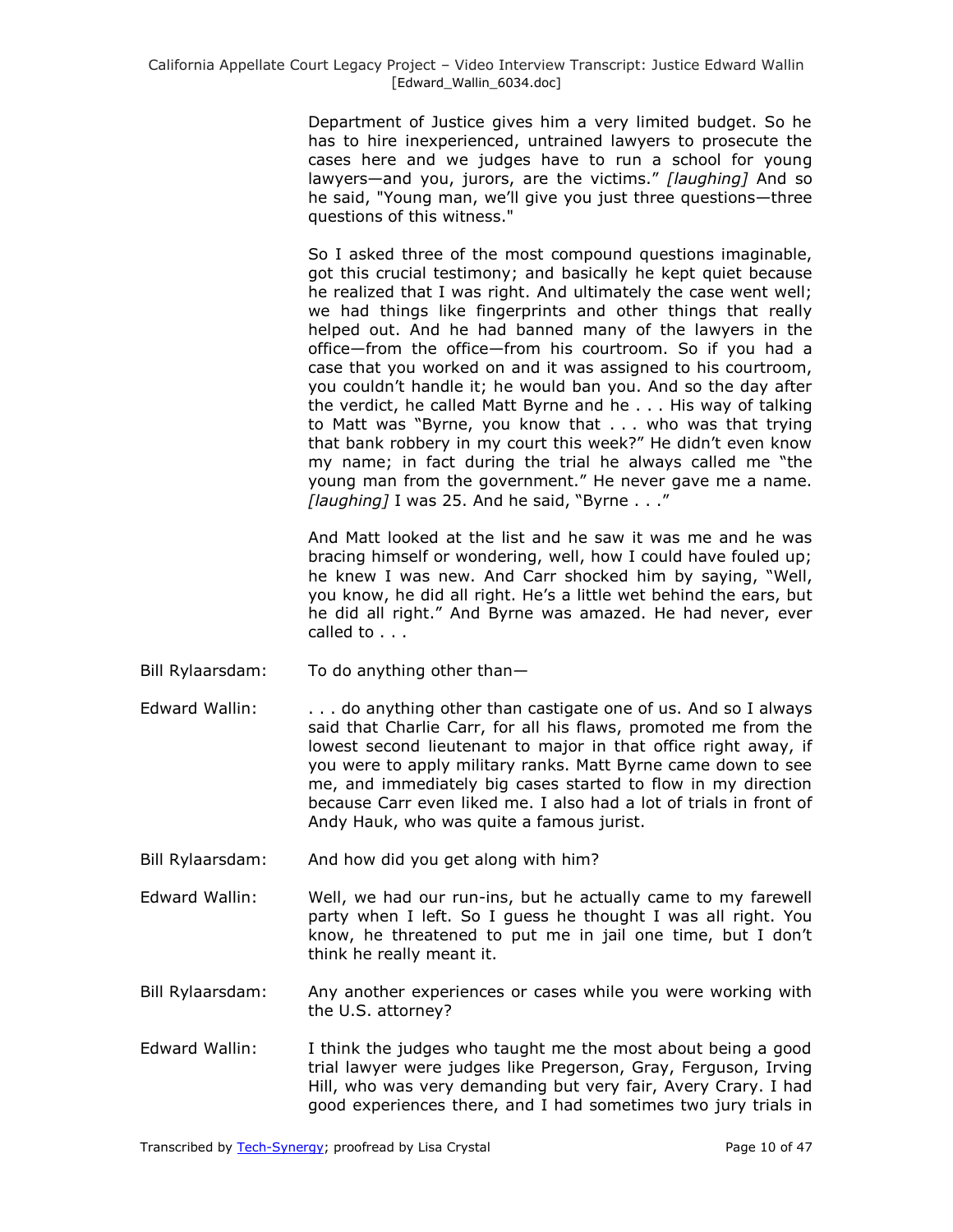> a week. So when I came back at the age of 28, I was a very experienced trial lawyer.

- Bill Rylaarsdam: You had many more trials under your belt than your contemporaries at Kindel & Anderson, I'm sure.
- Edward Wallin: There were three people in that whole firm that had significant trial experience: Angelo Palmieri, who was one of the founders of the Orange County Office when I was there, of the Palmieri Tyler firm that still exists—and he had had a lot of trials because he had been a state prosecutor years and years earlier; and then Craig Jorgensen, who had a similar experience ahead of me in the U.S. Attorney's Office; and I. And any one of the three of us had more trials than every other lawyer in the firm combined. *[laughing]*
- Bill Rylaarsdam: So at that time, when you came back to the law firm in Orange County, about how many lawyers were there in that office?
- Edward Wallin: I want to say 17, 18, 19, in that range. It wasn't huge.
- Bill Rylaarsdam: And, was it departmentalized or—
- Edward Wallin: In those days litigation wasn't as big a part of business firms as it is now. We had . . . real estate was always big in Orange County. There was always development going on. When I moved here in '67, there were probably 750,000 people in Orange County, and today there is 3 million, or more than 3 million, I believe.

### (00:29:58)

So constant building of schools as well as houses; and the schools and the public facilities meant there was a constant flow of eminent domain cases which Angelo Palmieri was probably the all-time master of. We had a number of restaurant clients besides a number of big builders.

- Bill Rylaarsdam: Did you basically handle litigation matters, or were you—
- Edward Wallin: Just litigation.
- Bill Rylaarsdam: Just litigation.

Edward Wallin: I worked with Angelo; and then eventually Ron Bauer left after just a couple of years, three or four years, and it was Angelo and myself. And then after a short time Frank Rothrock joined us, a young associate. Frank is still a lawyer here in Orange County.

Bill Rylaarsdam: So the three of you did most of the trial work for the firm?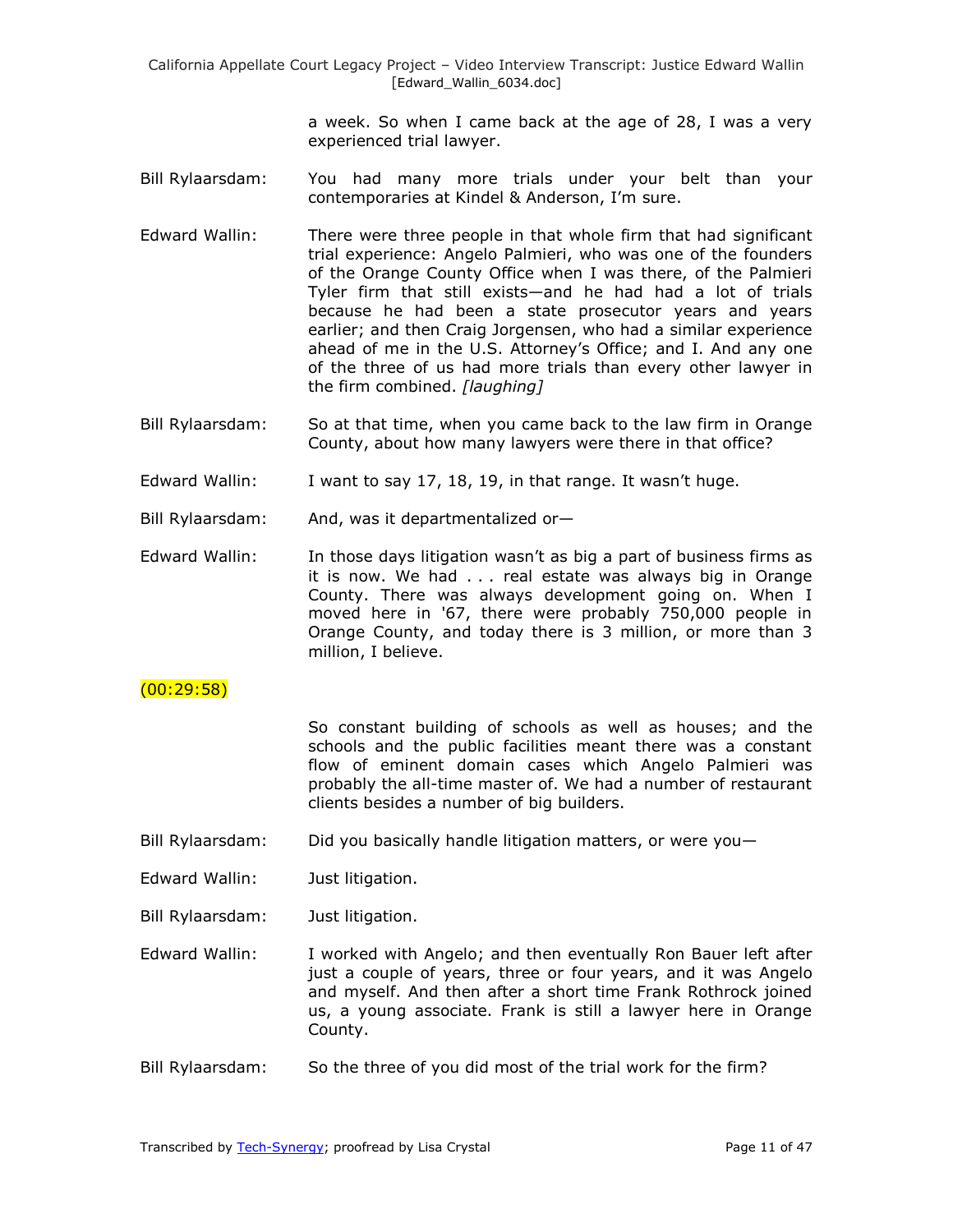- Edward Wallin: All of it, yeah. In fact we even handled the contested hearings. If there was a contested probate hearing, one of our probate or estate-planning lawyers would take one of us over there as the designated pit bull, I guess, to handle that matter.
- Bill Rylaarsdam: So let's see. By the time you got back to Orange County, the new courthouse had been built.
- Edward Wallin: That's right. I think back in fall of 1970, September, October, in that period of time.
- Bill Rylaarsdam: So you never got to go to church with judges anymore? *[laughing]*
- Edward Wallin: No. we had a real courthouse and quite a nice one. It's a bit rundown now after . . . and now it's more than 35 years older, close to 40.
- Bill Rylaarsdam: Do you recall about how many judges there were in Orange County at that time?
- Edward Wallin: I don't. I think there were 12 or 14 when I came in 1967, but I'm not sure. I do know that when I was appointed I was the 37th position.
- Bill Rylaarsdam: You know they have, like, 140 bench officers. *[laughing]*
- Edward Wallin: Yes. I've lost count now.
- Bill Rylaarsdam: So, have any particular experiences in the Orange County Superior Court that are notable?
- Edward Wallin: Well, I do remember when I first went there, the first couple of times being just amazed that I was so close to the judge, because the courtroom space between counsel table and the bench is so much shorter than it is in federal court; and almost feeling odd to be that close and intimate with the court itself, but enjoying it because I think that when you're closer, you get a better sense of each other as you're communicating with the judge and the lawyer. I thought that our judges here treated me very well.

I remember one judge, Herbert Herlands, who was a very bright, very demanding judge. And I was once asked to handle a default divorce for the young daughter of a very wealthy client, and she testified that certain stock in the family business which her father had given her was her separate property.

So Herlands starts asking where that stock is. Turns out it was kept in some safe deposit box, and I said, "Well, did your father ever give it to you?" "Well, no, but he said he put it in."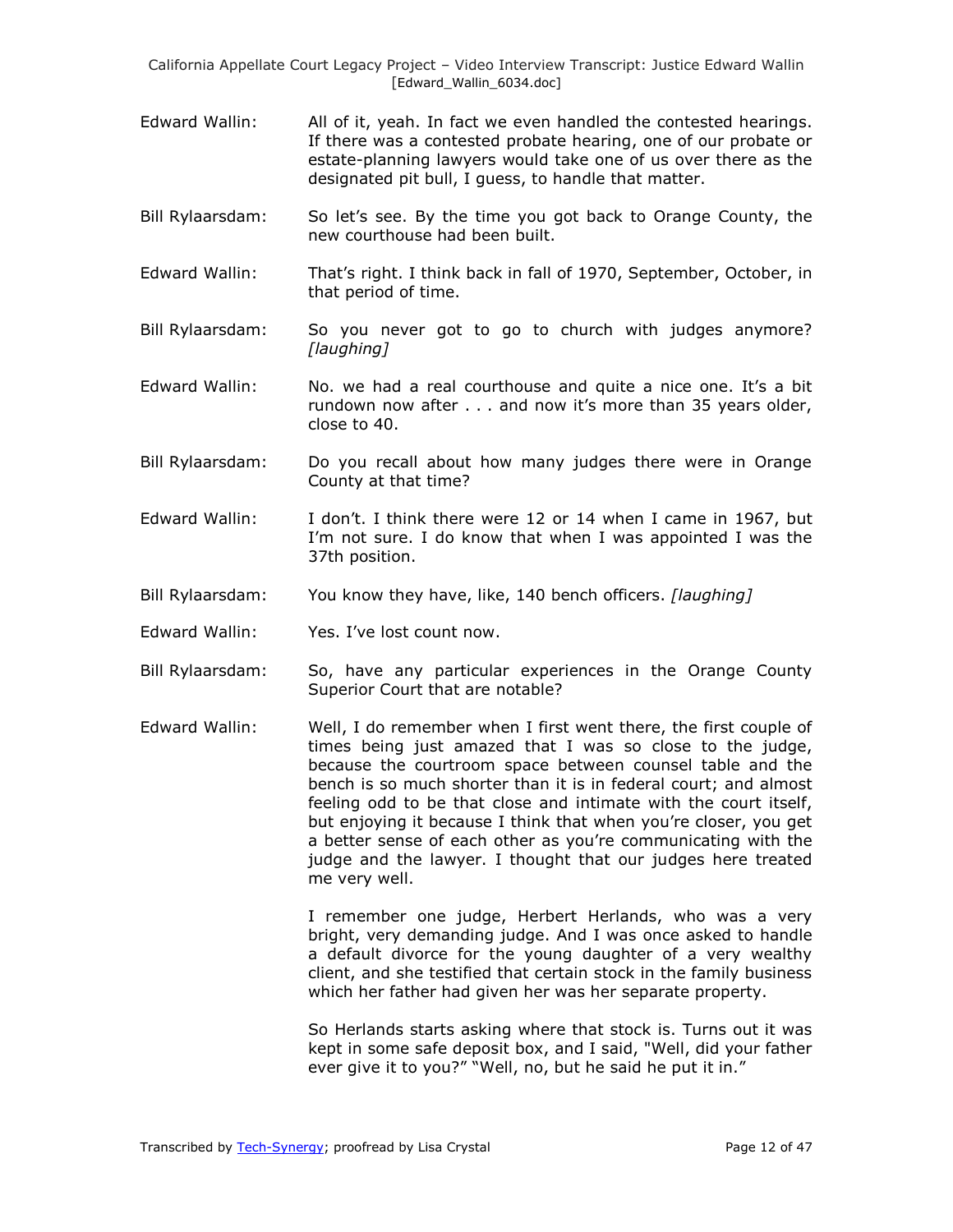So he said, "Did your father ever give it to you?" And she said, "No, but he told me it's in my name." Then he proceeded to pick up a pencil and explained to me that if I say to you, counsel, that "I give you this pencil" but then I don't give it to you, it's not really a gift. So how do we know this is her stock? And it was an uncontested default divorce, and I had warned the clients—fortunately her father was there too—that this judge was a bit eccentric. So rather than argue further over the stock and attempt to prove it, I said, "Well, Your Honor, perhaps we're not ready to proceed yet by default. So we should go off calendar." So we did, and then I said it before another judge a week or so later and it went right through.

Bill Rylaarsdam: Known as judge shopping? *[laughing]*

Edward Wallin: Yes, yes.

- Bill Rylaarsdam: Any other judges that you appeared before that particularly come to mind?
- Edward Wallin: Well, I remember the first time I appeared before Judge Byrne in federal court, after I had been, frankly, I think one of his favorites as a federal prosecutor. And he was very tough on me but in a nice way, and I respected him so much. My oldest son is named Matt, as a matter of fact.

### (00:34:55)

But in state court here, Judge Bill Lee, I'd really admired. There were a lot of judges I liked. There were so many different ones, and I appeared in a lot of different counties too.

- Bill Rylaarsdam: Oh! You were not confined to Orange County?
- Edward Wallin: No, no.

Bill Rylaarsdam: You had cases in Los Angeles?

- Edward Wallin: Right. I appeared before Richard Schauer in Los Angeles. I had cases in Indio and Riverside and San Bernardino.
- Bill Rylaarsdam: Richard Schauer was another one of my law professors.
- Edward Wallin: Is that right?
- Bill Rylaarsdam: Yeah. *[laughing]*
- Edward Wallin: Excellent judge. And tried a case in San Diego, one case there, but I didn't have as many trials in practice.
- Bill Rylaarsdam: As you did in the U.S. Attorney's Office.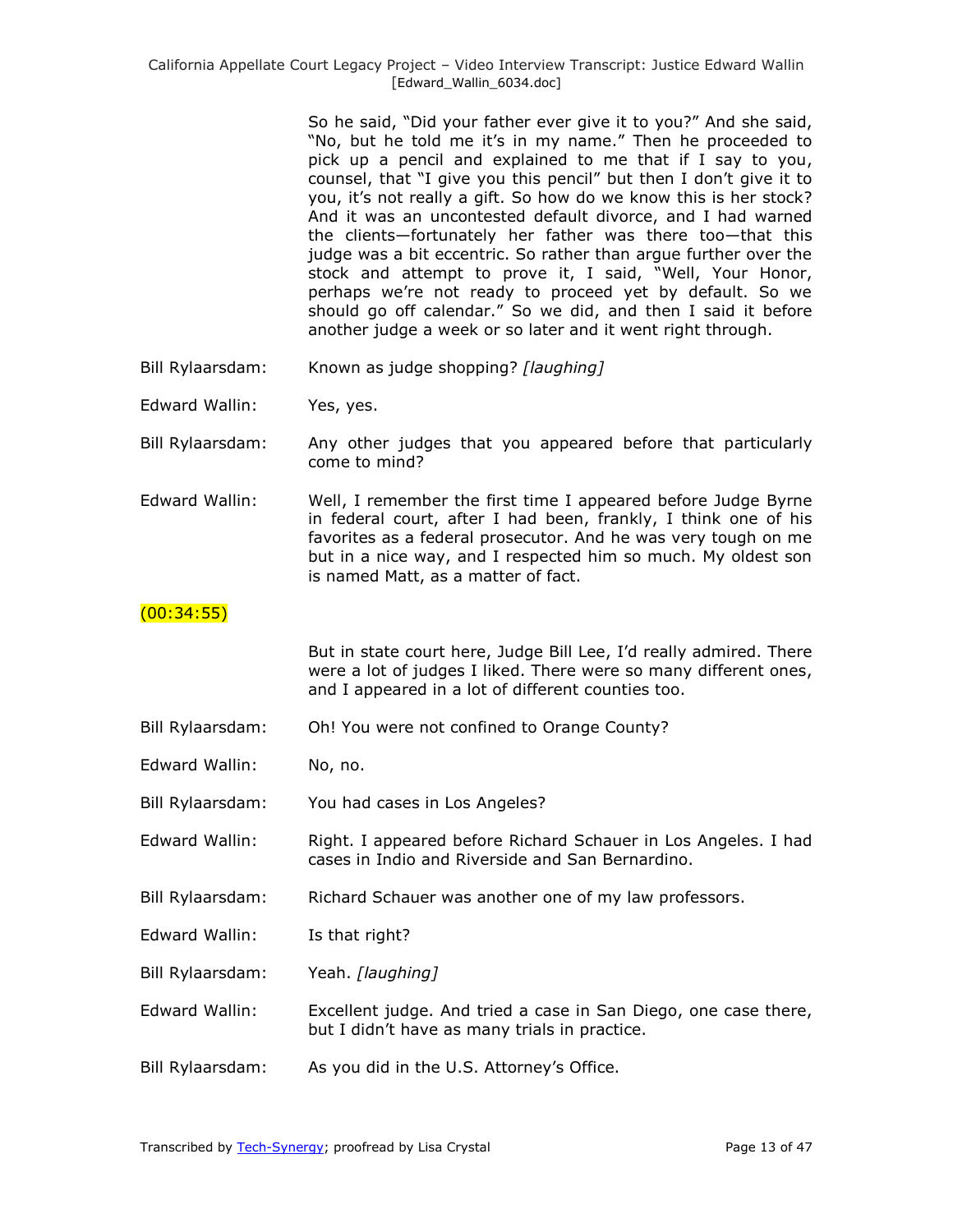- Edward Wallin: Not even close—because it was easy to have two jury trials in a week when I was a federal prosecutor, and it could be two in a year in a business firm.
- Bill Rylaarsdam: You were involved, while you were practicing, in some political litigation?
- Edward Wallin: A little bit, yes. I had forgotten that. That's good of you, Bill, to remember. I was sitting in my office on Halloween in 1974, a few days before the election—I think it was a Thursday before the Tuesday election—when a candidate for Assembly here named Richard Robinson called me. I'd never heard of him; I had no involvement in politics in California whatsoever up to that point. And he had been served with an injunction, or a TRO, rather, barring the delivery of all of his campaign mail because of some technical failure to name the person who was the candidate that it was supporting. I mean, it was obvious from reading the mail, but technically it was not there. And the judge, who had issued it in Orange County, had purported to even bar the U.S. Post Office from delivering the mail for which, of course he would have—
- Bill Rylaarsdam: Jurisdictional issues there? *[laughing]*
- Edward Wallin: Obviously we would have no jurisdiction, as is obvious to you and I, but maybe it wasn't to that judge. But the post office was taking the position that it would honor it until it got overturned. So he had been served with this at, like, six in the morning, and it had been signed during the early a.m. hours and delivered to the post office. And it was totally destroying his campaign because his whole campaign—all the last five days of mailings—it was all held up. So he wanted to come and see me, and he had been recommended to me by several different people, he said, because I had done First Amendment cases in the U.S. Attorney's Office. So he came over there. I was leaving for lunch; he caught me, and I instead ran to the corner and got a sandwich. And he came over and I sat and ate my sandwich while I listened to his tale of woe, and found out there was going to be a hearing in federal court at 2:00. I told him I doubt it if I'd ever get paid, because politicians would have a poor reputation for paying their bills.

But it looked interesting, so I went up to Judge Jesse Curtis, a fine federal judge in LA, who had a hearing; and he rescinded the order as it applied to the post office. And then I had set up a hearing the next morning in which I went out to Judge Bill Lee, and he dismissed the lawsuit, as it had no basis in the law. That saved that Assembly seat. And then–Assembly Speaker Leo McCarthy had heard about all this and was very impressed. So it sort of put me in a political position I had never even thought about getting in, as I was just being a lawyer.

Bill Rylaarsdam: Weren't you later then involved in Robinson's campaign also?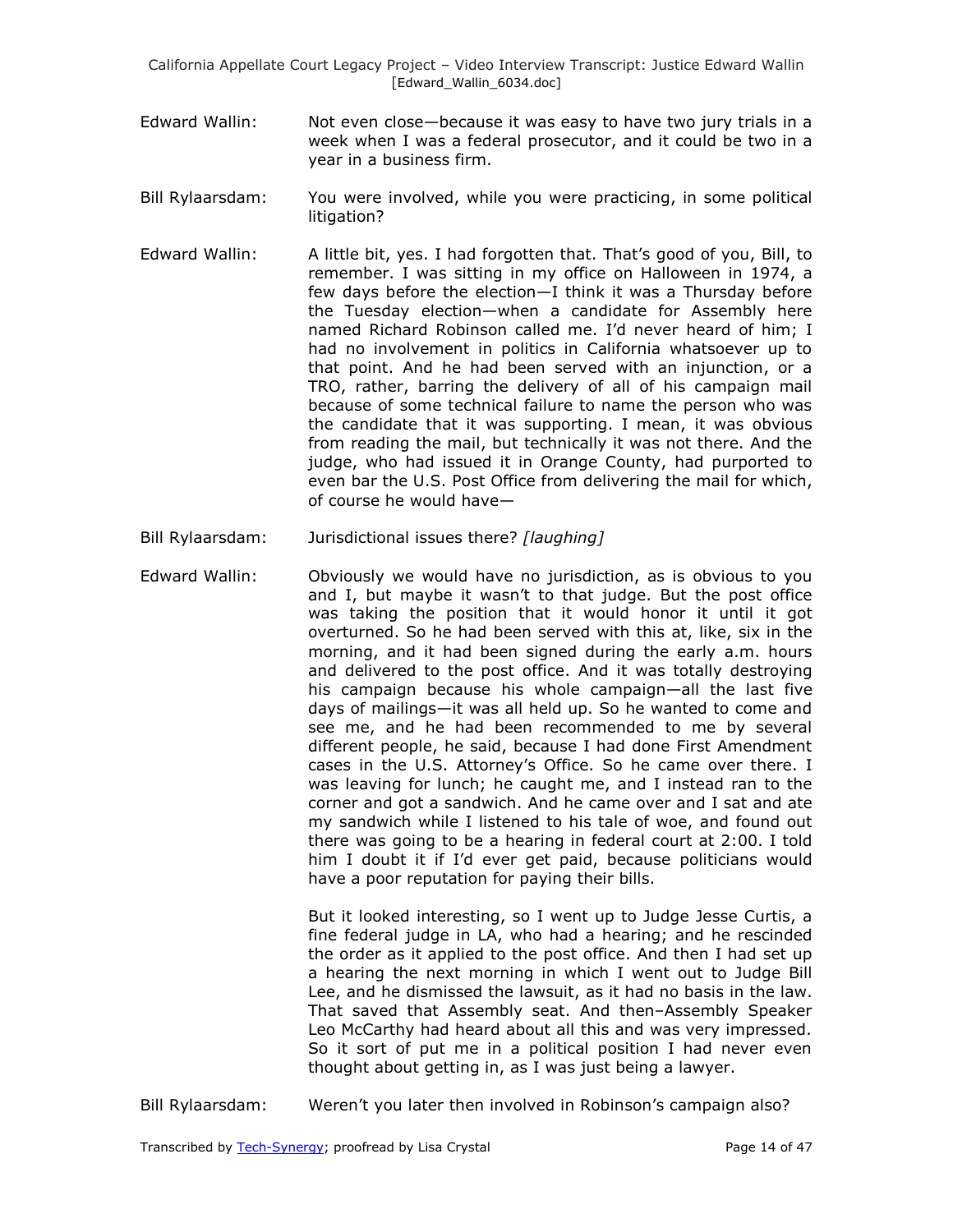- Edward Wallin: Robinson. The 1974 primary was when the ... no, 1974, I think it was; 1974 the Political Reform Act had been passed, and Robinson and also some other politicians like Bruce Nestande were anxious to obey it. They didn't want to run afoul of it and take a news story criticizing them for not complying with the Political Reform Act. And it was like 25,000 words of utter nonsense, especially to a nonlawyer, maybe even a lawyer; and I had read it for some reason, I don't know why. And so I began to answer just phone calls from people in both parties.
- Bill Rylaarsdam: This is basically reporting requirements.

### $(00:39:47)$

- Edward Wallin: Yeah. How do we word this, and no one knew because it was so new, and I'd just say, "Well, I think what you should do is this." And so people from both parties would call me, and I never charged anyone, because they were trying to comply. And I thought that is a matter of public spirit; when they're trying to comply I should help them. So I did, and I got known for that knowledge; and then Robinson asked me to be his treasurer. The reason was he didn't want to get in trouble over that law. So I did that for a few years—like four, I think, before I went on the trial court. But I never really got active in politics outside of being involved as a lawyer. I was sort of an advisor for Robinson.
- Bill Rylaarsdam: Okay. At some point you considered going on the bench or somebody suggested it? How did that come about?
- Edward Wallin: Well, what actually happened is . . . I mean, my most active political involvement probably was as Judge Bruce Sumner's treasurer in 1978; actually, late in 1977 I think he took a leave of absence from the bench to become a candidate for Attorney General of California. Judge Sumner was quite famous as a judge. He had headed for 10 years the California Constitution Revision Commission, been a Republican member of the Assembly from Orange County for a while before that. And he was interested in challenging Howard Jarvis's Prop 13, which I still believe today is because it's been an economic calamity and a fiscal calamity for our state. But he started out as a candidate. Ultimately we were unsuccessful in raising enough money. He wasn't as well known as Yvonne Burke and Burt Pines, who were from LA, and so he withdrew in about February and within a week or two he decided—
- Bill Rylaarsdam: He was a judge of the Orange County Superior Court at that time?
- Edward Wallin: Right. And he went back on the bench and then ultimately filed for reelection to the court and was reelected and served there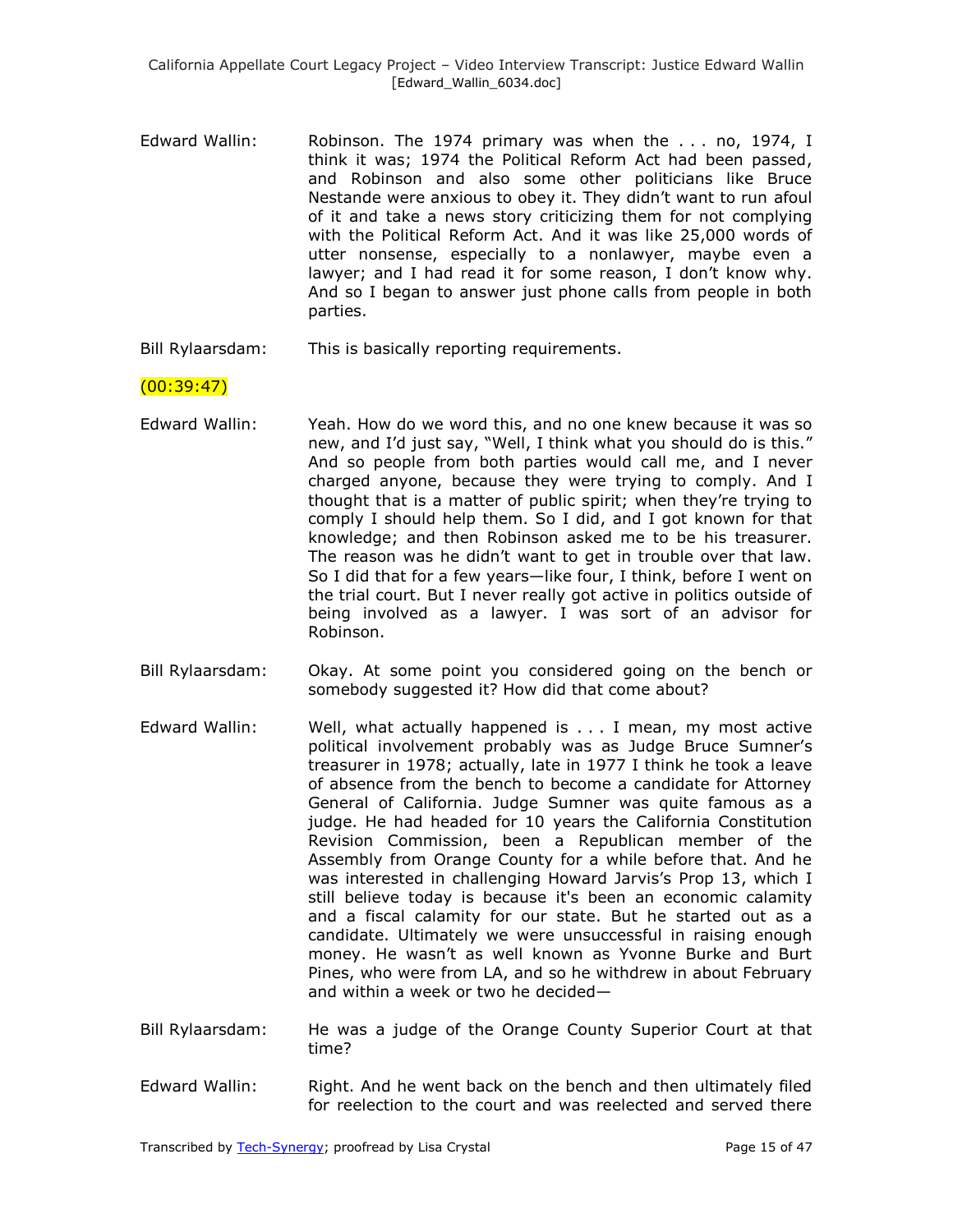until he retired. And about a week or two later he felt that something should be done to challenge Prop 13, which was so destructive of the whole plan of our state Constitution, and he convinced me that we should participate in that. He had a lot of files on the bases for the various provisions of the state Constitution, and I wrote the pleadings and the briefs for a petition to challenge it.

- Bill Rylaarsdam: This is state court.
- Edward Wallin: In state court. And about, I want to say maybe late April, we challenged this and were successful in a minor way in that the court ruled that the description on the ballot was wrong and misleading and changed that somewhat; but we were trying to remove it from the ballot.
- Bill Rylaarsdam: This was before—
- Edward Wallin: Before the June primary. The primary was in the first week of June, and we were trying to get it removed from the ballot as multiple subject, and we had a myriad of other grounds. That was unsuccessful. I do remember that experience, that the legislators of both parties wanted us to hold a press conference at the Capitol; there was so much interest in our challenge, as Prop 13 was dominating the political news as the primary drew nigh. So they wanted the press to come and to be able to ask us questions, but no one wanted to take the blame for it, because there was such a steamroller for Prop 13.

So for the first time in the memory of any reporter who came, there was an announcement of an event for the press in the Capitol pressroom in Sacramento. That didn't say what legislator's office it came from, because nobody wanted to be tied to it, but they were all rooting for us. *[laughing]* And then we'd walk through the hall in the Capitol and they were all cheering for us. But anyway, we had that matter together, and then Bill Norris—who is retired now from the Ninth Circuit—was then with Tuttle & Taylor in LA, and he had been retained to prepare a post-election challenge for Prop 13 by virtually all of the state school districts, community college districts and basically educational institutions. And Bill and I were friends, and he asked me to join him, and I had all this research material because I'd already done a lot of it.

### (00:44:50)

So he and I and two young lawyers from his office physically lived in his office, getting a few hours sleep at the Biltmore Hotel a couple of blocks away, starting about two or three weeks before the election and going till maybe 10 days after, working as hard as we could—sometimes sleeping right in our chairs—and prepared a challenge. And while that was going on, Bill was aware that I was a candidate for superior court, and he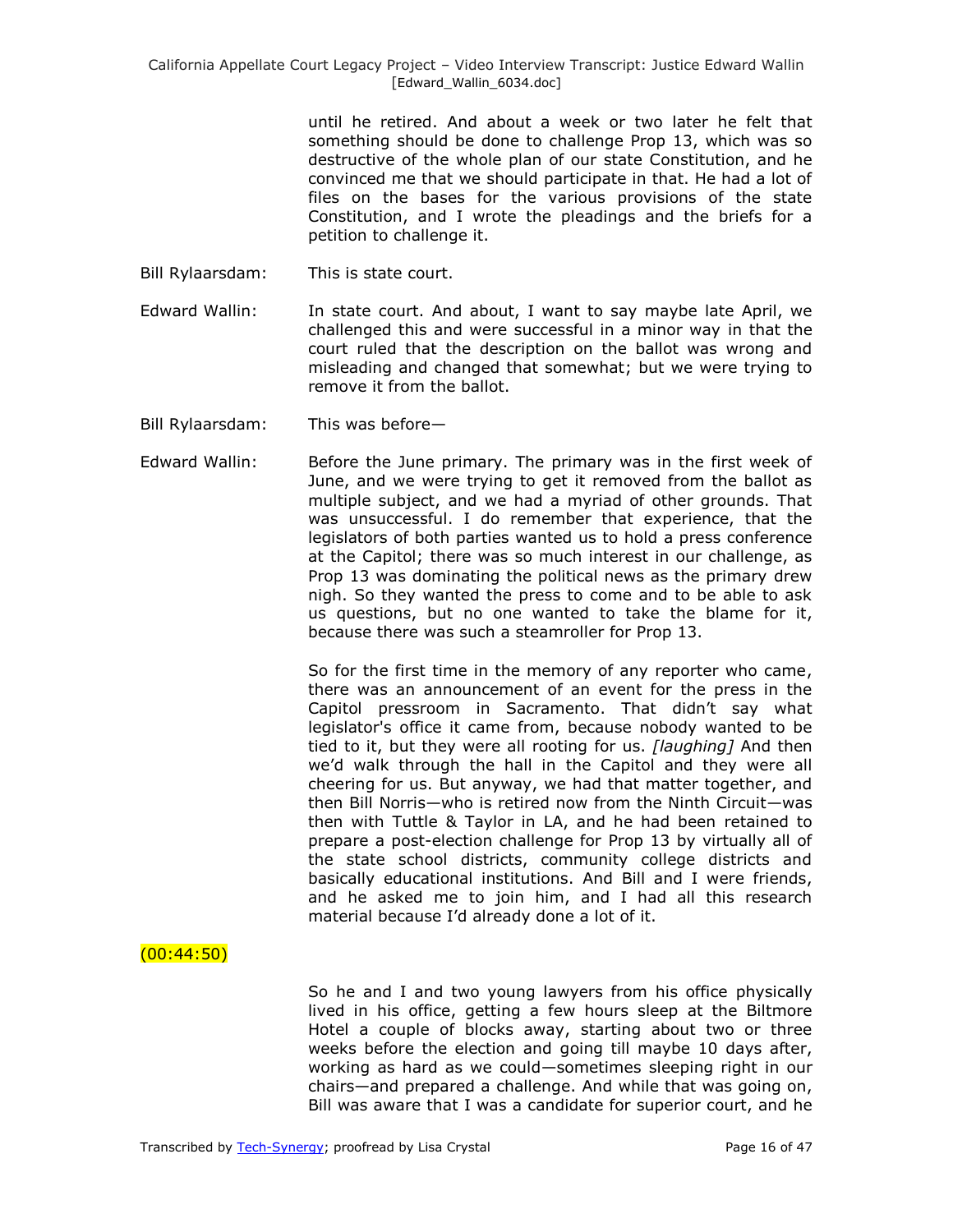told me I should probably not put my name on the brief, because he didn't think I could ever get appointed. And I said I didn't want to be on the superior court if one could not honestly express his role as an advocate in any kind of legal case. So I decided that I would put my name on there, and I signed whatever I signed on the brief like John Hancock so everyone could see I was there.

How I first became a judge, though, was Bruce Sumner called me one day, and he had been having coffee in his chambers. He was a probate judge that year. This would have been early in 1978, about May of 1978, early May. And Tony Kline, who was Jerry Brown's legal affairs secretary and the scout that found candidates for judgeships, was in town to give us a talk at some bar lunch on probably how to be a judge or something. And he had gone over to the courthouse and saw Bruce's name and so went in and they had coffee. And Tony was lamenting that he couldn't find lawyers with a business background to be judges and they were all making too much money. He said, "Probably like you, Bill." And so Sumner said, as he replayed it to me, he told Tony Kline, asked him if he knew Ed Wallin. He said he'd heard of me but that I was in some big firm. And he said, "Well, Ed's pretty young. I don't think he's making a lot of money yet and he likes public service, so maybe he'd be interested."

So they decided that Sumner would bring me to the lunch and ask me on the way if I was interested. And I was 35 years old and had barely my 10 years in. And I said to Bruce Sumner that I would be interested someday, but that I thought being a candidate at my age would look ridiculous because I was only 35 years old. And Bruce in his calm way said, "Ed, if you decide you're a candidate, you will be appointed." Well, that made me really think about it. I had two children at home at that time, a daughter 10, a son 8, and I hated being away around the country for depositions and so on. And I liked the idea of being home every night that I could be as a judge so I could coach Little League and coach my daughter's softball teams and stuff.

So within a few days I was a candidate; and then in August, actually while I was on vacation in early August, 2nd, I think—

Bill Rylaarsdam: In 1978?

Edward Wallin: In 1978. So my candidacy was a very quick one and all of a sudden I was on the superior court, no doubt to the shock and amazement of my colleagues.

- Bill Rylaarsdam: And you were there for over four years, as I recall?
- Edward Wallin: Early August of 1978 until December 27th of 1982, so it would be four years and five months.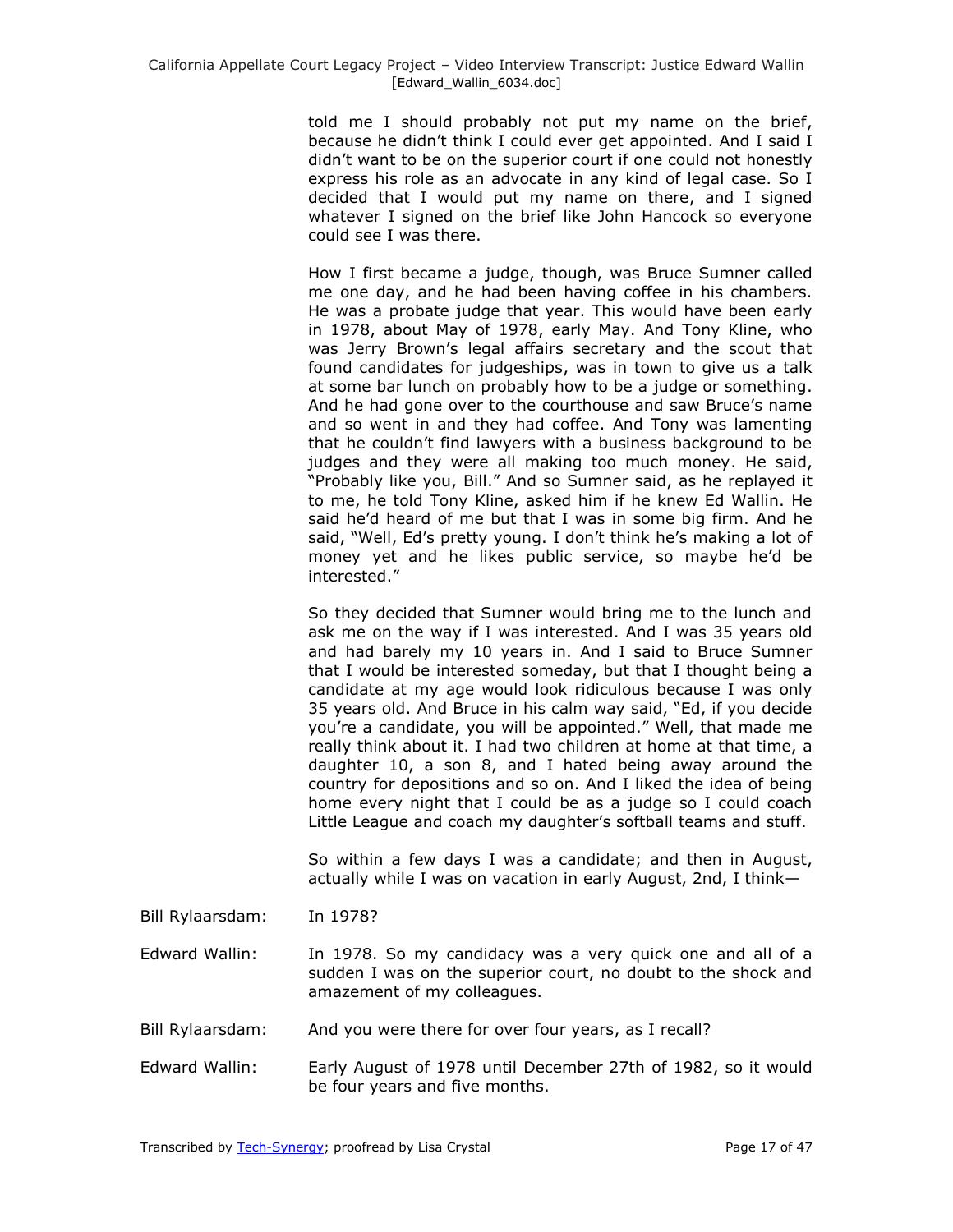- Bill Rylaarsdam: Okay. A little later we'll talk about what happened in December of 1982. As I recall, you spent most of your time in law and motion department.
- Edward Wallin: Yes. I started out in a trial department; and in those days nobody wanted the law and motion assignment.
- Bill Rylaarsdam: Quite a lot of work. *[laughing]*
- Edward Wallin: Yeah.
- Bill Rylaarsdam: I did it for two years myself.
- Edward Wallin: Yeah, and nobody wanted that job. And so it was a challenge for the presiding judge, who I think was Byron McMillan, if I remember correctly—might have been Walt Charamza, I've forgotten which one was first—to recruit three candidates for three law and motion departments. And so I had always groused whenever I was unhappy with whoever was the incumbent in law and motion; as a lawyer among my office I groused about some rulings or whatever. So I thought it was my duty to be willing to take the heat myself. So I volunteered, to the amazement of all and sundry, to take law and motion. In those days you could serve for six months, and at the end of six months, if you hated it, they would give you another assignment; and a number of people did just that, but I wound up staying for three years. I started in the middle of December because someone was on vacation in 1978, and I stayed through 1981. And then in 1982 I did it again for four or five more months because someone was ill or something—I can't remember.

#### $(00:50:04)$

- Bill Rylaarsdam: Do you recall who the other judges were that were handling law and motion?
- Edward Wallin: When I started it was Bob Green and Alicemarie Stotler, now federal judge Alicemarie Stotler. Alicemarie's whole background had been in the criminal law, but she was a real scholar and hardworking, and she once told me that she had read through Witkin's procedural summary in preparation for that assignment. How anyone could slog through that is amazing to me, but she might be able to.
- Bill Rylaarsdam: Don't you keep a copy on your bench? *[laughing]*

Edward Wallin: *[Laughing]* And she was actually assigned to the courtroom next to me by the presiding judge, who told me that way she could come and ask me about procedural things. She never needed to do that. She was a very good student on her own.

Bill Rylaarsdam: So did you enjoy that assignment?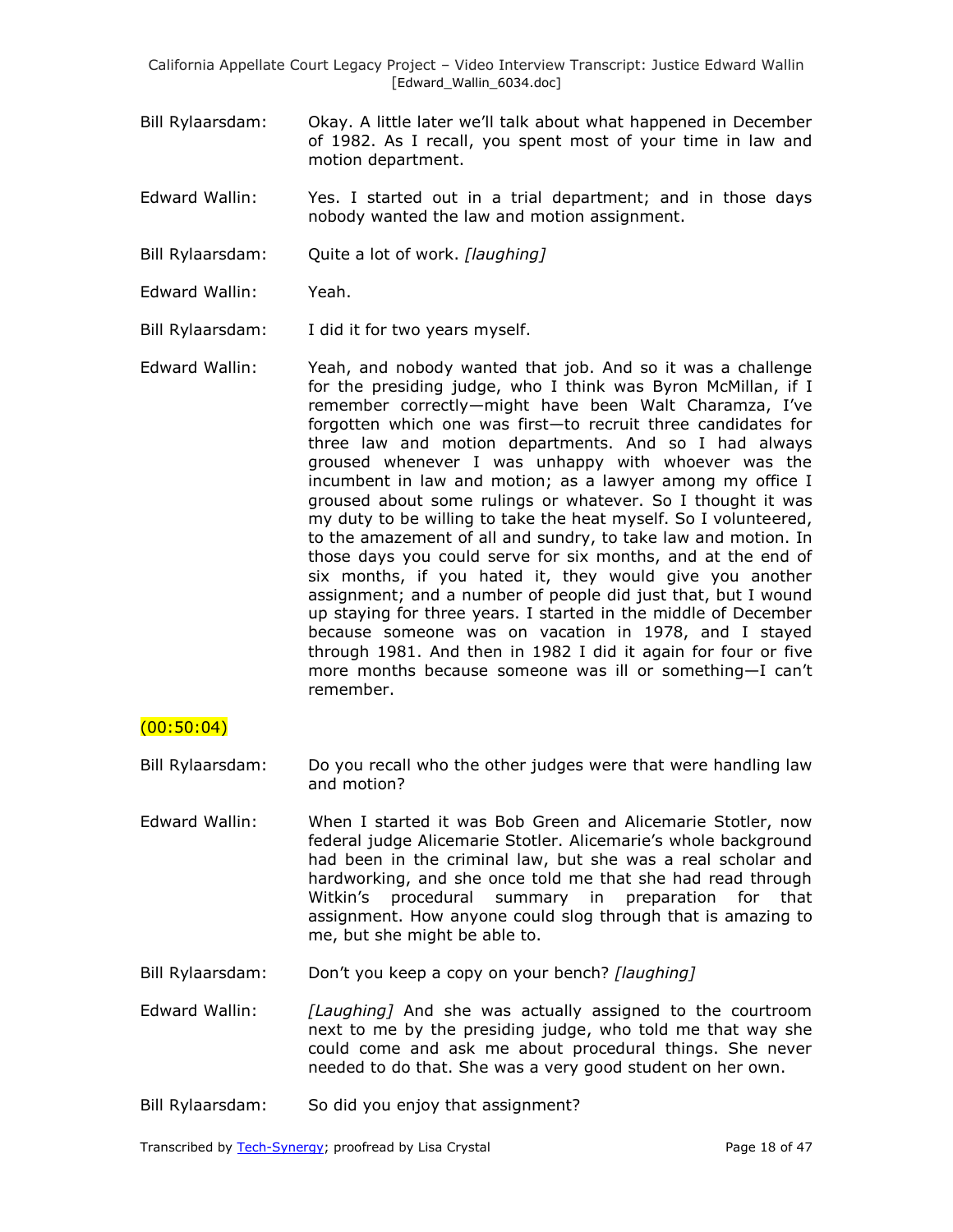- Edward Wallin: I loved it. I still today-39 years after I've been, over 39 years, a member of the bar—I love lawyers and dealing with lawyers; that's what I do today at JAMS. And every morning I would be seeing 30, 40, 45 lawyers doing and looking at their craft. which was their pleadings, and then listening to their arguments. I thought it was beyond my wildest dreams to have such a fine assignment and be able to work with such wonderful people every day. And in the afternoons I did the ex partes, the TROs, and such.
- Bill Rylaarsdam: During your stint at the superior court, are there any particular cases that stand out or other experiences that you think you'd like to comment on?
- Edward Wallin: So many went through. I do remember one that got a lot of notoriety at the time. There was a company called Newport Equity Funding, which was putting together syndicates to make loans in the late 1970s, early 1980s, when interest rates were way up in the double digits, 16, 17, 18, with a lot of points. And they had gotten the retirement money of many people, particularly from Newport Beach, Laguna, and that area, and these people had pieces of these loans. All of a sudden, one day the owners and managers of that company didn't show up, and there were many millions of dollars in loans that were outstanding; and the employees who were not at the ownership level came but they didn't know what to do because there was no one there. So the state Attorney General rushed in, and later that day I issued an order permitting a gentleman, a former California Real Estate Commissioner named Milt Gordon, to become the . . . I've forgotten if we called him a trustee or a receiver. And on condition that he'd be there at 7 a.m. the next day. He took over the business with his team of people. And in my order, I had said that he needed to report.

These people were panicked, panicked; had their life savings tied up in this. This was a Friday. They needed a report, I think, on Wednesday in court, which is not much time for a receiver to gather up the facts. So on Wednesday he shows up, and there's like 200 people there, mostly couples, older couples desperately concerned about their savings. And he only had a five-page report, but it was quite positive. It appeared these loans were paying and that it wasn't nearly the disaster that everyone had feared.

When I heard this huge throng had showed up, first they moved us to the biggest courtroom that could be found. And while that was going on, I took his five-page report and I had a clerk make copies for everyone. And so my clerk announced there would be a delay while the report was being copied, and to the consternation of Milt Gordon, I just gave it to everybody. I figured it was a public document, it was their money, they ought to be able to see it. So they all read it.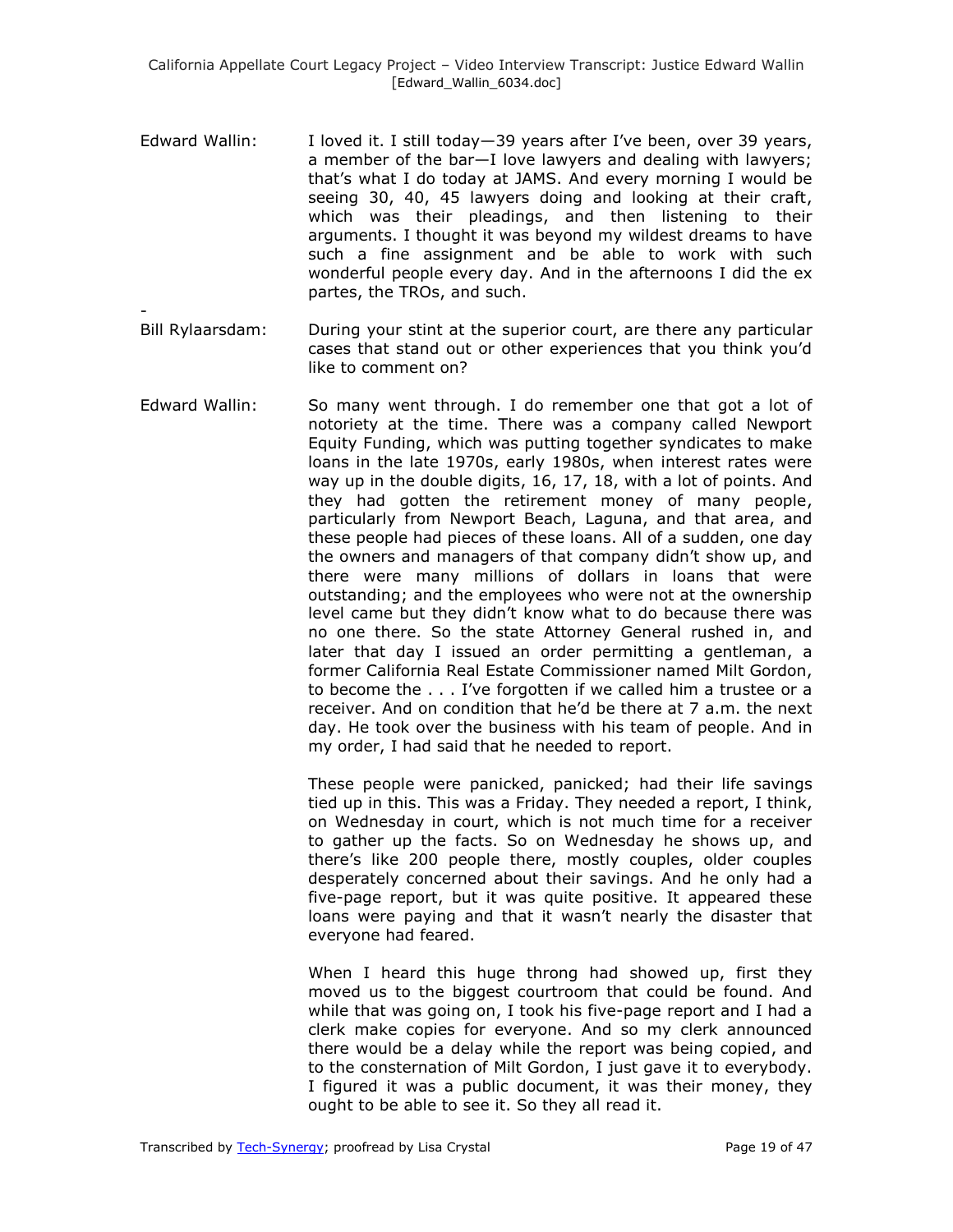Then I took the bench, and there were a number of lawyers there, maybe 10 or 12, 15 lawyers, and I said that they now knew everything I knew because they had the report and that we were going to start by inviting the lawyers who are here to ask questions of the receiver or of me or anyone they want.

## (00:54:58)

So we were going to try to find out what was going on here. So the lawyers would come forward, "I am so and so, representing so and so" and ask the question. Then one of the folks said, "Excuse me judge, does that mean if we don't have a lawyer here, we can't ask a question?" and I said, "No, no, as soon as the lawyers are finished, I think they will have asked most things you care about, but I'll be happy to entertain questions from the rest of you"-thinking, well, I might have bought myself trouble here. So I went ahead and we got all the lawyers' questions. Then I said to the rest of them, "All right now, the rest of you, if you want to ask a question, I want you to raise your hand. When I call on you, I want you to stand and I want you to state your name clearly and spell it for the reporter, and then you can go ahead and ask your question."

And there's a memory trick that I could do then; I don't know if I still can, but I could remember every name. So about 20 different people ask questions, and once in a while people would come back and ask another one, and so I would call on them by name, and people started to notice that. They were kind of in awe of that, I think. So everyone got their questions answered and then we announced, "We have another hearing," I think in 10 days or two weeks, something like that, and I asked them to bring 100 copies of the report, told everyone to please come early because we would be handing them out. And I did that for like three more times, to the point where the news was positive, the receiver got a financial institution to handle the collection and disbursement of the proceeds of these notes which were paying huge interest, and they were almost all being honored. So there was not a risk.

Finally, in the third or fourth hearing, near the end, one fellow stood up and he said, "Judge, I don't really have a question. I just want to say that we're all just thrilled that you're handling this case, because you let us see the information and you let us ask questions and we felt so much better about our investments.‖ And then they all got up and gave me a thunderous standing ovation, shocking my colleagues, who wondered what the heck was going on in that courtroom. And so they all asked me, naturally, and I said it was just another day in law and motion. *[laughing]* And ultimately that whole matter was over in like six or eight weeks; and if it had gone into bankruptcy, which was the other option, it'd probably still be going on. *[laughing]*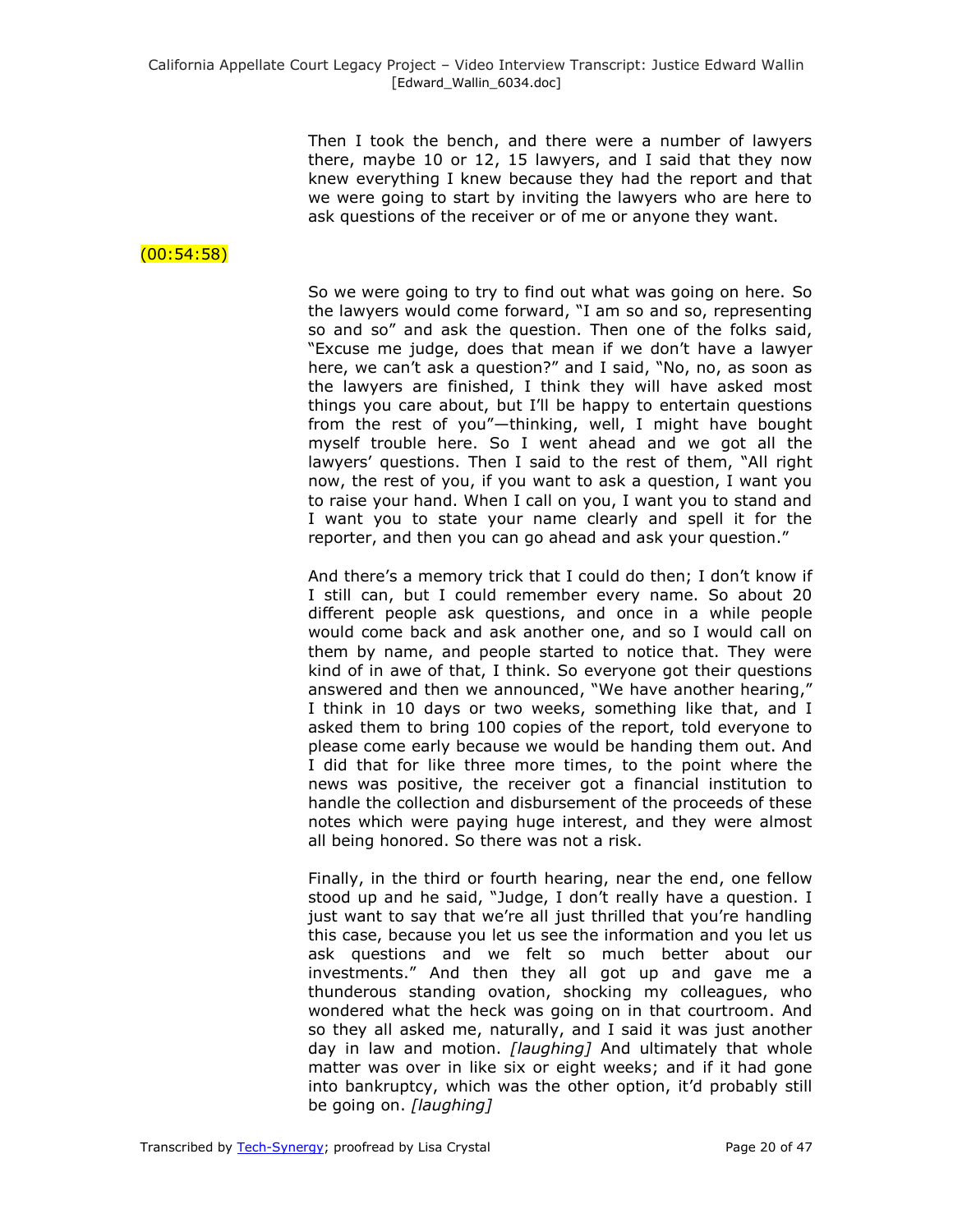But anyway, I had fun with that. There were so many cases I did that were of significance business-wise, maybe, to development in Orange County, but I didn't really keep score. It was, as you know from having done it for a long time yourself, they're just kind of racing through there and you just make the best call you can and there's 35 more the next day.

- Bill Rylaarsdam: Then in late 1982, I believe, a decision was made to create a new division for District Four; and then, of course, you were one of the people who were appointed as soon as the division was created. What's the history surrounding the creation of that division? How did the creation of the Division Three come about? What was the background of that?
- Edward Wallin: Well, in about 1980 or 1981 there began to be a lot of talk about the backlogs in the Court of Appeal throughout the state, and the worst backlog was here in the Fourth District. We then had divisions in San Diego; Division One in San Bernardino, which was Division Two, now in Riverside; and almost all the Orange County cases went to San Bernardino. And by this time there were hundreds of briefed, fully briefed appeals that had been sitting and there just weren't enough jurists to even come close to catching up with them.

So Assemblyman Robinson from here in Orange County—who although not a lawyer, was the biggest supporter of the AOC, the Administrative Office of the Courts, in the Legislature—he was their man, their go-to guy when they needed legislation. And he was . . . I don't know why, but he always loved the courts and loved the law, even though his background was actually in accounting. So he carried a bill which created 18 positions. And it was intended to be, I think, 15; but it was 18, somehow, in Northern California—created the district in San Jose and new divisions in Los Angeles and San Francisco and then created a new division here in Orange County, which you and I served.

# $(01:00:15)$

- Bill Rylaarsdam: I've always wondered why did they create a separate district in San Jose and why didn't they create a district here in Orange County?
- Edward Wallin: There is no good reason.

Bill Rylaarsdam: I've asked that question of many people and nobody knows the answer to it.

Edward Wallin: I think maybe the reason is . . . well, I really don't know, because I actually believe as a matter of judicial administration that all three divisions of the Fourth District should be separate districts.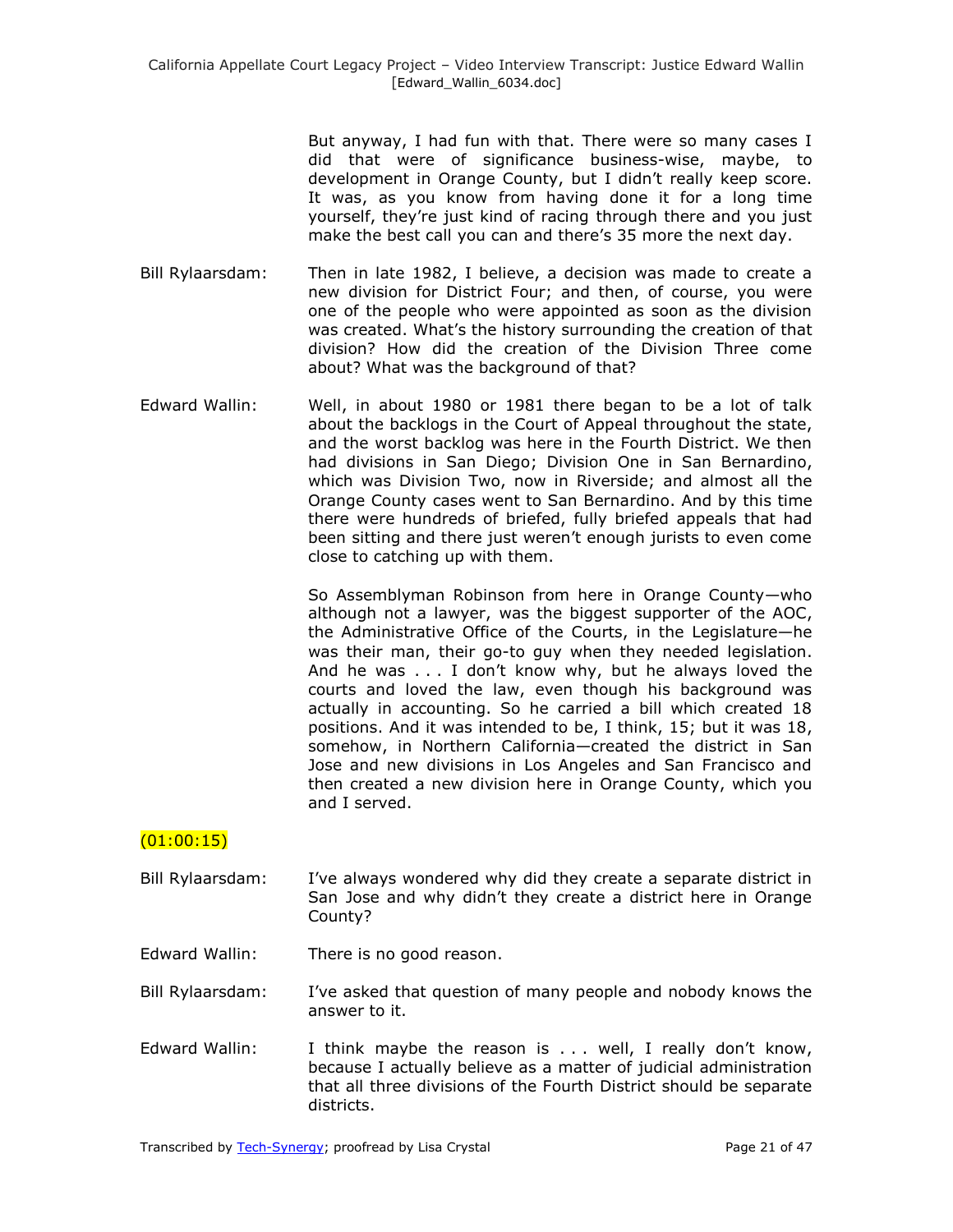Bill Rylaarsdam: I agree with you. This makes no sense.

- Edward Wallin: Yeah. The current arrangement is . . . you're right, makes no sense at all. For one thing it makes no sense voting-wise, because the voters in the other two division areas vote on me, and sometimes I was there; and you. And they don't even . . . we don't even hear their cases.
- Bill Rylaarsdam: Imperial County and Inyo County.
- Edward Wallin: Yeah.
- Bill Rylaarsdam: Maybe there's a little safety in that though. *[laughing]*
- Edward Wallin: Maybe; I don't know. But yeah, maybe the less they know about us, the more likely they are to support us, Bill. But that was held up by some litigation for a while and then in the fall that litigation ended.
- Bill Rylaarsdam: The litigation was basically motivated by a desire to keep Governor Brown from making the appointments.
- Edward Wallin: Right. It was a politically sponsored lawsuit, which oddly enough was filed in El Dorado—either Placer County or El Dorado County, I can't remember—because the judge happened to be a former Republican political leader. And he instantly issued a TRO against the creation of the court, but that was all resolved in the fall around October or so. And I had been told for many months that Jack Trotter and me were going to be appointed. The other two were up in the air and one of them was likely to be Alicemarie Stotler. And actually there was a problem there that . . . a gentleman named Mike Capeci, who was the district attorney here in Orange County at that time, still a lawyer here, was on the Jenny Commission. And he had led the effort, supposedly—at least the Governor believed this; I don't know if it's true or not—that had resulted in a torpedoing of all women candidates and minority race candidates which could have been based on qualifications, except one: Alicemarie Stotler.
- Bill Rylaarsdam: That would not be based on qualifications—
- Edward Wallin: She was the only one found qualified that met those criteria, and that included Justice Sonenshine, who was rejected by the Jenny Commission. Well, this I understood, anyway—no one ever . . . he never told me this, but made Governor Brown very angry. So he resubmitted Sonenshine's name, and when she got through the commission the next time, she was ultimately named instead of Alicemarie Stotler; and so that's how Justice Sonenshine was named to the court rather than Stotler. And there was also some opposition to Justice Tom Crosby or Judge Tom Crosby.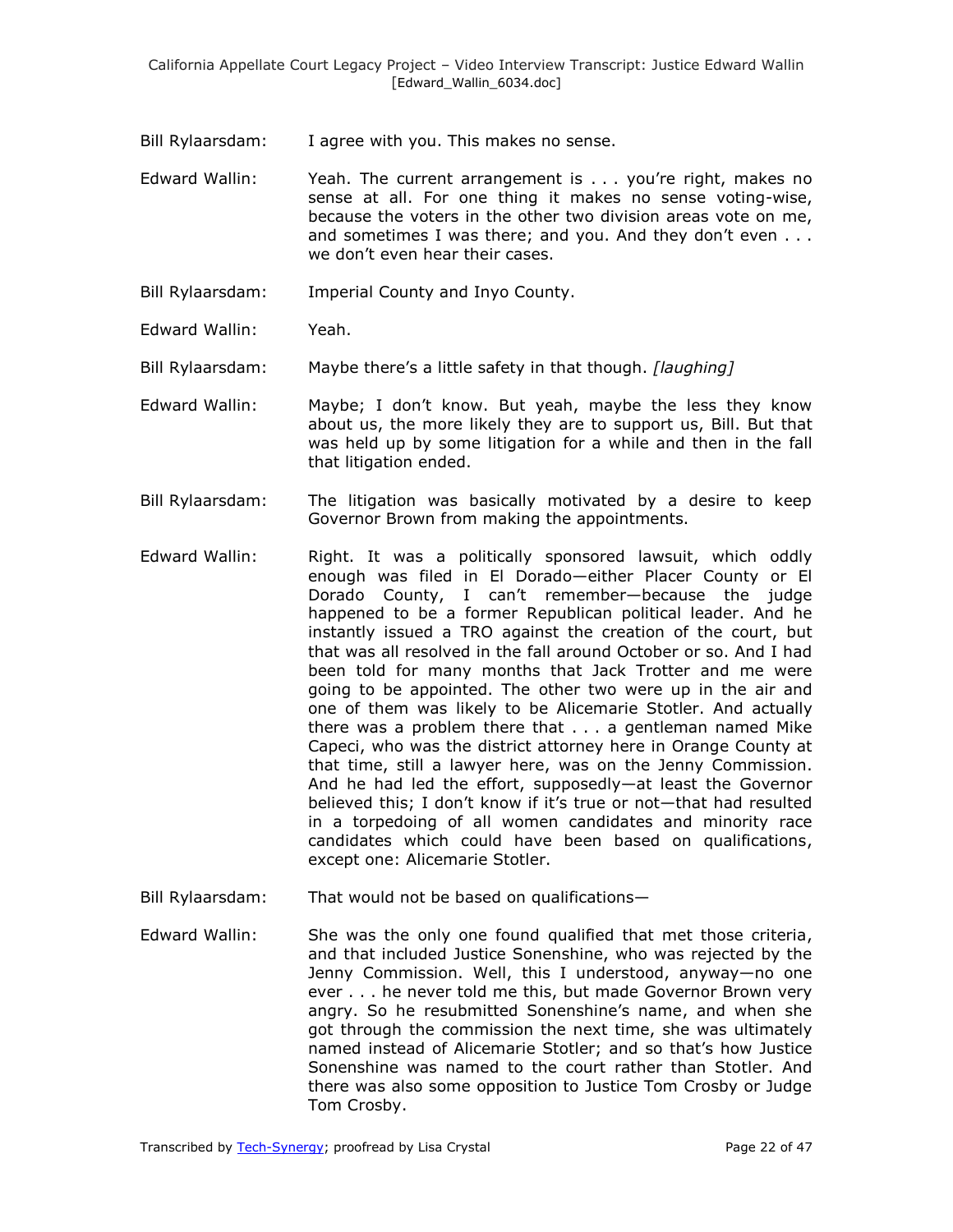- Bill Rylaarsdam: Who was then also a judge in the superior court.
- Edward Wallin: Who was also a superior court judge, and who has served a long time on the court, I think longer than anyone ever has on Division Four. So when the Jenny Commission met the first time, Justice Trotter and I passed right through. There was some discussion of Tom, I think, that was held over, then he passed the next time; and I believe Justice Sonenshine was actually rejected by the commission and that was so in order to pay back Capeci, who Governor Brown perceived was trying to get him into a box where he had to name Alicemarie Stotler, which he had no objection to; he submitted her name.
- Bill Rylaarsdam: He just wanted to show who's boss.
- Edward Wallin: So that's how he pushed Justice Sonenshine forward, and she was ultimately selected. And Alicemarie Stotler soon retired from the superior court and then was in practice for a year or two and is now the chief judge of the federal court here in the Central District.

# $(01:05:00)$

- Bill Rylaarsdam: So then in December you were, all four of you were, sworn in, in 1982?
- Edward Wallin: Right. I was nominated right after Thanksgiving and confirmed the Monday after Christmas, which I think was the 27th of December of 1982. And at the same time, a number of new justices all over the state were confirmed in a period of a few days, some in a hearing in Northern California and some in Los Angeles. And they included Ed Butler in San Diego; probably someone else—I can't remember.
- Bill Rylaarsdam: Tony Kline, I think, was there.
- Edward Wallin: Tony Kline. And if he wasn't already there, he was one of the ones I think in San Francisco; but in Orange County it included Justice Trotter, who was named the presiding justice. He had been a justice for about eight months out in Division Two, replacing the late Stephen Tamura; and myself, Sheila Sonenshine, Tom Crosby. So it was Trotter, Sonenshine, Crosby, and Wallin for that starting period.
- Bill Rylaarsdam: Four of you are justices in a jurisdiction in most of, a good part of, Southern California; and where do you go? Do you have a courthouse? Do you have a library?
- Edward Wallin: That was an interesting time, because on the day we were confirmed, we didn't have so much as a pencil, tablet, or a book or a place. So we were to begin serving. Now, it was the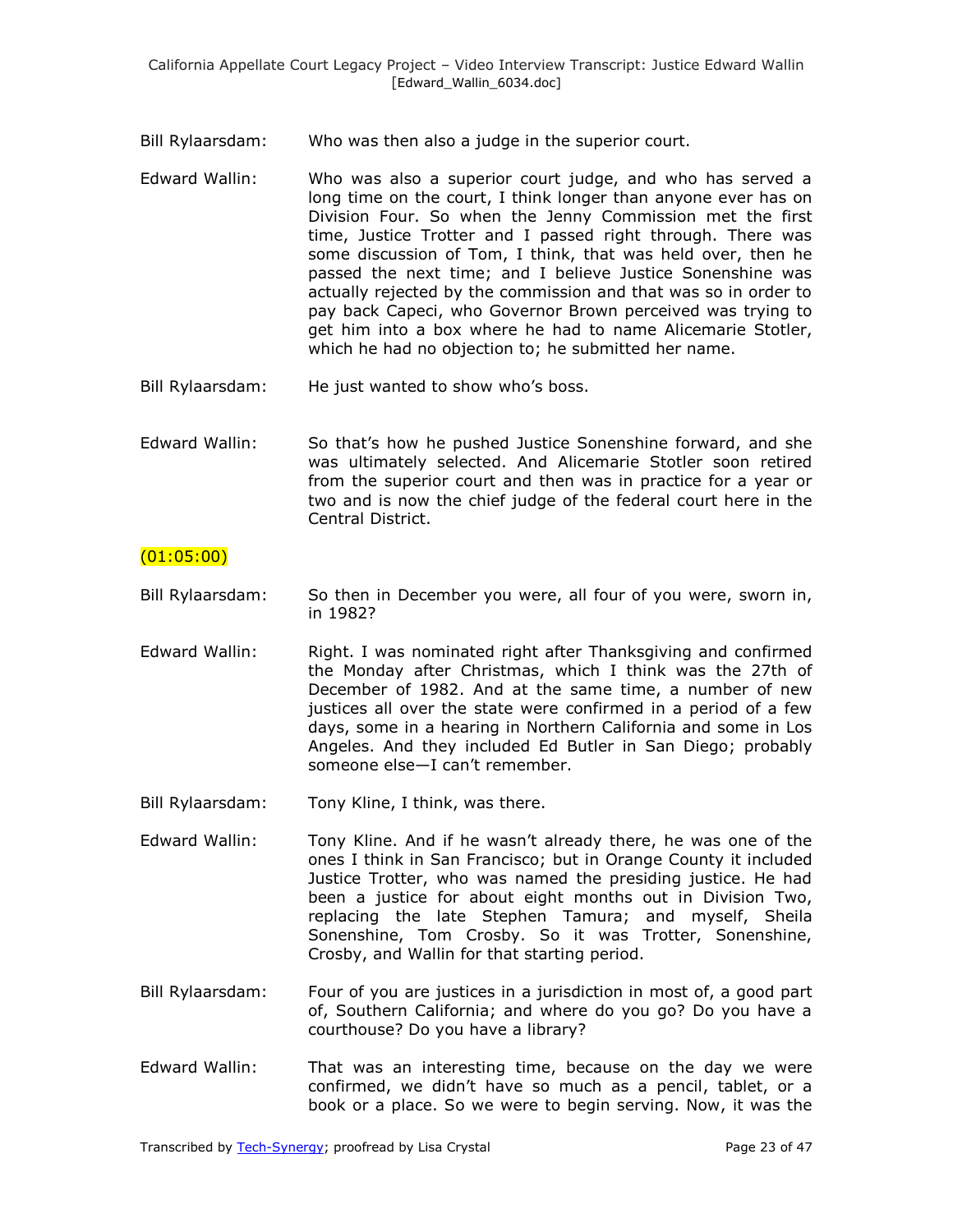holiday weekend, and I think all three of my colleagues went on holiday skiing trips, or in Justice Sonenshine's case I think probably to Hawaii. But I stayed home; I mean, what could I do? Because the clerk's office, if you can call it that, was a basement in the superior court building, where there was a little area that the Orange County clerk had kindly allowed the Court of Appeal to temporarily use, and Dave Johnson was there.

- Bill Rylaarsdam: He had been appointed clerk of Division Three.
- Edward Wallin: Yeah. He had been a senior deputy clerk or something like that in San Bernardino, and he had been named to become the clerk in Orange County. And we had met and had a couple of conversations right around that time. But it was Dave all by himself, and he was taking in filings. And they were getting ready to ship over hundreds of appeals from San Bernardino but he had no place for them because he had . . . the clerk's office that he had in the courthouse was no bigger than maybe—I don't think it was 10 by 10. So Dave was there and we were supposed to find a place to go. So the Sunwest Bank Building on Parton and Santa Ana Boulevard was one of the places we looked at, and we ultimately rented space there but it wasn't ready. I think we had . . . between November, being nominated in November, and being confirmed in December, we had looked around and found that place. It was ready for us to move in on a temporary basis late in January.

So the first court session was actually held . . . I think Justice Sonenshine had not yet returned from her vacation. But early in January there were a number of writs coming in, and we needed to do something; and so Justice Trotter hosted us in his kitchen in North Tustin, where he still lives. And there was a reporter named Tim Alger for the *Register* who had been saying to all of us that he would like to cover and do a story on the first session. And Tim later became a lawyer and the last I heard was at Gibson Dunn. I don't know what he's doing now, but Tim was a very fine reporter and he covered the courts; so he wanted to come. So Jack notified him and he came over to Jack's house too. So we were sitting around Jack's kitchen table and Tim and a photographer showed up and he sat down and interviewed us a little bit and did a picture, a color picture, which ran in the *Register*—and which I still have a copy of somewhere—and did a story about us.

 $(01:09:44)$ 

I remember that Jack's wife Katherine had to leave; and so she had put some croissants in the oven for us and Jack was supposed to take out the croissants. And he forgot and so pretty soon we're smelling the burning croissants. So the next story, Tim's story, talked about . . . in fact, the little thing on the front page was that Presiding Justice Trotter had burned the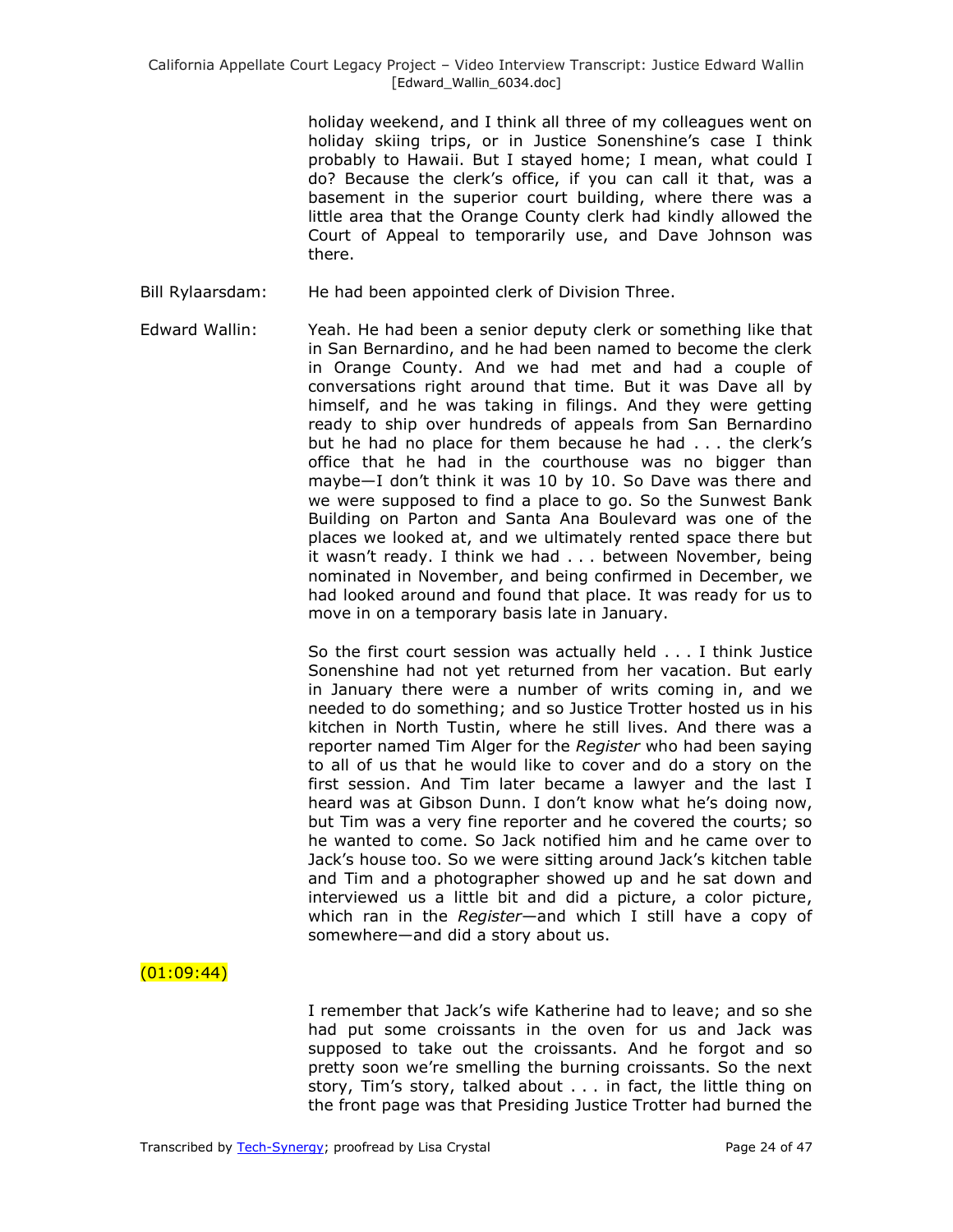croissants in the first court session. *[laughing]* We all got a kick out of that. But we sat around and handed out some cases for consideration, just informally a few cases that Dave Johnson had brought over. And I remember the very first decision we made was a writ involving the American Contract Bridge League, and I believe it was a First Amendment issue but I'm not sure. We discussed it and studied the petition and the three of us determined that it should be denied. Then Jack and Tom were going away for the weekend again to go skiing or something. So I went down to the courthouse and Dave typed something up and I signed it.

- Bill Rylaarsdam: You're talking about the superior court courthouse?
- Edward Wallin: Yeah, the superior court courthouse. And I signed it as the acting presiding justice denying the writ. It was taken to the Supreme Court, which ordered us to hear it. So I always said I signed the first order of the court.
- Bill Rylaarsdam: That got reversed.
- Edward Wallin: And it got reversed. *[laughing]* And we ultimately heard it, and I think we actually agreed with the petitioners.
- Bill Rylaarsdam: When did you first hear oral argument? How long after the court started?
- Edward Wallin: We didn't have a place in the Sunwest Bank Building where we could hear it. In fact, I should tell you the first place we were in there. It was a little office for each of us, quite small, that was in a big, open area; and then across the hall was a huge open area. And the books had arrived in boxes, and we were so busy getting started and so many cases were coming in that we determined that we would only use the books as we needed them to cite cases. Well, pretty soon we had boxes, and they all came in Cellowrap and it was a mess. So one day a bunch of the lawyers and I got together and put them all on the shelves finally. But it was just a chaos situation. The clerk's office had a little space on the same floor—I think it was the eighth floor and a more permanent space was being built on the third floor. But it was many months before we moved there; maybe a year.
- Bill Rylaarsdam: You just stored the records and the files, and there probably were no adequate shelves even?
- Edward Wallin: On the eighth floor where we were there was a lot of unused space, undeveloped space, in the building. And I remember Judge Dave Thompson, who was my law clerk, a brand-new lawyer just finished law school, very handy. He was looking for a place where he could work because there was almost no place. So he brought a long cord from home and a fluorescent fixture and he ran that cord like 120 feet or so and then hung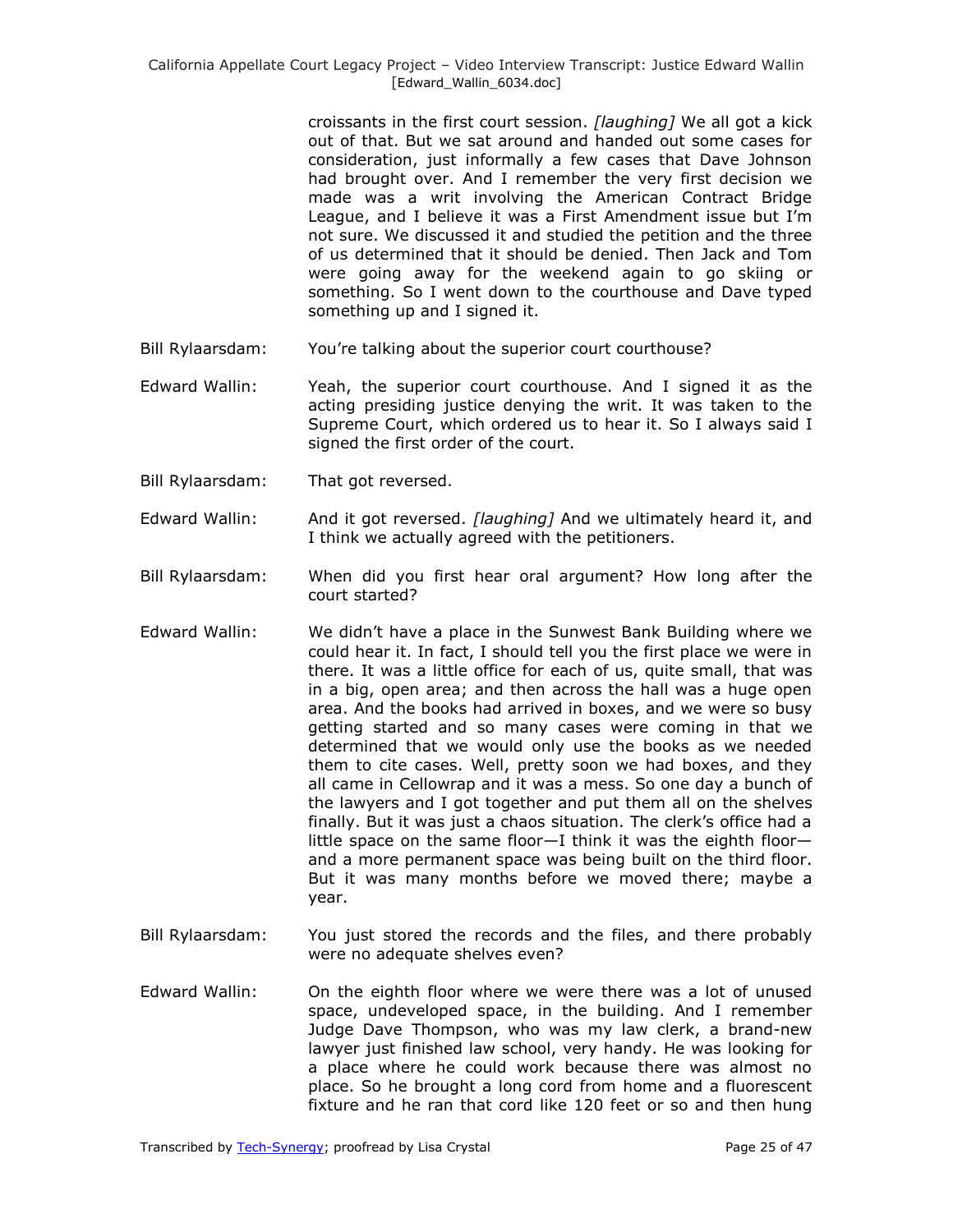> the fixture in the rafters because the ceiling wasn't finished, and also near a window. So he was on the floor there with us in an area we really weren't paying rent on, and it wasn't being heated or air-conditioned; and that's where he worked. But then we got into our facility. Before that, in March, we finally had an oral argument, and what we did is we made a deal with the City of Santa Ana that we could use the city's city council chambers.

- Bill Rylaarsdam: Had you considered going back to church?
- Edward Wallin: *[Laughing]* We should have, yes, prayed for guidance.
- Bill Rylaarsdam: I mean, because of the experience in the Orange County Superior Court.
- Edward Wallin: I know. So for our first several months of oral argument, I don't remember how many, what we would do is when it came time for oral argument, we put our robes over our arms and walked from the Sunwest Bank Building over to the Santa Ana City Council Chambers, which was a few hundred yards, and go in there and use that council room for oral argument. And the first oral argument, I remember Justice Bill Bedsworth—who was then the head of writs and appeals in the DA's office and a super lawyer, as we all know—had one of the cases, and we were ready for him. And it appeared that the DA was challenging an order which under the case law was neither appealable nor writable, as I recall; I don't remember what it was. So we sprung that on him in oral argument, and poor Bill had not anticipated that; and so he had to go back to the books and he concluded within a day or two that we were correct and dropped this case. But we had some civil and some criminal cases that first day; and I know Bill had the first criminal case, and now he's been on the court for 8 or 10 years.

#### (01:15:05)

- Bill Rylaarsdam: Five or six. I'm not sure; probably more.
- Edward Wallin: And he was there when I left, and it's more than eight that I've been gone.
- Bill Rylaarsdam: Time flies when you're having fun.
- Edward Wallin: Yes. So, but I do remember that.
- Bill Rylaarsdam: So when did you, or when or how long after the division was created, did you move into the more permanent facilities in the Sunwest Bank Building?
- Edward Wallin: I want to say it was about a year before that floor was built out. And we did have a courtroom there, and it was not large but it was adequate. We had the whole floor and there were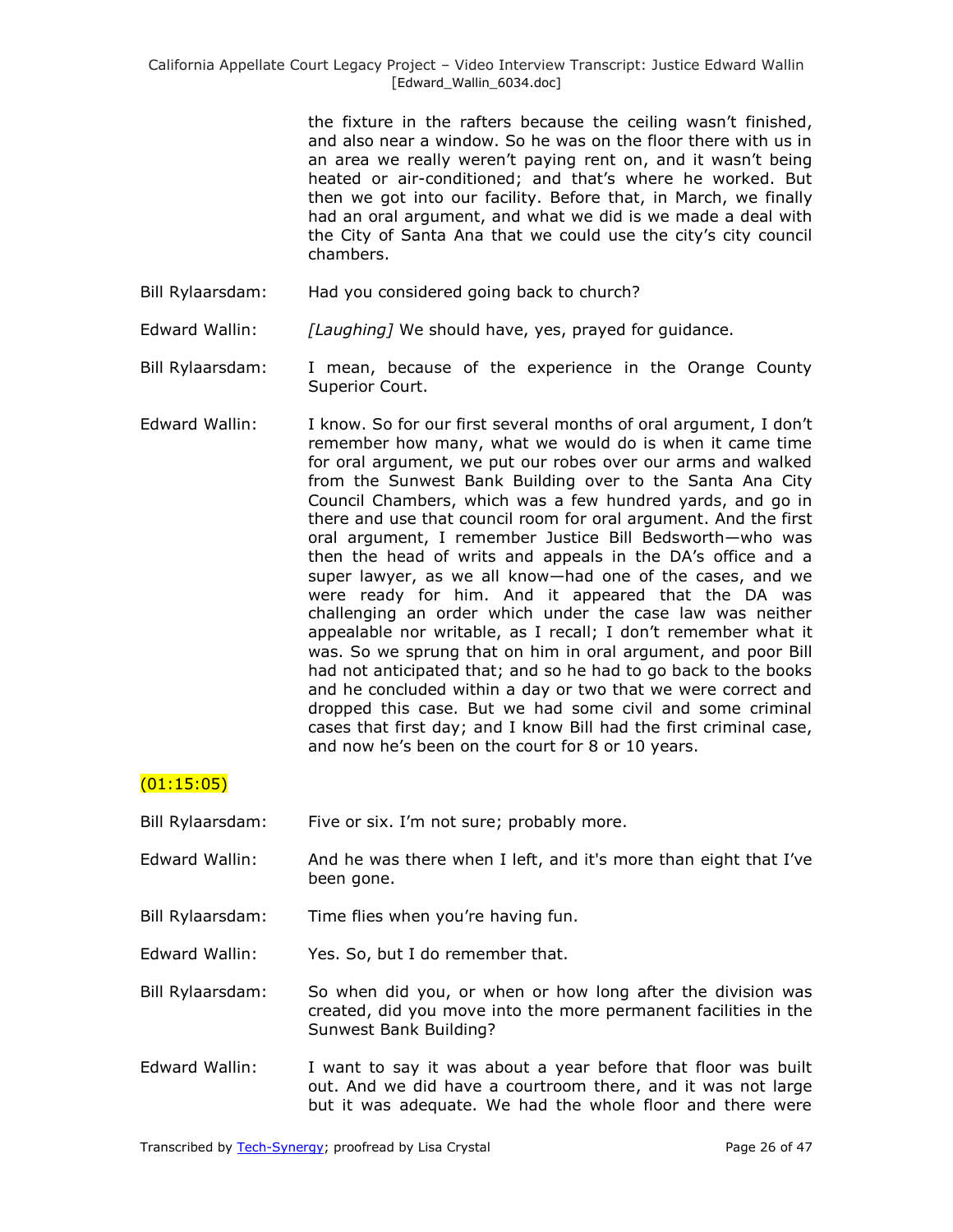> still just the four justices; for a long time there were just the four of us.

- Bill Rylaarsdam: But even before that, of course, you had to hire clerks, you had to hire staff attorneys; that all took time.
- Edward Wallin: I hired the first staff attorney, whose name was Stella Ruiz. She worked with me for about eight years, then moved to Davis near Sacramento, and has now for many, many years been a staff attorney for Vance Raye. But both Tom Crosby and I knew her. She had been a contract attorney for many lawyers and did brilliant paperwork; she was a great arguer. And I called and hired her about an hour before he called, so I got her first. And he hired Kim Dunning, now the presiding judge of the superior court, as his first staff attorney.
- Bill Rylaarsdam: When the four of you were appointed, did you know each other, other than very casually, or did you have any kind of relationships?
- Edward Wallin: I don't think any of us knew Sheila Sonenshine particularly, but Jack and Tom and I all knew each other. In fact, I should talk more about Tom, since unfortunately he's passed away and I loved him. But Tom and I jointly represented people in a couple of criminal cases. One was a federal case, and Tom was uncomfortable with federal court, so he got me into it. Only I got it dismissed the first time I showed up, and so that— *[laughing]*
- Bill Rylaarsdam: Scared him. *[laughing]*
- Edward Wallin: Yeah, and pleased the client no end. But and then another one . . . it was a fraud case. Another one was a kind of political case where unfortunately some overenthusiastic campaign workers had registered to vote in an election in 1974, I think, in houses where they really didn't live. It was like 8 or 10 of them; one was a lawyer even. They just wanted to vote for the candidates they worked for and loved; it was not a smart thing to do. It was probably not worth prosecuting, but they were Democrats and it was Orange County, so they got prosecuted. I say that because subsequently this came up a number of times with people in both parties, and it was never subsequently prosecuted. But Tom and I jointly represented them. And we got acquainted in about early 1975 and became very close friends, spent a lot of time together; and when he went on the court, the superior court, in about 1980—I'm going to say 1980 without knowing for sure—he became a law and motion judge two courtrooms down. And I remember he used to work late just like me reading through those motions, and about 7:30, 8:00, we'd think it was time to take the rest home. So one or the other would step out in the hall and holler down the hall and we'd go down to the garage together with this basket of the remaining motions with us, and what he would do is he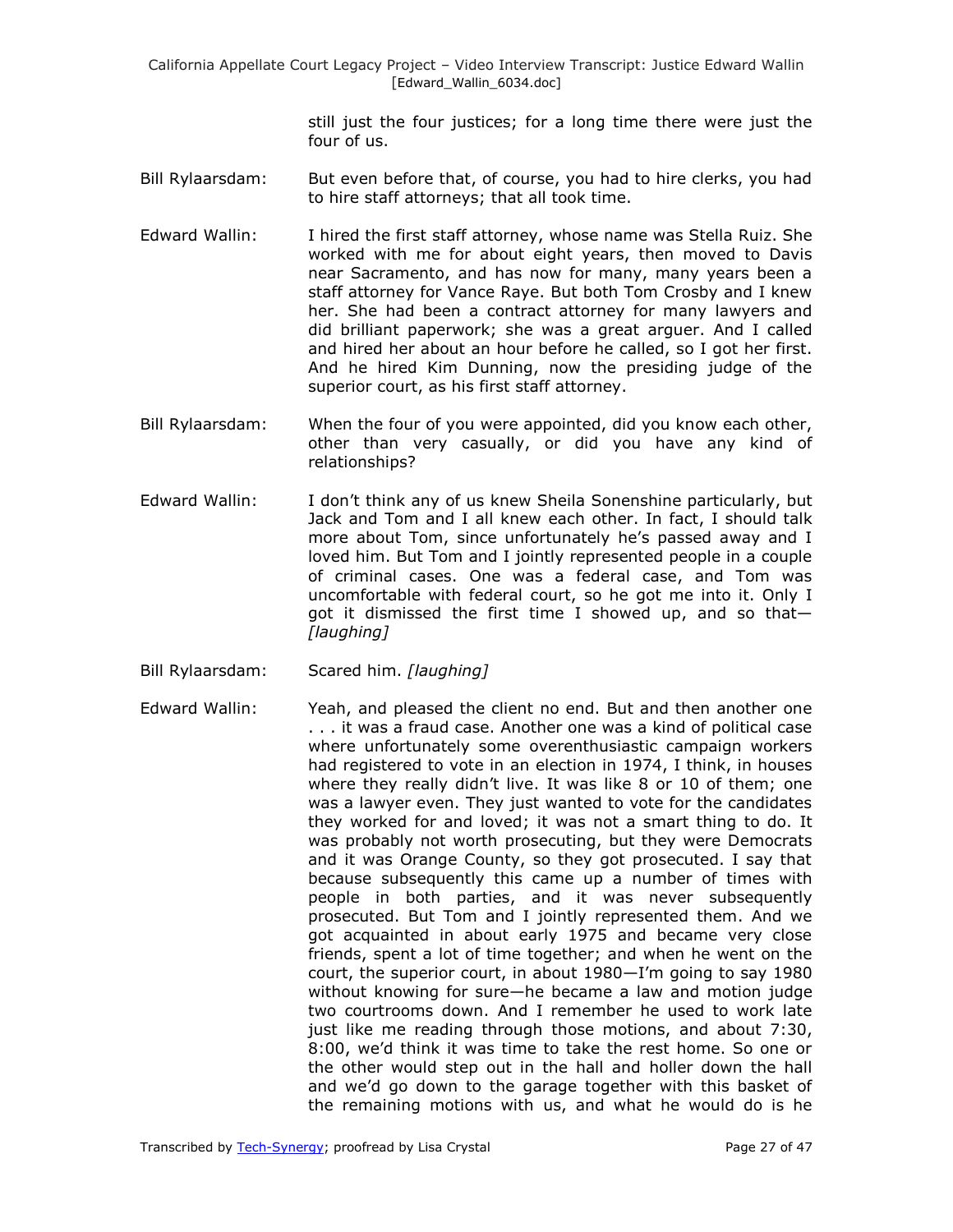> would say, "Hey, baldy," which was what he would call me. *[laughing]*

- Bill Rylaarsdam: Well, he didn't have a lot of hair himself. *[laughing]*
- Edward Wallin: No, he didn't either. *[laughing]* But he was the only person who ever called me that, and I knew every time I heard that, it was Tom—but a great judge and a great man.
- Bill Rylaarsdam: What was Tom like?
- Edward Wallin: He was brilliant, first of all, absolutely brilliant. Had as high an IQ as anyone I think I've ever known. He'd been a Peace Corps man in Peru. He had been a deputy district attorney—did very well in that office—went out and he practiced criminal defense law.

#### (01:19:48)

- So we didn't encounter each other as lawyers because I really didn't do that, but we met in this case where these people had been charged with voting improperly and hit it off and so just spent a lot of time together. And then we were both close to Assemblyman Robinson, kind of as advisors to him, because we didn't have much money, we weren't contributors, but he was anxious to have our counsel on all kinds of different issues. And I went on superior court and Tom really didn't want to do that, he just wanted to go on the Court of Appeal; but he was told in about 1980 that if he ever hoped to do that, he had to serve on the trial court first. Maybe it was '81. And so he did, and he served in law and motion. His writing is excellent, and he was very famous for his writing.
- Bill Rylaarsdam: So very succinct and to the point.
- Edward Wallin: Yeah, sometimes had a very tart pen. And he and I wouldn't really argue, but we would have disagreements, where he would get really angry at something that occurred in a case and he would write all kinds of stuff in an opinion and then it would go down the hall to me; and I think if he knew I was on the case, he knew what would happen.
- Bill Rylaarsdam: Toned it down. *[laughing]*
- Edward Wallin: *[Laughing]* I'd tone it all down. I'd just do it with a red pen, and then I would bring it back and like, "Come on, Tom, you know you can't say that," and he would say, "Pretty chicken, Ed, pretty chicken.‖ *[laughing]* But I never wanted to deliberately be insulting toward especially a trial judge or even a lawyer, because there's no appeal from what we would say about a lawyer, and we may not know everything. And so he and I would . . . that would be our major disagreement. Tom was very liberal, so sometimes we didn't agree; I don't think I'm as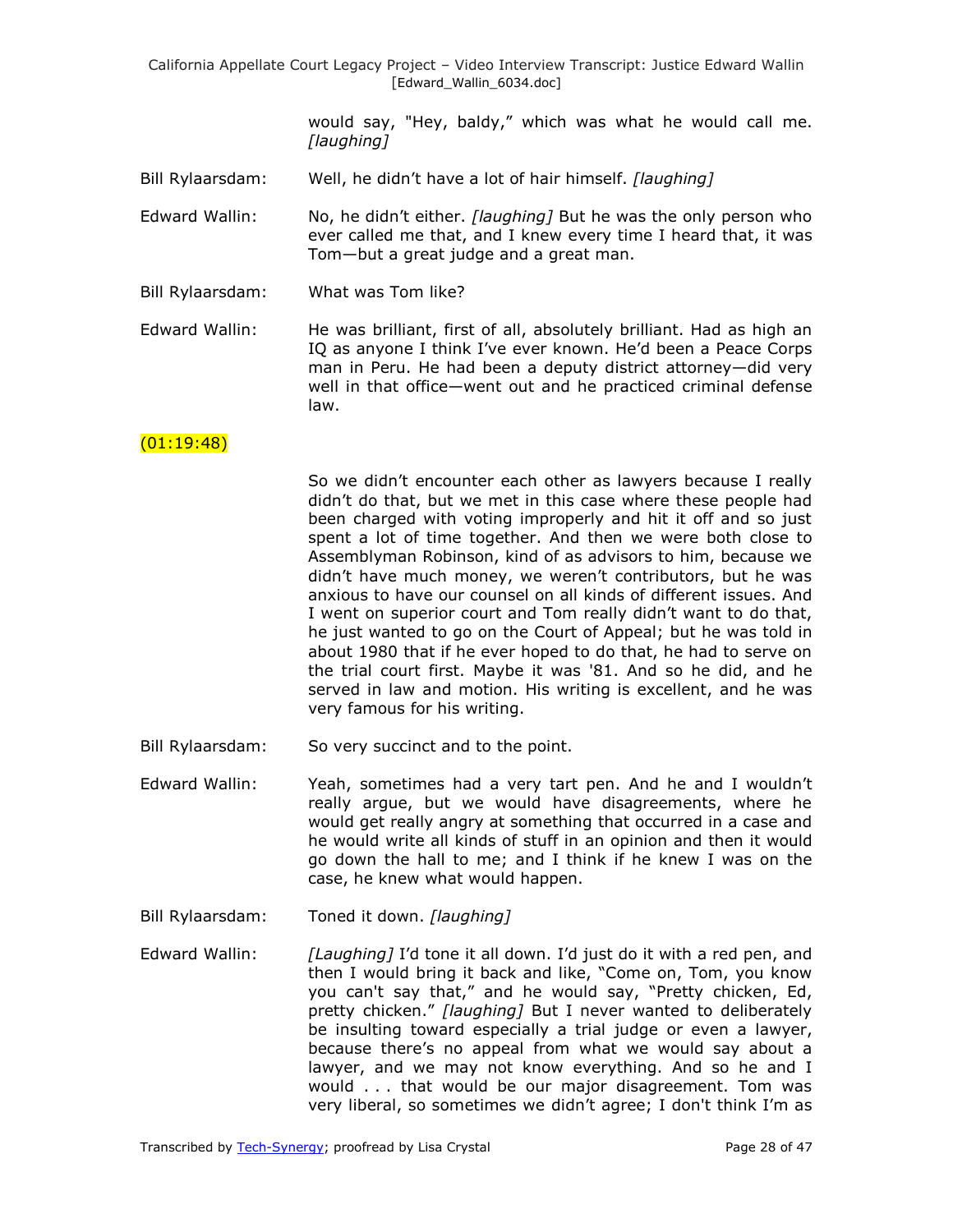> liberal as he was. But I was very close to him and his wife Patty, and he was just a very good friend. I was really crushed when he passed away.

- Bill Rylaarsdam: Did you and Jack Trotter have a relationship before the appointment?
- Edward Wallin: Tom and Jack knew each other because their offices were actually on the same floor. That was in the Crocker Bank Building at the corner of Washington and Main in Santa Ana, which is only two or three blocks, if that, from the Court of Appeal where it is now. I was at 1020 North Broadway. And I knew Jack because he was a highly, highly respected member of the Orange County bar. He served as bar president in 1977, I believe.
- Bill Rylaarsdam: He was on the superior court also.
- Edward Wallin: And then he went on the superior court, I think after me and before Tom is what I remember.
- Bill Rylaarsdam: I remember appearing before him in superior court.
- Edward Wallin: I think a few months, maybe six months, after me and maybe a year or so before Tom; and he was also in law and motion. But I knew Jack because I stumbled on an excellent med mal wrongful death case and I didn't do those; but they had a lot of doctor clients, I just wasn't going to do those. But Jack was a first-rate, maybe as good a trial lawyer as there was in Southern California at this time, not only just in Orange County. So I went over to see Jack with my client, and we told him about the case, and I had done some investigation, had some medical records. Jack took the case and did a great job with it. And so we were pretty well acquainted and I was thrilled to have two friends like Tom and Jack join me on the Court of Appeal. I couldn't believe my good fortune. And I didn't know anything one way or the other about Justice Sonenshine, whose entire practice had been family law and an area that I didn't go into really, and obviously didn't encounter in law and motion. I think she appeared before me a handful of times in law and motion, maybe two or three, and so did Jack and so did Tom. So all of them—and maybe I think you appeared in front of me as a judge before they were colleagues on the Court of Appeal.
- Bill Rylaarsdam: I may have appeared before you on the Court of Appeal also, because I remember being in the Sunwest Bank Building courtroom. I don't remember what the panel was.
- Edward Wallin: Well, that's good. I'd rather be known as an unremarkable member of the panel. *[laughing]* But Jack was just, you know, a wonderful person. And when we started the court a few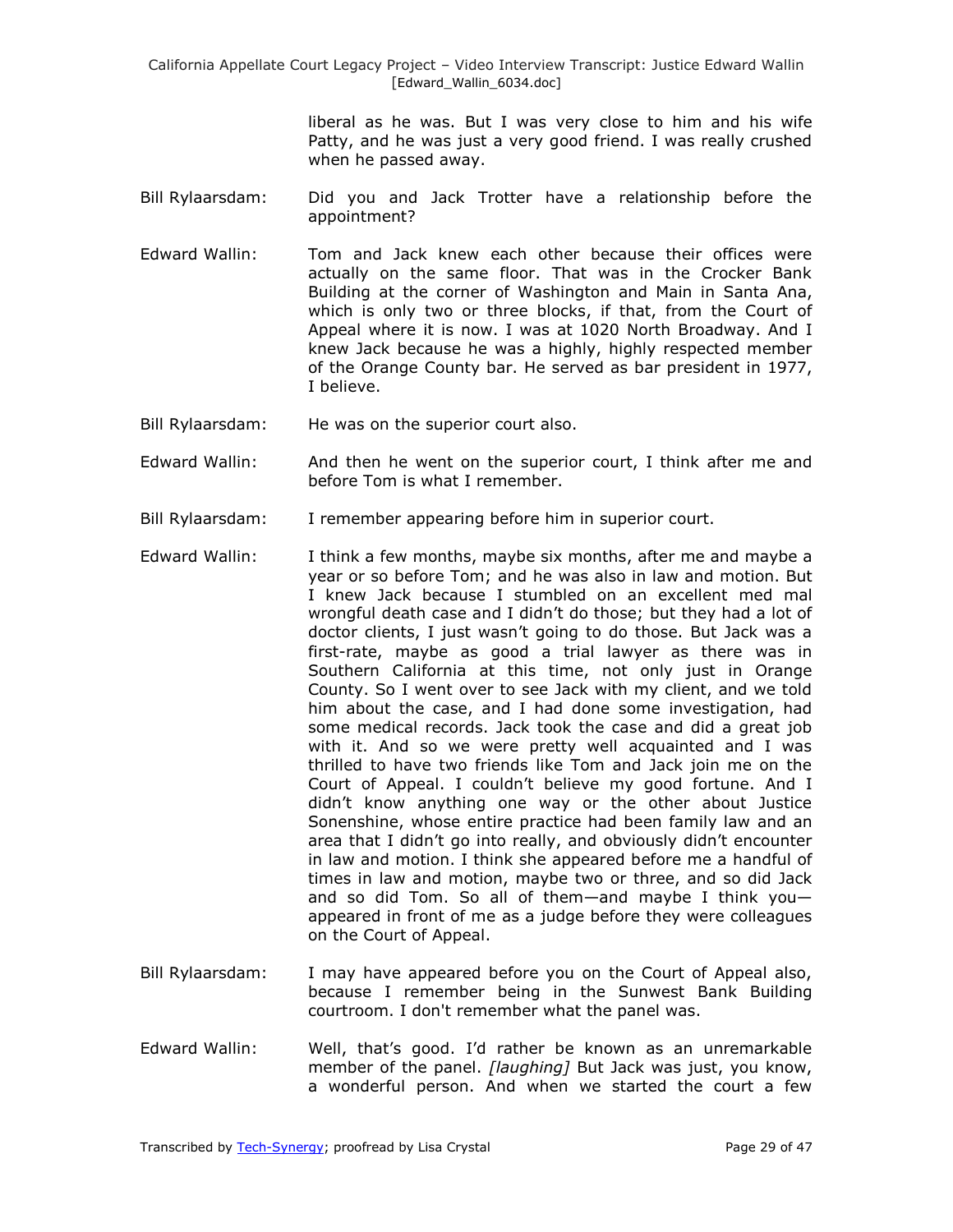months into it, everybody had just worked like crazy, because nobody knew what we were doing; we were all new.

### $(01:25:06)$

- Bill Rylaarsdam: Well, you started out with a huge backlog, didn't you?
- Edward Wallin: Yeah, and a huge backlog. And one day Jack just took everyone—it might have included their spouses, I don't remember—to a very nice lunch or dinner at the Villa Montana. And he just picked up the check, and that's the kind of guy he was—not the State of California, but Presiding Justice Trotter. And so we all loved him. He hated dealing with personnel matters.
- Bill Rylaarsdam: He wasn't really happy in that job.
- Edward Wallin: No, I don't think so; he doesn't like dealing with personnel matters. And I do remember . . . I guess it's all right to share this. There was a particularly bad, nonperforming secretary, sort of a floating secretary.
- Bill Rylaarsdam: We now call them judicial assistants.
- Edward Wallin: Okay, judicial assistant.
- Bill Rylaarsdam: Instead of a pay raise we gave them—
- Edward Wallin: Gave them a better title. And the librarian were both nonperforming, and I was grousing about that to Jack and Tom, and Sheila kind of stayed away from anything related to administration. She traveled more than the rest of us, really, and so she wasn't really involved in that kind of work at the court. And so Jack—
- Bill Rylaarsdam: You started to talk about some personnel matters that Jack was uncomfortable with.
- Edward Wallin: Yeah, Sheila wasn't involved in the administration of the court that much; she didn't really care for that either. But it was Jack's job to handle obviously the employment and HR issues. But he hated that, and so these people were . . . their nonperformance got more and more obvious, and finally it got to the point where even Tom, who was very gentle about personnel issues and tried to stay away from them as well, and was complaining to Jack. So one day I remember Jack came in to see me, and he said, "You know, when I was in practice, if somebody wasn't performing, I just didn't like to deal with that; so I would go home early on a Friday and Marty"— referring to Marty Handweiler; his partners were Marty Handweiler and Neil Bahan, great guys, great lawyers—"would handle it."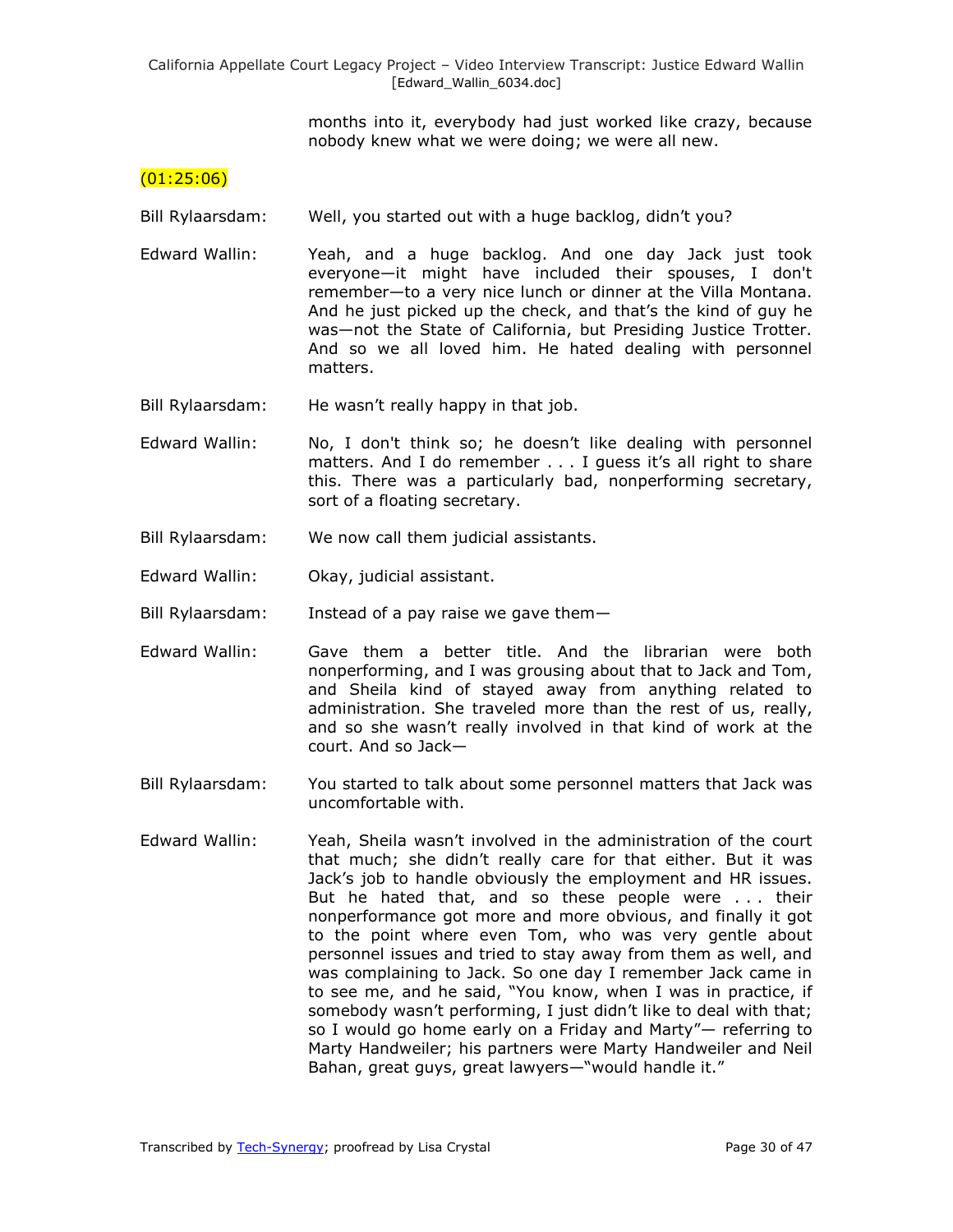I said, "Well, that's fine, Jack, but you're the presiding justice and so I think it's up to you to handle it here." And he looked very uncomfortable and he finally said, well, if he left early on Friday, would I take care of it. *[laughing]* And I said, "Jack . . ." I had the same problem with Angelo Palmieri in practice; he always wanted me to do it. I said, "Jack, as far as I'm concerned, I am a soldier on your team and you're in charge; and if that's the mission I'm assigned, I will carry it out." He said, "Oh, great." And so he left early on Friday, and I lightened the payroll by, gently as I could, telling those people not to  $\dots$ that we would not be needing them. Gosh, I remember some of our early . . . of course Kim Dunning and Dave Thompson both were judges, and there is Carla Singer, who was much later a staff attorney for Henry Moore, and then—

- Bill Rylaarsdam: Franz Miller.
- Edward Wallin: Oh, Franz Miller, who served for a dozen years on the court, 10 with me—a brilliant, brilliant fellow. And he is an outstanding judge now in superior court. All staff attorneys of the court, and there's two more whose names have just escaped me, who became judges—one I know in LA.
- Bill Rylaarsdam: Davila?
- Edward Wallin: No.
- Bill Rylaarsdam: No.
- Edward Wallin: But just great people. I am very proud of them, and I am very proud of a lot of our summer and school year externs, too, who have done so well in practice.
- Bill Rylaarsdam: You know, ever since I've been on the court, we've had law student externs. When did the court start using law student externs?
- Edward Wallin: Almost right from the beginning students would come and ask to be hired. The first semester I remember I had picked out six, which was foolish, because it was way too many. But I didn't know what I was doing, and they were all wonderful. I remember five of them were women, and one of them was a man who I think is now a judge, as I think about it—like Glen, last name not recalled, but he might be a judge now, I'm not sure, or a commissioner. And I remember once all these gals were getting together at the restaurant, Claim Jumper Restaurant, on 17th in Tustin, and they wanted me to come there.

 $(01:29:58)$ 

But it was the same day that Bob Rickles's formal enrobing ceremony was being held out in San Bernardino and I wanted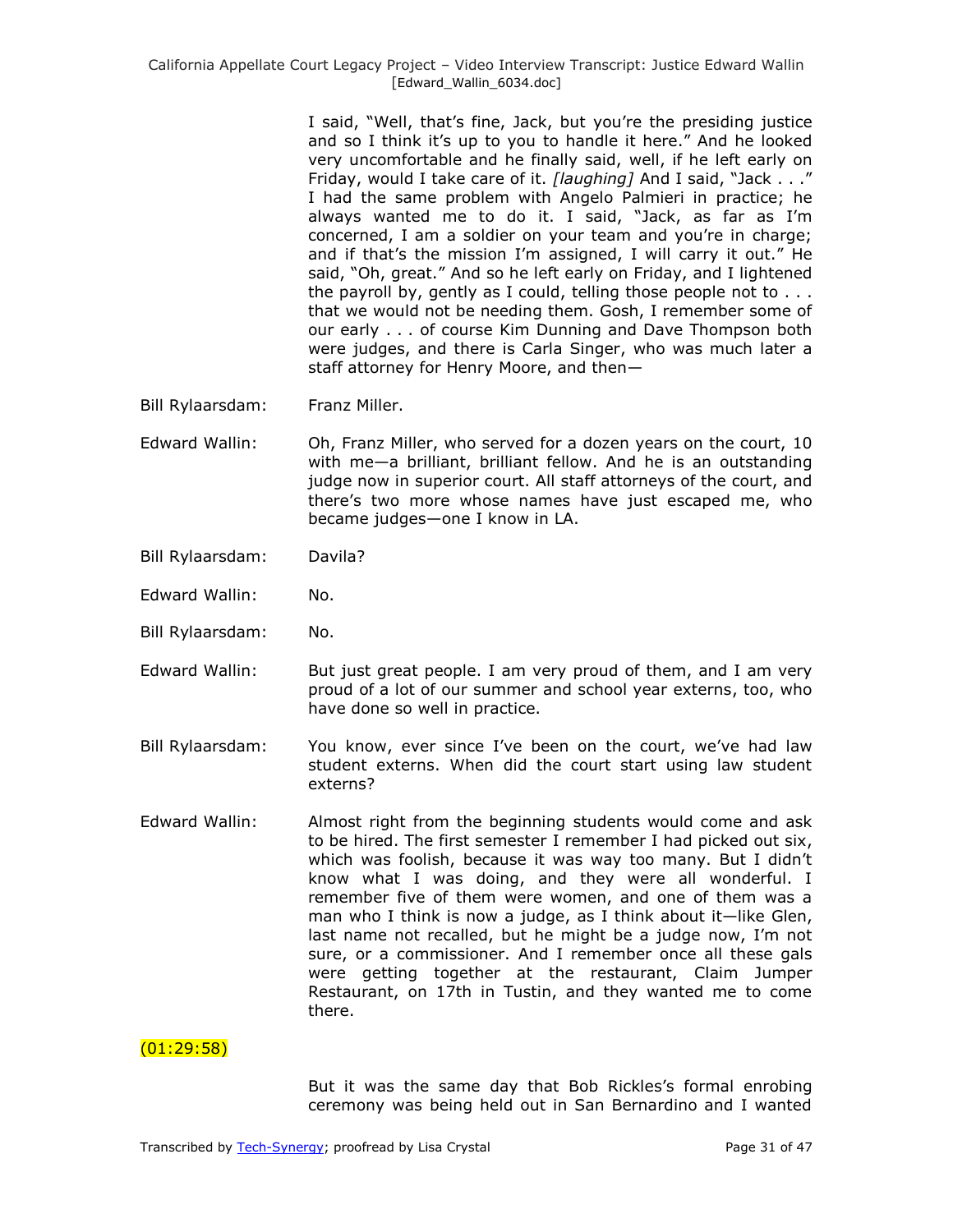to go there. He was appointed in San Bernardino the same time the four of us were appointed in Orange County. And so I said well, if I got back in time. And I had been single for a year or so by then, and so they said they wanted me to come. So I got back and I looked at my watch and I thought, well, maybe they're still there; so I walked in, and they were all still waiting for a table. So it was perfect.

But I still remember the comment that's reminiscent of the television show *Charlie's Angels*; because when we got called and we all walked to a table there were some lawyers in the bar there, which was a popular place. I heard one of them mutter to his colleague, "Oh, my gosh, look at that-Wallin's angels." *[laughing]* But all of them have done well. I've lost track of a couple of that initial group. And after that, I had almost always had two in the fall, two in the spring, two in the summer. And they did great work for me.

And something else I am very proud of—I haven't mentioned in my career. I had one secretary in private practice, the whole time, Marlene Thierbach and now she is remarried and using a different name—I can't remember; Marlene Adams was her maiden name. She had not gone to college when she went to work for me, but she was brilliant and I thought she should go to college.

She was 18 when she became my secretary, and in six months she was the best secretary in my law firm, not even 19 yet, maybe 19. And so I wanted her to go to college, so I made a deal with her that she could go to college, and she had to make up the time, and I wanted her to go to her classes. So she started going to classes and I said that I wanted to see her report card every semester, and that I expected because she was so smart that she would get all A's. Ultimately she became a lawyer; she worked for me for eight years.

- Bill Rylaarsdam: She worked for you as a staff attorney?
- Edward Wallin: No, she never worked for me as a staff attorney. She wanted to come back and be my secretary at the Court of Appeal after she finished college, and I said, "No, I think you should go to law school." And she went to law school at Loyola and did very well. She practices out in Riverside now. And then the other one is Sandy Williams, who I think you know.
- Bill Rylaarsdam: I know Sandy.
- Edward Wallin: Who was my secretary for nine years, or nine-and-a-half, maybe, at the Court of Appeal; and she also went ahead and did her college work and then went to law school and has now been practicing for years. She is on the staff of the superior court. And so I have told many people that I was very honored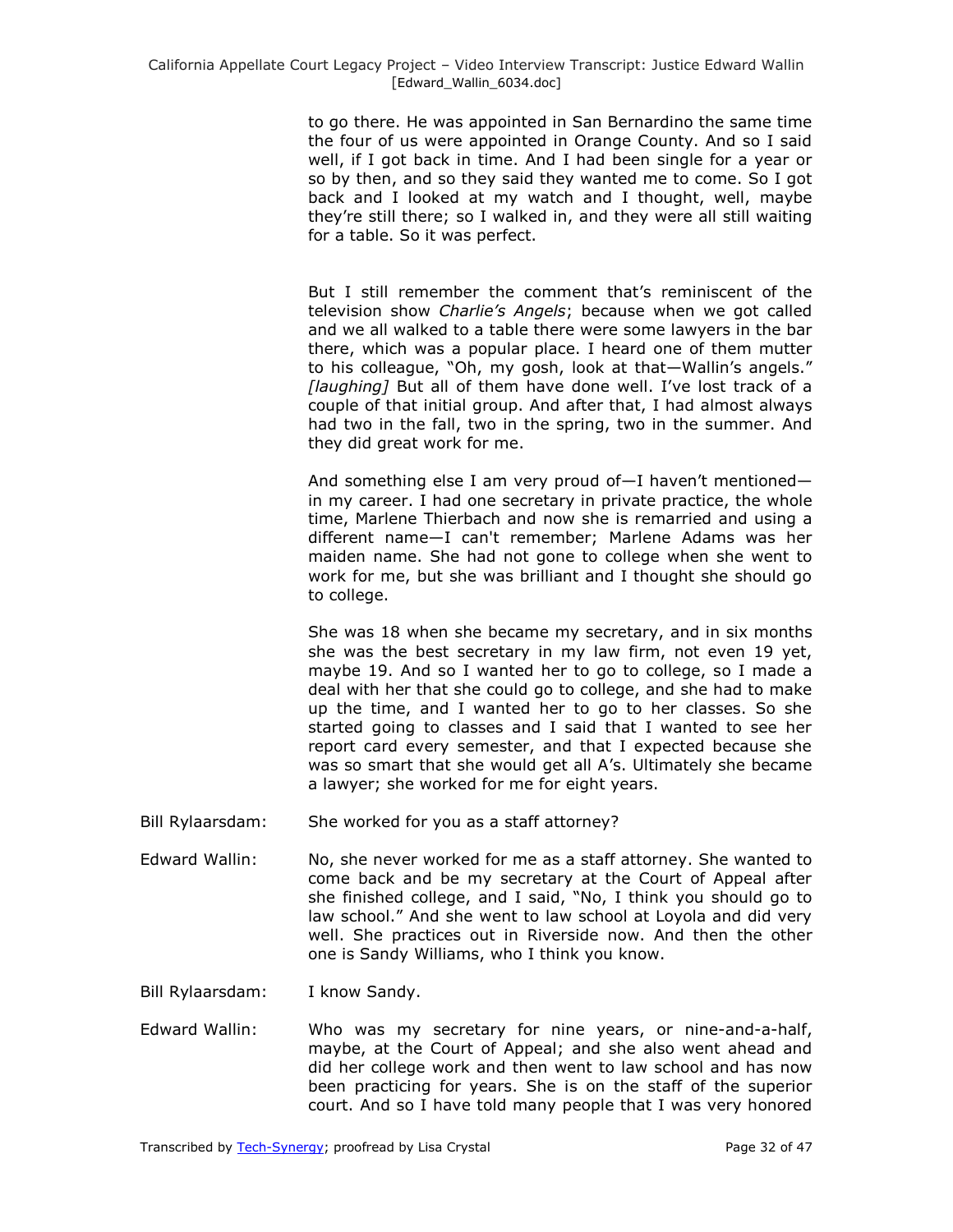> to have such outstanding persons to work with; but it's also true that after they watched me for a number of years they figured "If he can do it . . ." [laughing] And so they became lawyers as well. But that's a special source of pride for me, really.

Bill Rylaarsdam: You were on the Court of Appeal for about 18 years.

Edward Wallin: 16 years and 2 months.

Bill Rylaarsdam: Okay, and then you retired, and you got busy doing ADR work.

Edward Wallin: Right, yeah.

- Bill Rylaarsdam: But during your period on the court, of course, you have handled many, many, many cases—thousands of cases. There's one that I worked on with you when I was sitting on assignment on the superior court, I think, because of the death of Henry Moore. We haven't really talked about Henry yet. And that was the baseball case.
- Edward Wallin: Yes, the Angels; *Golden West Baseball Club v. City of Anaheim*.
- Bill Rylaarsdam: At least I thought that was one of the most interesting cases I have ever—
- Edward Wallin: It was a fascinating case. And at the time it was the most expensive civil litigation in the history of Orange County. I think the three parties, which were essentially the Angels, the Rams, and the City of Anaheim, the Rams football team, had spent in combination, I was told, about \$25 million in fees. So it was a huge case. It was tried for nearly a year.
- Bill Rylaarsdam: The dispute involved who owned certain parts of the Angels parking lot.
- Edward Wallin: Right, Gene Autry's version is that he was enticed to bring the Angels down here by a stadium where he was promised 12,000-and-some-odd ground-level parking spaces for his fans.

### $(01:34:57)$

And now, years later, Anaheim and Orange County, particularly the City of Anaheim, were anxious to lure the Rams to Orange County; and they succeeded in part because they promised the Rams that they could develop, literally develop, parts of the parking lot with high-rises and offices, commercial, whatever they wanted. And that would entail the construction of parking ramps for baseball and football fans. Autry did not want that; he believed that would slow down the ingress and egress to the stadium and make his stadium and his baseball team less attractive. So he sued. So that's what *Golden West Baseball*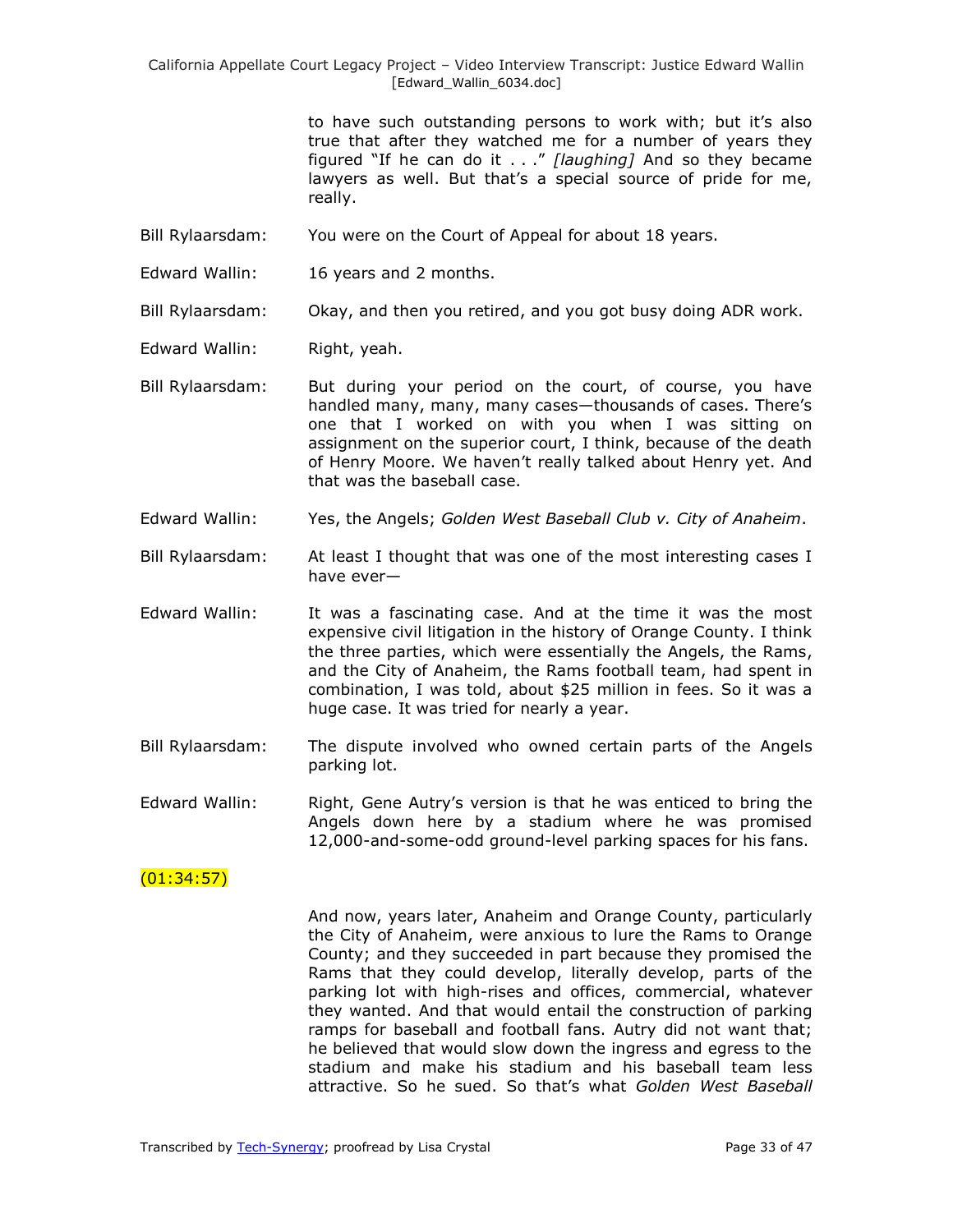*Club* was: the Angels. And so he sued both the city and the Rams.

The city was sort of caught in a dilemma because they had promised one thing to Autry and another thing to the Rams. In fact, Autry testified in the case that the city had sold him the rights and then it sold the rights to Anaheim. He said, "That's like selling the same horse twice, and you can't do that." *[laughing]* And Judge Frank Domenichini had heard this trial and it took forever; it was very complicated. He'd ultimately ruled; and the case was randomly assigned at the court to Justice Henry Moore, whom we haven't talked about, but he joined the court as its fifth justice in the year I don't now recall.

- Bill Rylaarsdam: It was sometime in the later '80s.
- Edward Wallin: I think so.
- Bill Rylaarsdam: Late '80s.
- Edward Wallin: Yeah, and Henry was actually ill at the day of his confirmation hearing, but he was there, and then he went on to, he was going on to Santa Barbara or someplace, and on the way he got so ill he wound up going instead to Scripps. He was out for many months, and when he came back, he looked like he was 90 years old; I've never seen anything like that. He looked barely alive, white as a sheet. And the rest of his time at the court he was mostly ill, even though he was there for years.
- Bill Rylaarsdam: Then he died in '94.
- Edward Wallin: Right, he died in the spring of '94, and Dave Sills told me the news when I got to work one morning, that he had died the previous night; and he told me that I was taking over that case right away and directed that I pick up the entire file, which was 69 doghouses, as I recall. That's an internal term, but it means the binders in which the record is held, which are each about six inches wide.
- Bill Rylaarsdam: Something like that; actually, I think the technical term is Princeton files.
- Edward Wallin: Oh, Princeton files, okay. We called them doghouses. *[laughing]* Those 69 files were all moved on carts down to my area, and my then staff attorney, now Judge Franz Miller, and I went to work on that case, and we were embarrassed because due to Henry's long, long illness nothing had occurred on the case for well over a year. And Bill, you were named to take Henry's place, and we had to reargue it.
- Bill Rylaarsdam: Actually, I was named to take Henry's place, but that was later; during the period that you're talking about, I was sitting on assignment.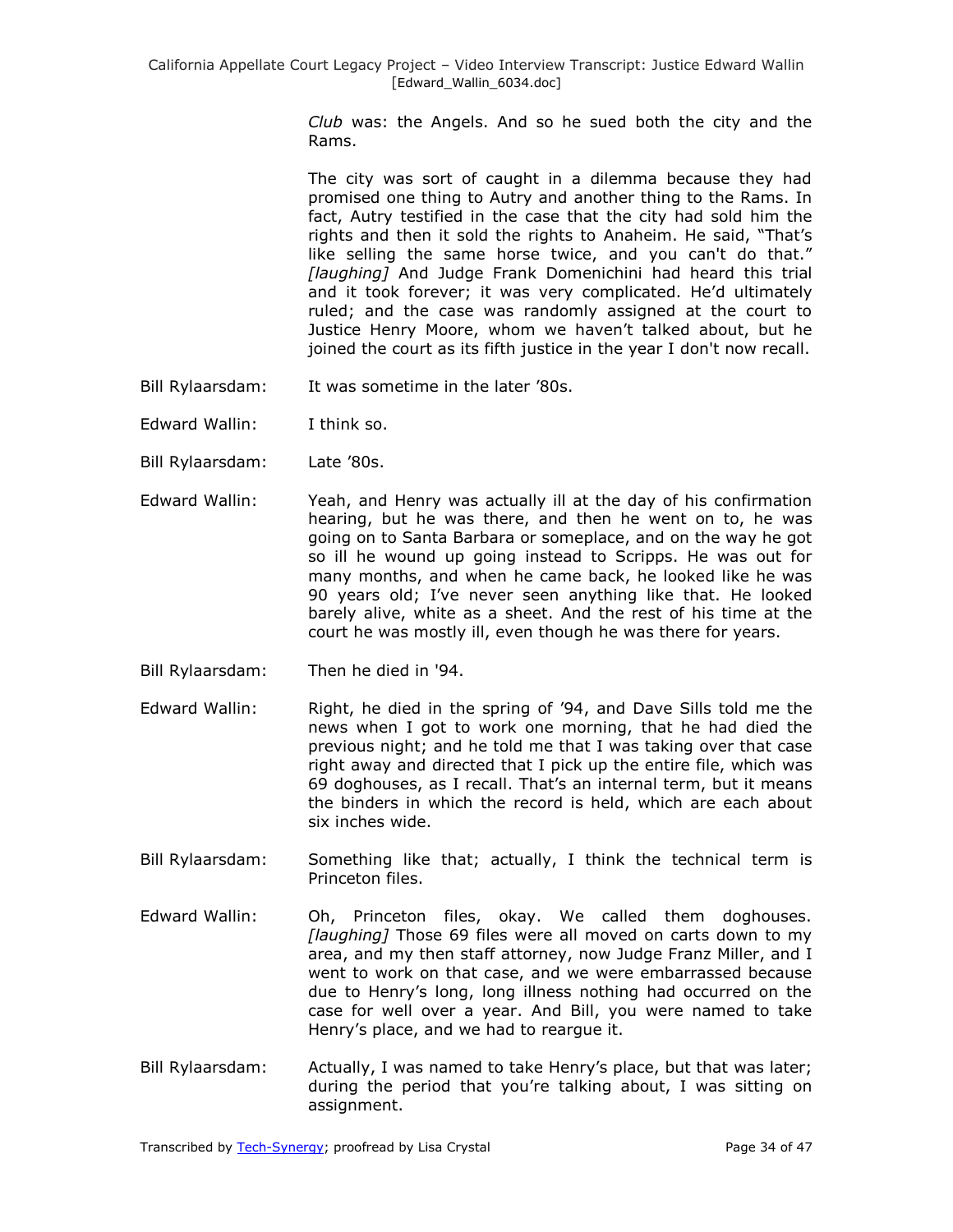- Edward Wallin: So you just took his place on the panel.
- Bill Rylaarsdam: Right.
- Edward Wallin: For that case?
- Bill Rylaarsdam: Yes.

Edward Wallin: So we had another argument. And then my goal, certainly shared by Sills, was to get that out as soon as possible, because it was so important and we were so embarrassed as a court. And no one's fault really, but that we hadn't gotten it out sooner, and I remember that as we got into it we realized there was kind of a hole in the decision. Despite Judge Domenichini's fine work, there was one major issue that hadn't quite been completely resolved; but it was a court trial, and there is a section in the code that permits the Court of Appeal to fill in factual findings from the record where there is a gap like this. So we pondered that, and citing that code section, we filled in these key factual items and decided the case. And as soon as that went out, I waited for the bricks to fly, because it had been so hotly litigated. And there was a very mild reaction from counsel, and I have since learned from all counsel in the case that they all thought that we had it about right. So I felt good about that, because it was such a complex case, as you know very well. So I was proud of that, although the ultimate result was that Gene Autry and the baseball team won, and now I'm a season ticket holder. That was many years ago. I've probably been a season ticket holder for a couple, but anyway—

### $(01:40:00)$

Bill Rylaarsdam: I trust they didn't give you a discount either.

Edward Wallin: No, they didn't; they didn't even give me a good seat. *[laughing]* So I went ahead and decided that, and people would jokingly say that I drove the Rams to St. Louis, because they didn't get to do their development. Autry and the Angels got to keep their parking, and a year or two later I think the Rams left town.

> And another case I remember was a very controversial local case. Orange County filed bankruptcy in about 1994, I think, and two members of the board of supervisors, Roger Stanton and William Steiner, were charged by the district attorney under a sort of civil or quasi-criminal section with sort of a dereliction of office or gross negligence as supervisors or something. And this is troubling to me, because I think the voters have a perfect right to remove politicians. They're automatically removed if they're convicted of a felony. They're removed if they lose the next election, and they can be removed by being recalled. But this proceeding was the district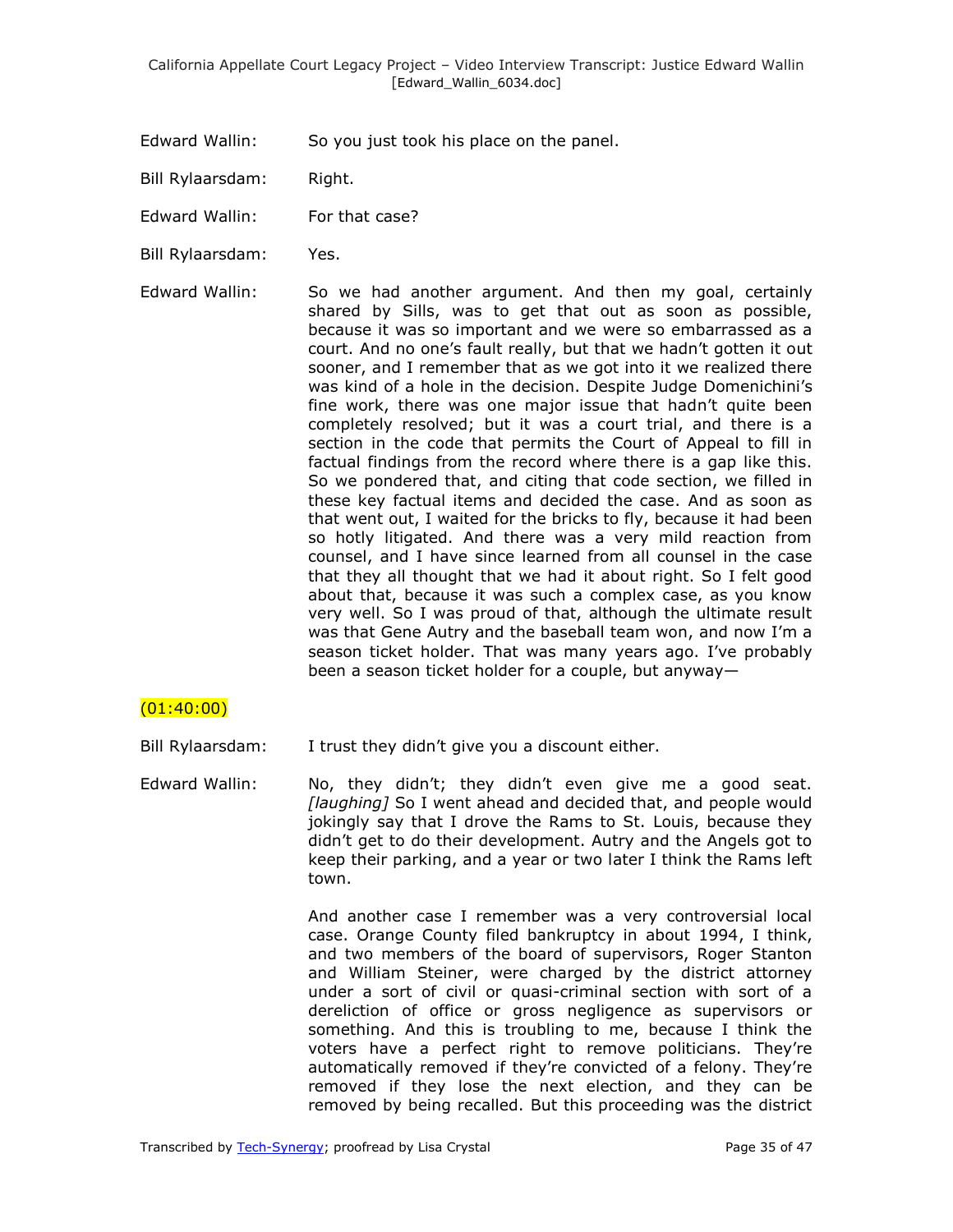attorney, whose budget they passed on, deciding that they did a poor job in stewardship of the county while the issues that led to the bankruptcy were—

- Bill Rylaarsdam: And basically second-guessing their decisions.
- Edward Wallin: Yeah, their political decisions. And that was very troubling to me. I didn't know either supervisor, but as a matter of political science that was very troubling to me. We studied that and ultimately came out with a decision, which I know Presiding Justice Sills has told me he thought was the finest decision and the most important decision I ever made; and it was the subject of huge write-ups for days in the *Register* and the *Times* and a lot of commentary all over the country, because it sort of gave public officials the ability to be courageous without having their offices threatened by their district attorney, especially in California, that had this procedure.

So I was proud of that. I do remember a case involving a man named David Perez in my very first year, one of my first cases. Mr. Perez was convicted of gang rape, and one of the few times I actually read the whole record rather than the portions that the attorneys called attention to in their briefs. And I didn't feel good about the case. The identification looked very shaky: it was during the night in the dark, on the beach in Huntington Beach. A bunch of fellows knocked . . . a young man and his girlfriend were at the beach, enjoying the evening in August, about two in the morning, and a group of men beat the young man unconscious and horribly raped the young woman.

There were some serious errors in the case, so it was reversed, and I later learned that the district attorney became doubtful about the conviction and put a wire microphone on Mr. Perez and put him out on bail. And he thought he knew who had done it, and it turned out he had just been asleep on the beach a half a mile away; and since he was Hispanic and about the age of the fellows who did it, he was the only person they found, and so the victim unfortunately was positive he was one of them. We didn't have DNA in those days, but so they sent him out and he managed to arrange some sort of encounter with the people that he thought might have done it, whom he knew slightly. And when they saw him they proceeded to regale him with the stories of the whole thing and apologized for his years in jail. "But what did we do, David; if we had come forward we would have gone to prison." And so several of them went to prison, deservedly so, and he was released.

Well, as a judge and as a lover of our legal system, I feel gratified that I had a small part in freeing an innocent man. Probably the worst thing that can happen in our legal system is an innocent man going to jail.

# (01:45:00)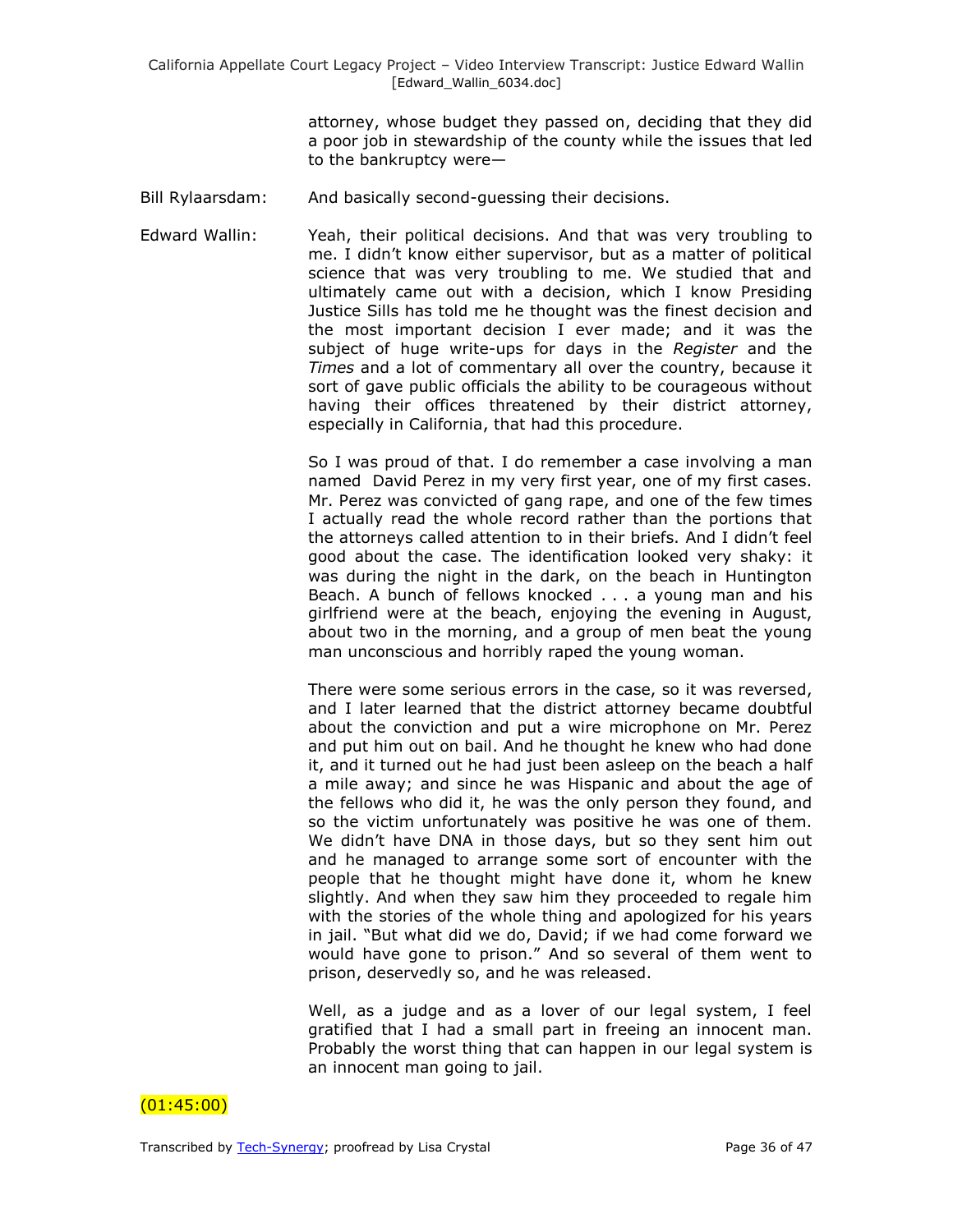- Bill Rylaarsdam: Would you say that you have or did develop an overriding principle of jurisprudence? What guided you in making legal decisions?
- Edward Wallin: Oh, gosh. I think I always believed in making the most limited decision you needed to make. My opinions, as Art Gilbert, a great, great justice that we both know and brilliant legal scholar and writer . . . He introduced me once when he and I were teaching the rookie class for new appellate justices as the master of the short opinion, because I tended to edit my opinions. So if you collect all of my opinions, even though there are many, they won't form the huge bulk of gibberish that I think is in so many opinions because they're not edited. I always felt that if you say a lot in an opinion when really you don't need to say as much, you wind up saying things that you'll regret down the road when you have another case that presents those issues; and so I believe that opinions should be short. I don't think I had an agenda, and I'd cite for that Bob Gardener, who I sat next to at a dinner or luncheon or something some years after I had been on the Court of Appeal and he said . . . Bob Gardner, the former presiding justice of Division Two.
- Bill Rylaarsdam: And a famous opinion writer.
- Edward Wallin: A famous opinion writer. *Santa Clara Law Review* has a wonderful article about his opinions. But Bob said, you know, he said, "The lawyers tell me they've figured out Trotter and they figured out Crosby and they figured out Sonenshine, but they can't figure you out, so you must be doing a great job." *[laughing]*
- Bill Rylaarsdam: *[Laughing]* Well, a compliment from Bob, who's now deceased.
- Edward Wallin: I think the reason is that I am probably  $\ldots$  I think of myself as very much a liberal or a libertarian on personal and individual rights and somewhat of a pro-business on economic issues.
- Bill Rylaarsdam: What do you think those attitudes that you attribute to yourself, to what extent does that affect your decisionmaking or did that affect your decisionmaking?
- Edward Wallin: You know, I can't say that it would come into my mind that gee, I'd like a case to come out a certain way. I didn't really approach them that way. But I always believed that everything in our background has some effect on what we do as judges. We try not to make that the case, but the law is not a lifeless, dead instrument. It's a very living, breathing thing. So I think everything that's in our background has some effect. As for myself, I can't really say what that is; I would have to leave that to others, and I think it would be hard to tell in my case precisely because I didn't leave a trail of long, long opinions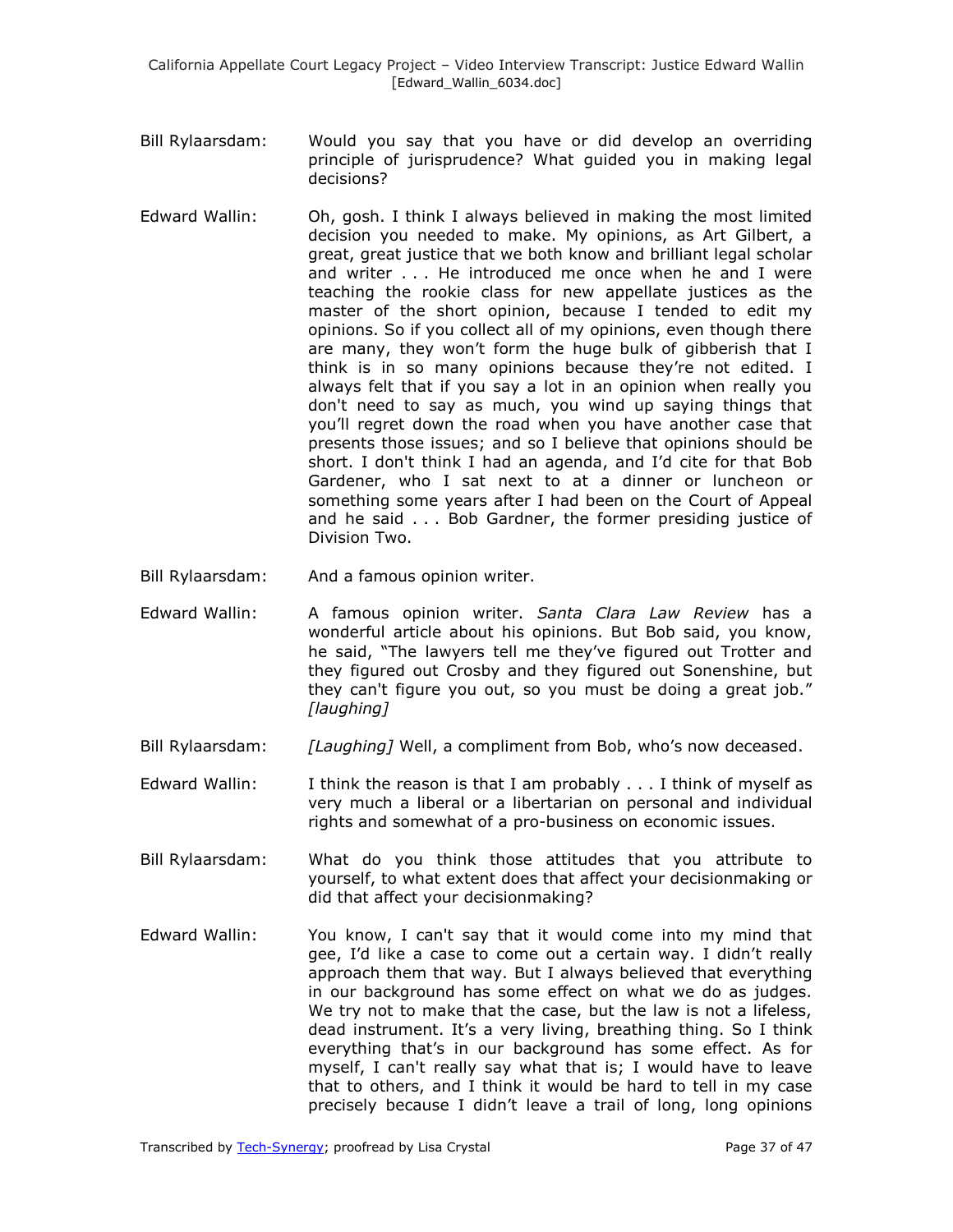where I was pontificating about all kinds of issues that didn't need to be discussed. I think I always believed that procedure was very important, that procedure had to be fair and followed so everyone got a fair opportunity to be heard. I clearly have a strong belief in deciding cases on the merits as opposed to on the pleadings, and the reason why I believe in that is, if a litigant has a dispute and he or she is told that they've lost their case and they never felt they got a chance to be heard, I think a little bit of the respect for the rule of law which is so important to our society is lost. So I would rather that people have a chance to be heard and then lose, because at least they then feel they got a chance to be heard.

So I wasn't that easy to convince. And in my day in the law and motion, especially even at the Court of Appeal, summary judgment was not as frequently granted as it is now. It was easier to have a triable issue than I think it is today. I was okay with that; I still am. And I am old-fashioned, I believe in trials. I believe not in paper warrioring, if that's a word. We have so many paper warriors now who have never tried cases and were terrified if they had to put 12 people in the box and they actually present the case. And I think that's a real loss and over time, probably long after you and I are gone, Bill, could lead to some disrespect for our legal system that I wouldn't want to happen.

## $(01:49:55)$

In Abe Lincoln's time, in southern Illinois, he was a circuitriding lawyer; and he had, in one book I read, a couple of thousand trials, because they were all short and he would arrive in town with two or three other, four other, lawyers and the judge, horse, and buggy. The word would go out that the judge and the lawyers are in town, including Abe, and anybody that had a dispute would come rushing into town and pick one of the lawyers. And a lawsuit would be written out, served that day, and a day or two later they would have the trial and they would be there for a week or maybe even a month or six weeks, depending on how big the county was; and then they would move on.

Well, in those days then, everybody got their case heard. They tried them all and win or lose, at least you got a chance to be heard. Here at JAMS where I am now, what I have discovered is, especially in mediation, if people feel like I as a now former judicial officer are listening to what they're presenting and hearing their concerns and expressing to them why I think they should settle and so forth, I think they have more respect for the process than if they got a call from their lawyer saying "I just lost the case." And so I guess that my philosophy leans toward hearing on the merits. And I love trials. I'm thrilled to hear that cases are going to trial.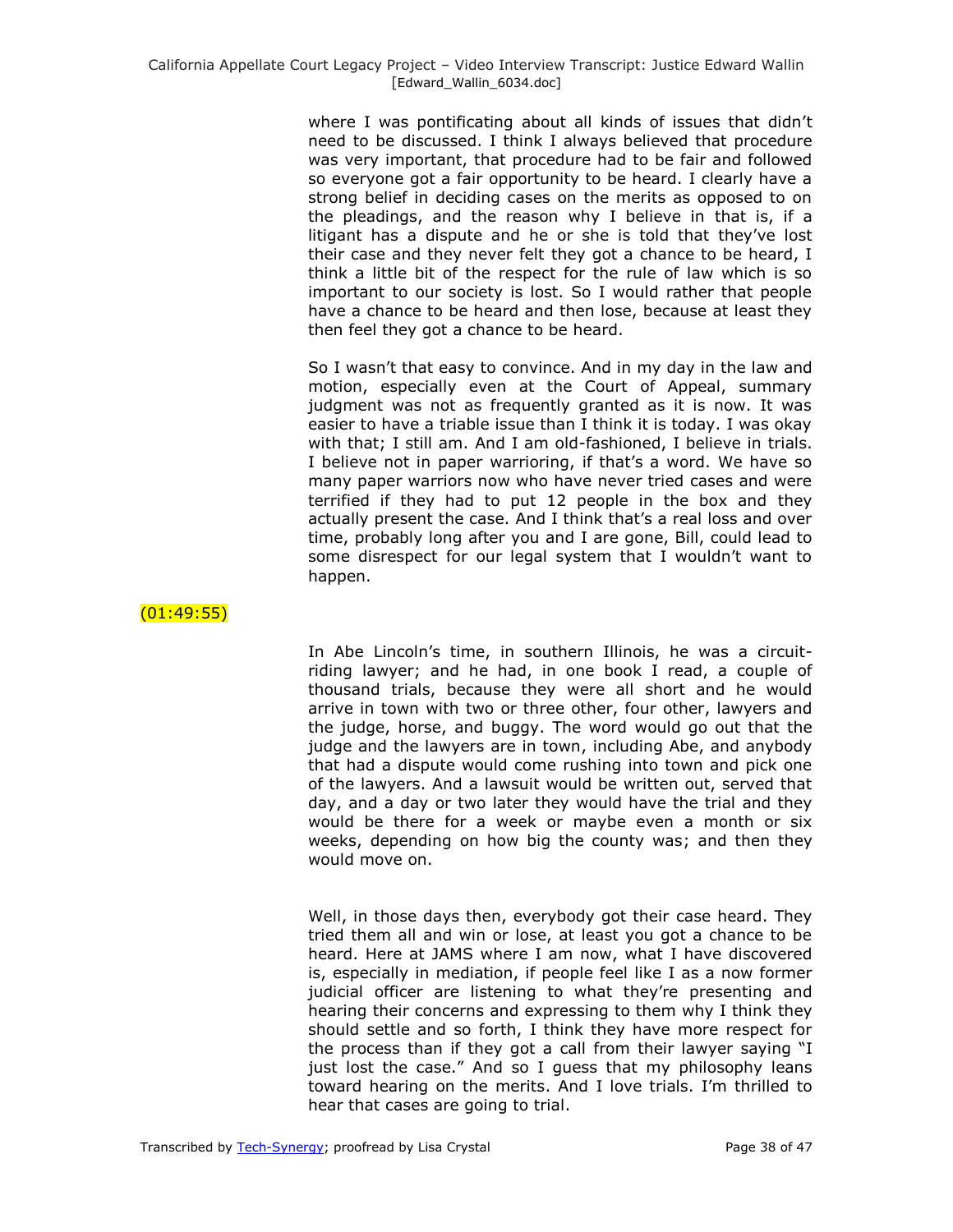- Bill Rylaarsdam: You know, as I did a little research before today, I was struck by the fact that you have relatively few dissents.
- Edward Wallin: That's true.
- Bill Rylaarsdam: Is that because there was always immediate agreement among you and your colleagues? Or did you work at reaching a consensus? Because compared to some of your colleagues, you have far fewer dissents.
- Edward Wallin: That's very true; I know that's a fact. And I think the reason is that the people I worked with—Jack and Tom and myself and you and Harmon Scoville and Dave Sills, at least all of those, and Bill Bedsworth too—we all got along. And I was always anxious to hear what you thought about something, because you might be right; I mean, it's horrible to think I might be wrong. *[laughing]* But I always felt that I wanted to hear what my colleagues had to say; and sometimes I would think, well, you know, they've studied this in great detail, I have respect for them; and I didn't see the point in dissenting just to start trouble. So if I dissented, it was because I really felt strongly and thought that it was worthwhile to do so.

I would spend a lot more time working on the opinion regardless of what jurist was presenting it to make the opinion read well, because one of the things I did believe in very, very strongly and from the outset—and Tom Crosby shared this too, and we pushed this frankly against some initial opposition. . . . It's the practice in many courts for you to either sign or not sign an opinion of a colleague regardless of whether you think it's well written or right in all its particulars or not. And I didn't believe in that; I believed that even though there's an author, that the opinion itself is a collegial opinion from a court of three. And so Tom and I believed that there should be a certain level of writing quality about every opinion that left the court. And so we would rigorously edit everything. Everything.

Sometimes people would have too much work or maybe they didn't have skillful staff assistance on some case, and so . . . And particularly with Justice Moore that led to a lot of red-pen work. They used to make bets on how many red comments I would make on their drafts. But Henry Moore's staff told me several times that initially for months he just hated that. He wanted me to just sign anything he put out.

Bill Rylaarsdam: I tell you, Ed, as a victim of many of your red-pencil marks I was always expecting a D-minus in the upper right hand corner of the—

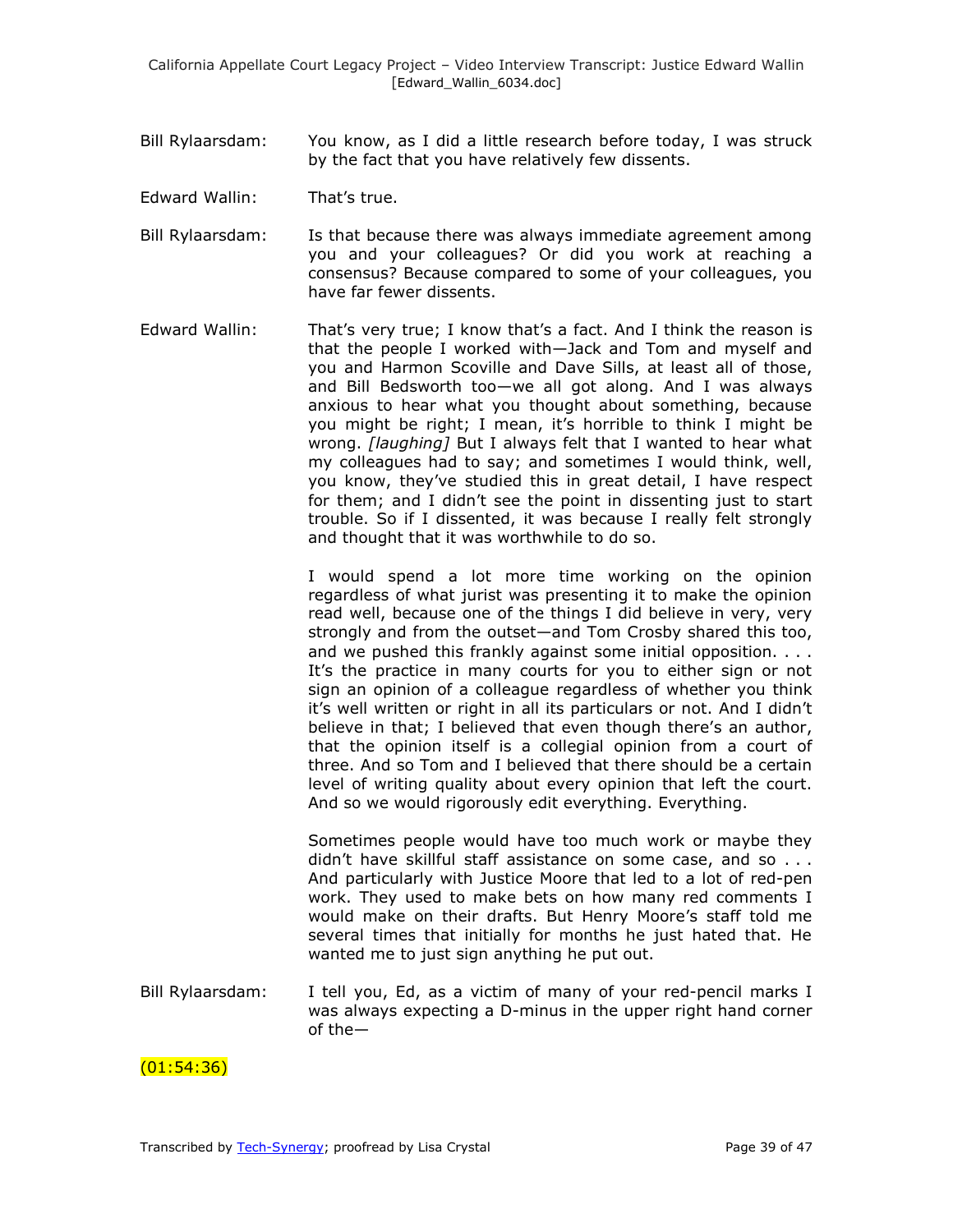Edward Wallin: *[Laughing]* Oh, no! But do you know what? Several times his attorneys told me that, you know, he finally said, you know, "He drives me nuts, but the opinion does read better"—which is all I was trying to achieve. And he got the credit because his name was on it. But I always believed that there's a ... coming from a large firm and seeing so many wonderfully wellqualified law firms bringing cases, I always thought that any opinion, any opinion from the court, should be at least as well written as any brief that the court gets, and I don't care which firm it comes from or how outstanding the lawyer is. The court had one product. It's a business that produces only one product, its opinions; nothing else mattered.

> So one of the things that I did is I involved myself in every case and used whatever realties I might have as an editor. And it's always a lot easier to edit than it is to create the initial product, and I realized that; and it's also painful to get the comments, and I realized that too. But I only did it because I wanted a good product. And in the end, with a good product I didn't need to agree with every line if I thought the result was correct; I had enough respect for my colleagues to believe that, well, they thought this was right and why shouldn't I go along? So I had to find a really good reason for thinking that I ought to dissent.

> I also think that the role of dissents is not as significant at the intermediate appellate court. I think in the Supreme Court it's different, because you might be talking to the Legislature or the Congress or the U.S. Supreme Court and maybe they will see what you've done and want to make a change. But I don't think anyone at that level is paying attention to what we do at the Court of Appeal, even though the lawyers are; and so I just didn't dissent just for the sake of twisting the tail of my colleagues. So you're right, there aren't very many.

- Bill Rylaarsdam: Let's change the subject a minute before we wind up. I would like to have you talk a little bit about your family. I know you have four children.
- Edward Wallin: I have four children: a daughter who is now 39, a son who is 37, and two boys who are 18 and 16. And their names are Amy, Matt, Andy, and Alex.
- Bill Rylaarsdam: Any grandchildren yet?
- Edward Wallin: I have four grandsons, no granddaughters. My grandsons range in age from 3 to 12. And my two youngest sons still live with me and go to high school here in El Modena High School; one will be graduating. And my older children . . . One lives in Redlands—my daughter, and she and her husband have a wonderful business that's very, very successful, a manufacturing business out in Banning, actually. And my son, who is 37 and has a 3-year-old son, lives outside of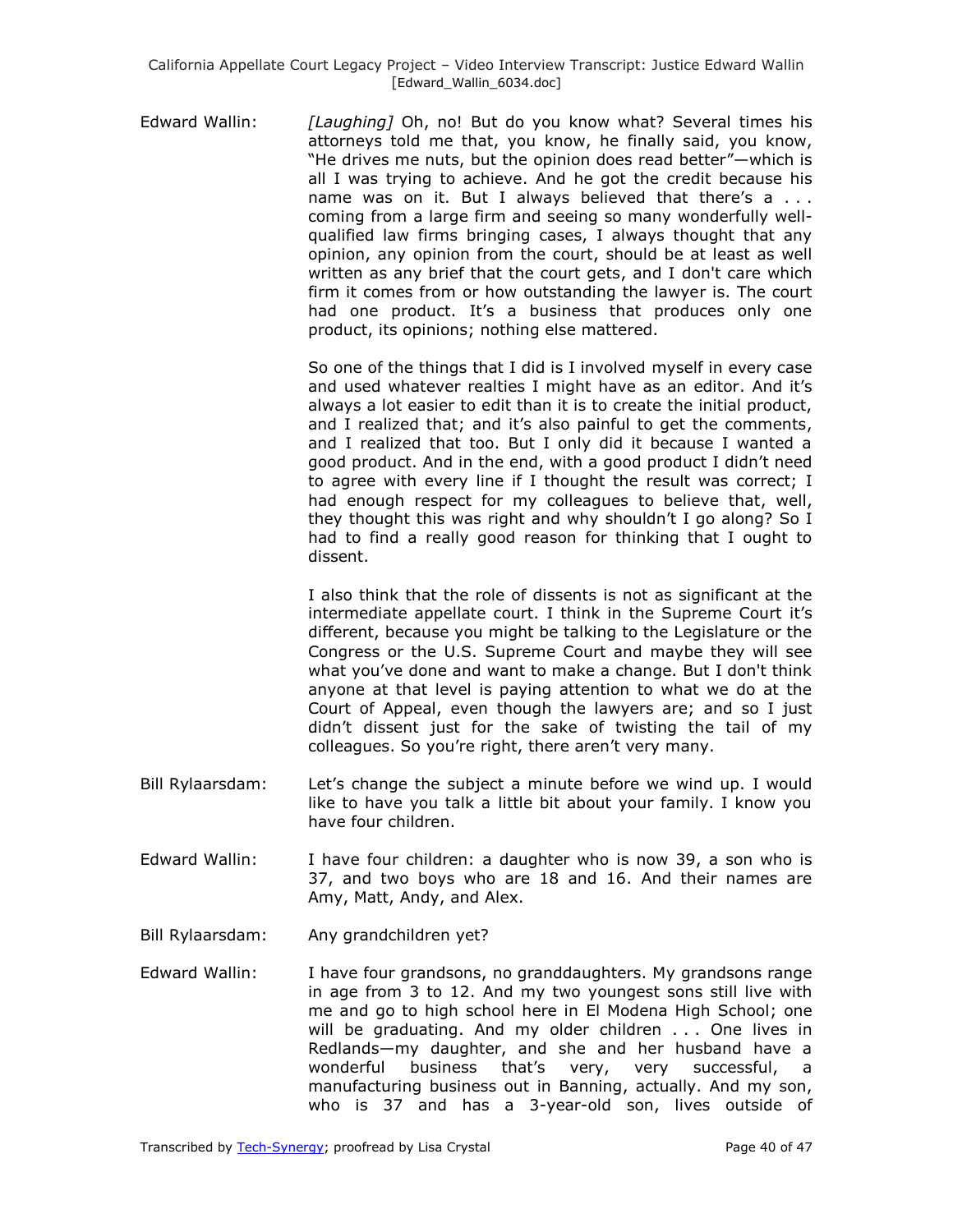Charlottesville, Virginia. But he has been in the movie industry, worked for George Lucas, for years and has been a visual effects producer and now is an assistant professor of—

- Bill Rylaarsdam: At the University of Virginia?
- Edward Wallin: No, at Virginia Commonwealth University, actually; he lives closer to the University of Virginia. And he still does his movie projects on the side, but he's enjoying teaching these very high-end skills that he has. He's worked on many movies; he spent months in New Zealand on *King Kong* and he's worked on all of the *Star Wars* remakes. He's worked on *Twister* and *Jurassic Park* and most recently *Man of the Year*, which was a Robin Williams movie, and dozens of others. And he has a creative ability that's totally beyond anything his father possesses; I have none of that. *[laughing]*
- Bill Rylaarsdam: Well, so far you haven't persuaded any of them to go into law school, I gather?
- Edward Wallin: No.
- Bill Rylaarsdam: How about your younger ones? Are you still working on them?
- Edward Wallin: My daughter has mentioned a couple of times—but I don't know that she'll ever do it now—that she thought that maybe someday she'd go back to school and go to law school. She would be excellent. And I don't know what the younger ones are going to do and I don't think they do either. I think they'll do well, but I think they might—
- Bill Rylaarsdam: The things they thought they did know they probably would end up doing something different anyway. *[laughing]*
- Edward Wallin: I'm absolutely positive that the thought of being a lawyer never crossed my mind when I was their age. It didn't really . . . the thought of going to law school didn't really cross my mind until I was at least a junior in college.
- Bill Rylaarsdam: And you didn't have any family members who were lawyers or—

### $(01:59:44)$

Edward Wallin: Not only that, I didn't even know a lawyer. When I made the decision to go to law school in my last year of college, my recollection is that my father took me to lunch with a lawyer he knew who represented a union that he was secretary treasurer of and a number of other unions, and who was a very fine and well-respected lawyer. But unfortunately that lawyer—it later came out when I was a federal prosecutor, my dad sent me the clippings—had probably never filed a tax return and the IRS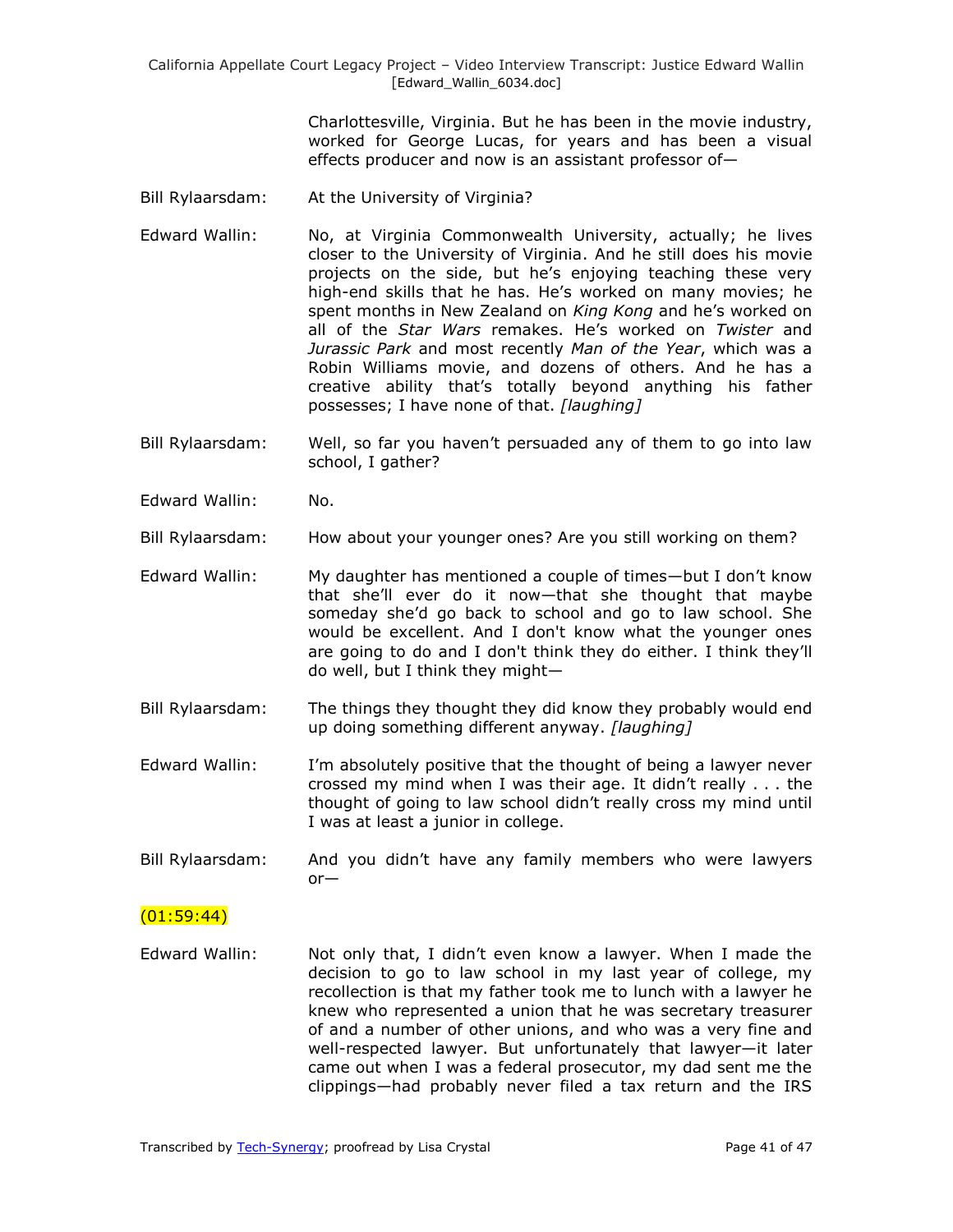> caught up with him and he sold out all of his apartment buildings. *[tape interruption]*

- David Knight: Let's ask again when you were thinking of going to college.
- Edward Wallin: My father took me to lunch with this lawyer in Minneapolis that he knew who was a very nice fellow, and that lawyer was later indicted and fled the nation because Canada didn't extradite for income tax offenses. So he moved to Thunder Bay, Ontario, and retired and he never returned. I'm sure he's dead by now. *[laughing]* But that was the only lawyer I had even met when I started law school.
- Bill Rylaarsdam: Okay, let's wind this up. But do you have any words of wisdom to offer to other judges, be they trial court judges or appellate judges, or to lawyers?
- Edward Wallin: Well, Leonard Goldstein told me right when I became a judge— Leonard was a longtime superior court judge here—that to remember from the first day you become a judge you are in fact equal to every other member of the court, and you should be perfectly willing to enter into the discussion and debate and make the decisions. It's not as if you're a junior member and you look to your colleagues for guidance on how to decide cases; you may get some help from them on how to organize a staff and how to manage your cases. But I thought that was good advice, that every judge is the same, the pay is the same.

And as far as lawyers, I think a lot of it is successful lawyers seem to me to be people with a lot of personal confidence—and I don't mean arrogance, I mean confidence. Confidence means that you can recognize the merit and the other side's position or the other side's arguments and can find a way to compromise and achieve a good and a fair result for your client, and that the people who don't do as well in our business are often people who just adamantly refuse to recognize the abilities or the arguments that others have. I never wanted to be that sort of person.

I might mention too, that something I was really proud of I just never thought of mentioning. Both Jennifer Keller, who worked for me a staff lawyer for a number of years, and Franz Miller, who worked for me for more than a decade, became presidents of the bar association in consecutive years of the Orange County bar. I was very proud of that. And my proudest personal achievement is unquestionably getting the Franklin G. West Award from the Orange County bar, a lifetime achievement award. Every time I think about that—I still keep it in a prominent place at home—it just humbles me so much to be recognized in this outstanding place, one of the premier places for lawyers, I think, in America because of our tremendous economy here in Orange County. So I have always been proud of that and proud to be here. I have missed being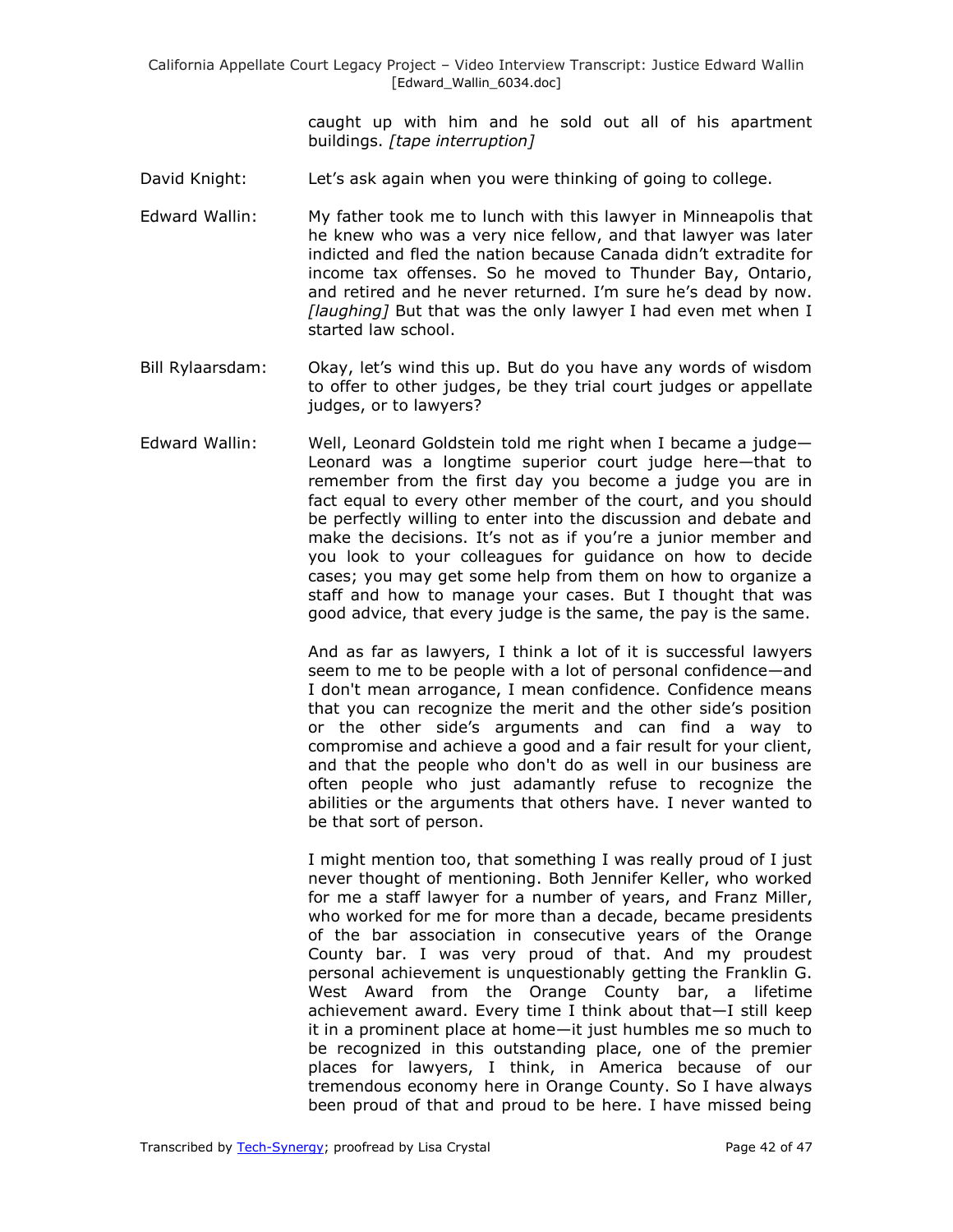> in Minnesota, where most of my relatives were. I visited often, but it's too cold there for me.

- Bill Rylaarsdam: You have not regretted your move to Southern California.
- Edward Wallin: No. I am now married for the third and I trust and hope the final time, and I've been here at JAMS as a panelist; and soon after I started a bunch of us bought the company. So there is now about 70 some people. We're organized kind of like a law firm. And I enjoy this; I enjoyed settlement conferences as a judge.
- Bill Rylaarsdam: I know you did; you were very good at it. In fact, you were the best settlement conference judge on our court.
- Edward Wallin: Oh, thank you. I trained Bob Wolfe, who now does that at the court and I understand does very well. I remember when we decided to have that program where we would have a senior lawyer like Bob involved, and so I was supposed to train Bob. So I said, "Well, Bob, I can't teach you how to do what I do; you can watch a little bit." But the first day, we were to operate separately.

### $(02:04:57)$

I said, "Here is what I want you to do. If you settle your case, great; if you don't, before you let them go home I want you to come and see me and we will decide whether there is anything to do." So on the very first day, he came to see me; he said there was no hope, the parties were not moving, making no progress. "Tell me what the case was about." And I think my reaction was "Oh, for heaven sake," because it seemed like something they'd want to settle. And so I said, "Well, keep them for a few minutes." And I sent the folks I had to lunch and I went down there; and in about 15 minutes I got the two sides to cross in their offers and settle the case.

Bob and Tom Crosby had a student extern, who was also watching and working with Bob, who happened to be from the University of Minnesota—I remember that; I don't remember her name—they were just stunned. And for weeks, anybody that would listen, Bob would tell that story. *[laughing]* And you know Bob; he's a delightful guy.

- Bill Rylaarsdam: Well, I'm sure as a result of your skills in that area that you are in rather high demand here at JAMS.
- Edward Wallin: I do keep very busy here and every kind of case imaginable.
- Bill Rylaarsdam: Do you do mostly mediations or mostly arbitrations?
- Edward Wallin: Mostly mediations, but arbitrations tend to take longer. So even if you do 80 percent mediations, it's probably 60 percent of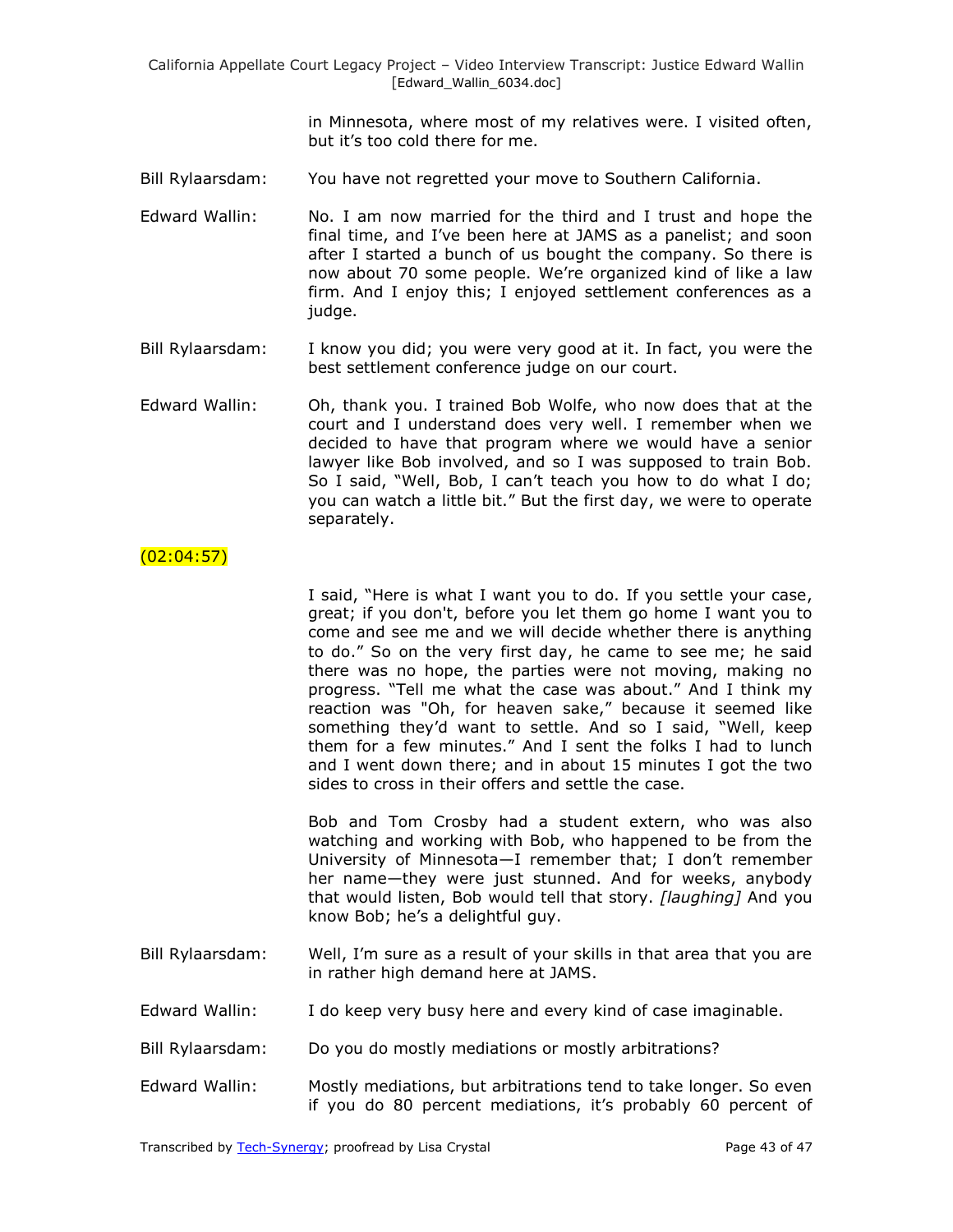> your time, as arbitrations can take weeks and almost always take at least several days.

- Bill Rylaarsdam: Okay. Anything else that you think would be good for the world to know that I have not asked you about?
- Edward Wallin: I don't think so. Why don't we stop for a minute and just talk about that—see if we can think of anything else?
- Bill Rylaarsdam: Okay. We're coming to the end of this proceeding here and would just like to hear if you have any thoughts about the future of the courts, the future of our legal system—where are we heading?
- Edward Wallin: Well, I think I feel positive about it in most respects. I think that the courts have learned a great deal on how to be more efficient. And Bill, the best example I can think of is the switch from master calendar to individual calendaring in our trial courts, which I personally thought was a mistake when it occurred, but of course I was wrong. It was something that has actually resulted in many more cases being moved through the system with a relatively similar number of personnel.

I think I'm a little concerned that what I do now at JAMS—in mediating and arbitrating so many major cases—may have moved so many legally significant cases that will not now be in the system and therefore will not contribute to the development of the law in a way that perhaps they should. So if I were creating a perfect legal system, we would just be spending more money on it; spending more money on our judges and having more courts so that people who had major disputes would not feel that they needed to come to an organization like the one I'm part of, and they would instead keep their disputes in the courts where they ought to be. I'm also a bit concerned about the small number of lawyers who are still getting significant trial experience.

- Bill Rylaarsdam: Smaller.
- Edward Wallin: Smaller all the time.
- Bill Rylaarsdam: Yeah, yeah.
- Edward Wallin: I saw a number, how few federal trials, federal civil jury trials, there were nationwide in a recent year where someone had counted them up. The number was shockingly low, because federal judges are becoming more case managers than trial judges as well, and I do think that a lot is lost. I fear that in the next generation, there won't be any trial lawyers. The only exception is probably going to be the training you can get in the criminal law, which I know you did some criminal cases as a young lawyer as well.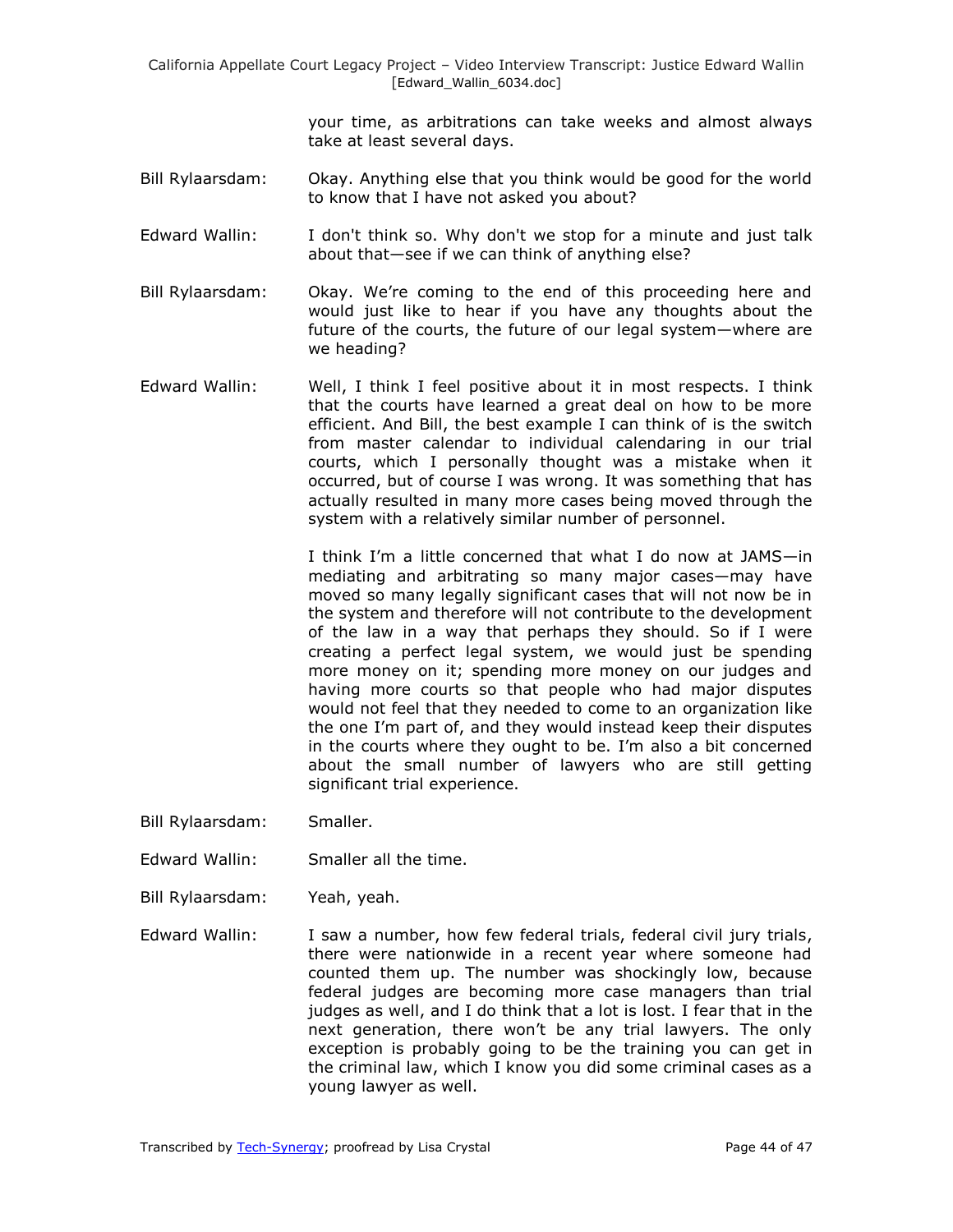Bill Rylaarsdam: Not very many.

Edward Wallin: But that gave you a chance to experience Charlie Carr.

Bill Rylaarsdam: That's right.

Edward Wallin: To get to do one of these, and you . . . I know that story. *[laughing]*

Bill Rylaarsdam: *[Laughing]* You remember my experience with Charlie Carr.

Edward Wallin: I certainly do. *[laughing]* So my concerns are more that we need to do something to create more opportunities for people to become better at trials.

### (02:09:58)

Eventually we are going to have a bench where the bench officers won't have had much trial experience. That isn't healthy; that part concerns me. But in terms of their quality, the quality of their education, I think today's lawyers and judges are better than ever, and I would wish as a society we committed more to our legal system.

I am a little bit unhappy with the kind of extreme partisanship that too often gets involved in especially our federal appointment process. And as a former federal prosecutor, I am frankly almost horrified by the current controversy that's in the news lately over the Attorney General and the replacement of U.S. attorneys, which is alleged to have been for political purposes.

When I was in the U.S. Attorney's Office I served half the time under a Democrat and a Democratic president and half the time under a Republican. And under both, the office was not political at all. In fact, I once had a case pending that I was in handling a grand jury investigation. That involved a company where the late Republican Senator George Murphy had been a vicepresident. And he was being excoriated in the media in that particular campaign, because ever since he had left them and while he was in the Senate, he had kept his company credit card, and they were honoring it for a sizable amount of money every year.

Today that would be probably be illegal. In those days it was just bad politics. And I don't think he did anything bad, necessarily, but it just looked bad. But we were investigating that same company for a totally unrelated mail fraud argument, which ultimately we didn't prosecute. But I remember going to Matt Byrne and saying, "You know, it would be unfair to the senator if anything about this leaked out or we kept nosing around with this right now, because this totally doesn't involve him or even his tenure at the company." And Matt agreed. So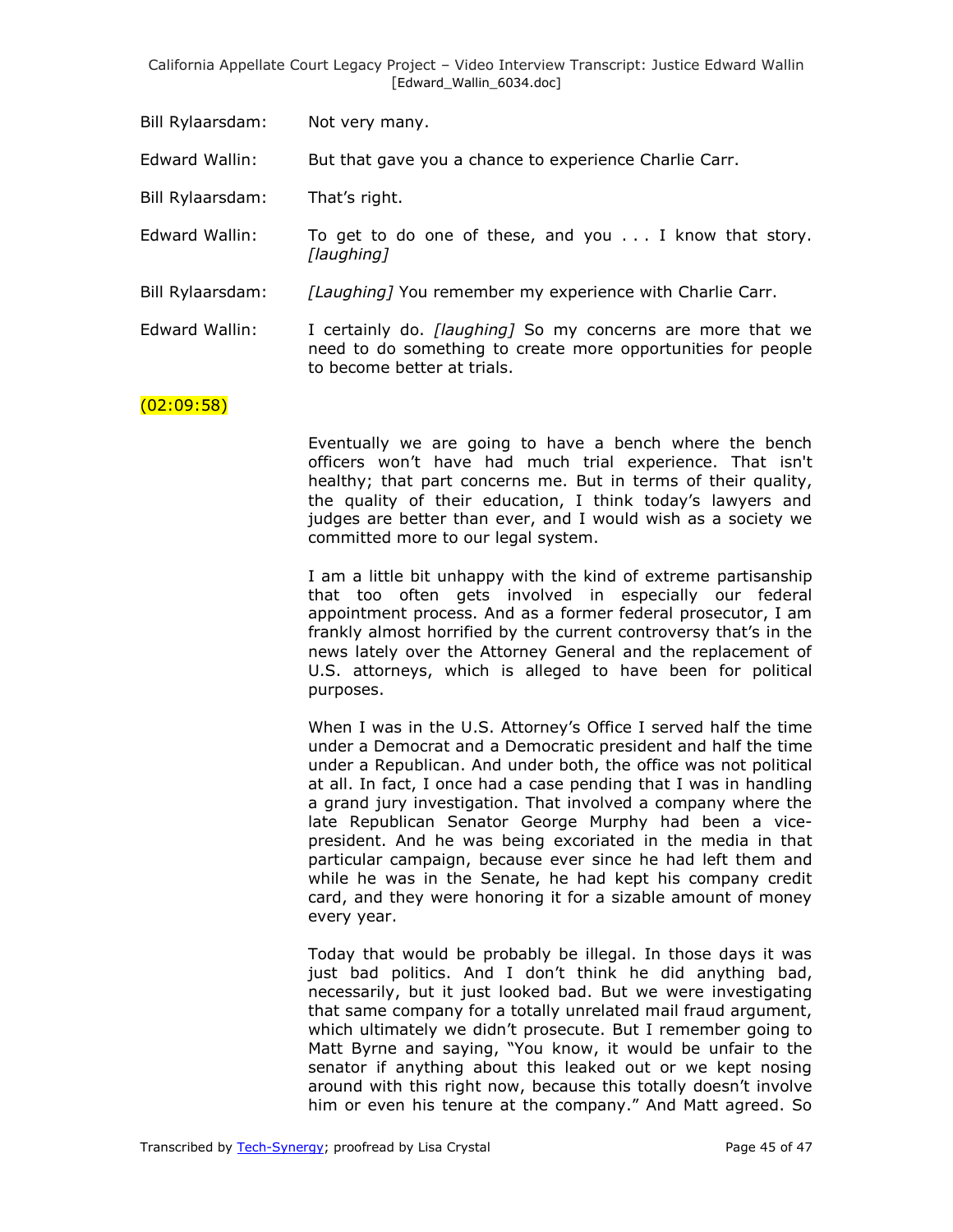we laid the investigation aside for six weeks or so and then ultimately finished it up and concluded it shouldn't be prosecuted.

Today they would probably want to leak it out, and that offends me. I remember that Matt Byrne was retained for a number of months as the U.S. attorney by the next administration, even though it's always been the practice of Presidents to replace every U.S. attorney when a new President takes office. And I think that's perfectly fine.

But Matt was kept on because the first candidate that the Republicans were planning to appoint, the FBI investigation uncovered that everyone agreed he was just a terrible lawyer, just terrible; and so they didn't want to name a terrible lawyer, so they didn't name him.

The second one that they were thinking of appointing, it turned out, was a very active member of swingers clubs in the San Fernando Valley, and they didn't want to appoint him either.

And so when they finally got around to appointing someone, he was a tax lawyer with no criminal or civil trial experience of any kind, but he was a very straight and honest guy. We formed a good relationship; I was the only non-chief or assistant chief of an office section. I was always invited to the management group meetings, which would be held at a big table, like a jury table, in his office. I'd sit down at the end as quietly as I could and was very honored to be there as a 26- or 27-year-old kid at that point.

I know that when Byrne was still the U.S. attorney, there was a . . . he had hired one of the fellows to . . . hired a young lawyer to become an assistant U.S. attorney, and he got a call from the Department of Justice saying, "Well, we can't process his paperwork and start a security clearance because he didn't tell us what party he is."

Byrne never asked, so he didn't know; he honestly didn't know. So he called the guy up, who was offended to be asked, but he said, "Well, I'm a Republican." So Byrne could call back and say he is a Republican. But I have to tell you that that only happened once. That was very early in the Nixon administration and that soon they realized that wasn't something they would ask, and so it never happened again. And I'm positive that both Republicans and Democrats were hired by Republicans or Democrats, and that's the way we were. We did everything we could to be nonpolitical, and so I have always been very proud of my service as a federal prosecutor in part because of that.

# (02:15:05)